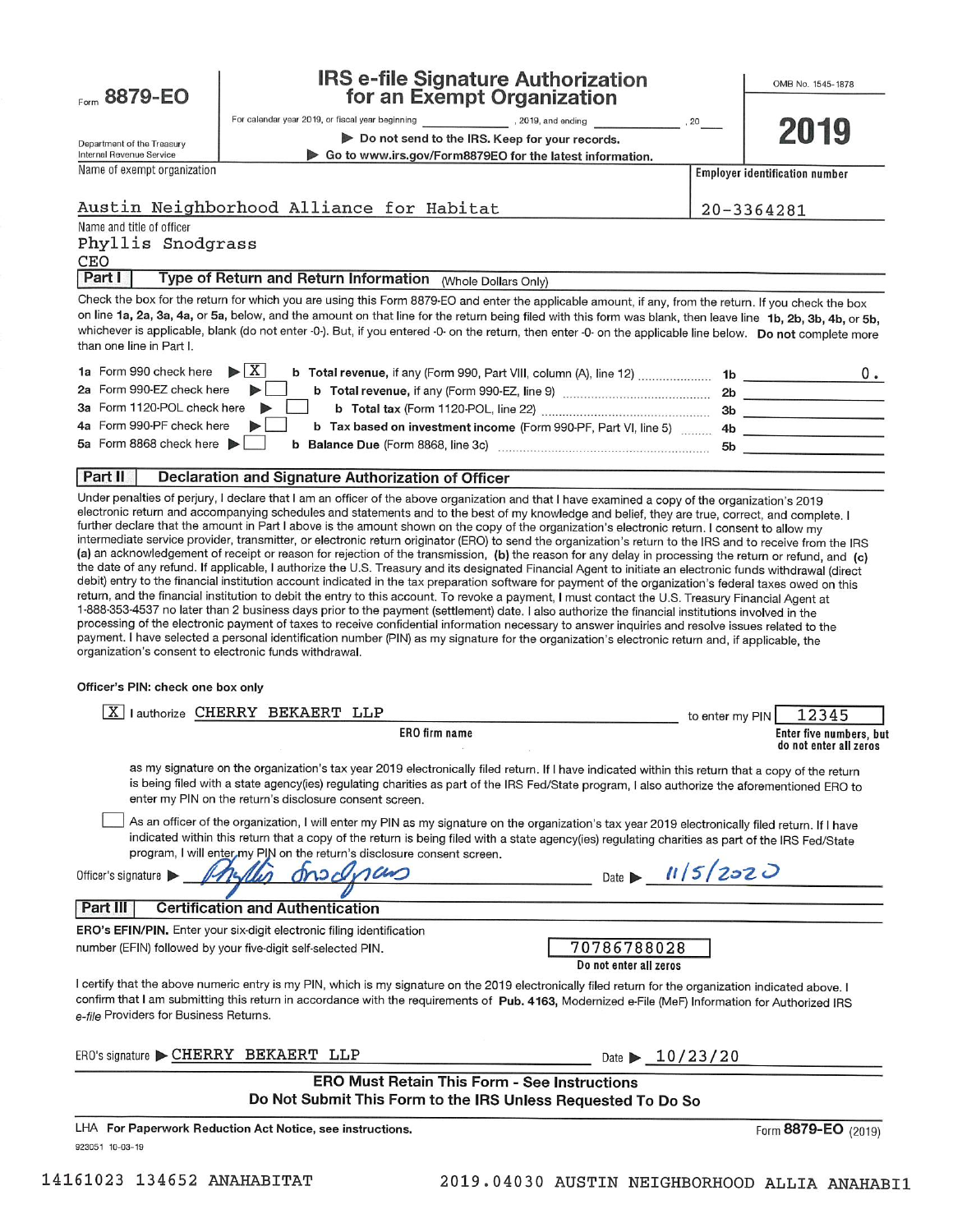CHERRY BEKAERT LLP 221 W. 6th Street, Ste 1900 Austin, TX 78701

> Austin Neighborhood Alliance for Habitat 500 W. Ben White Blvd. Austin, TX 78704

!787044!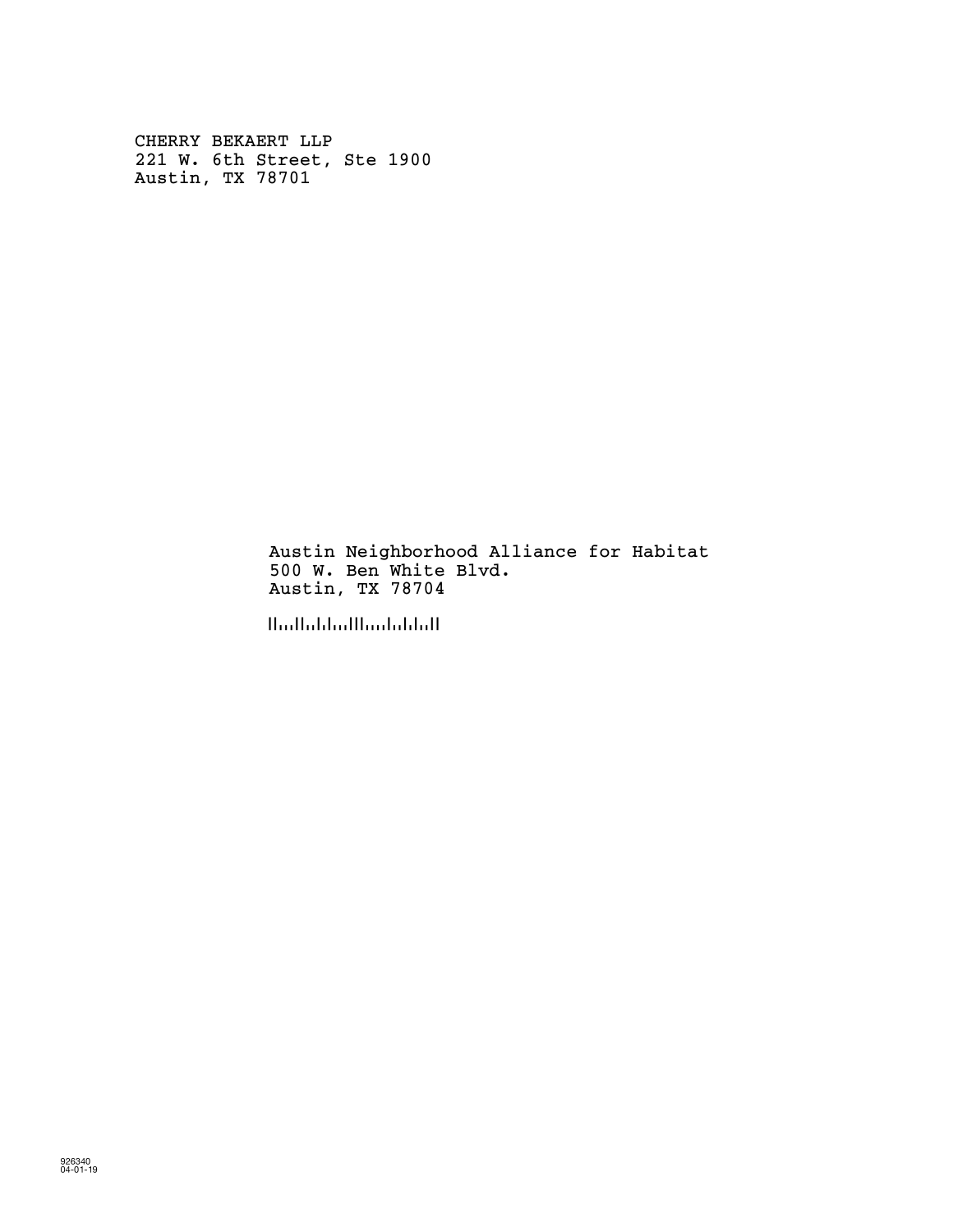Caution: Forms printed from within Adobe Acrobat products may not meet IRS or state taxing agency specifications. When using Acrobat, select the "Actual Size" in the Adobe "Print" dialog.

CLIENT'S COPY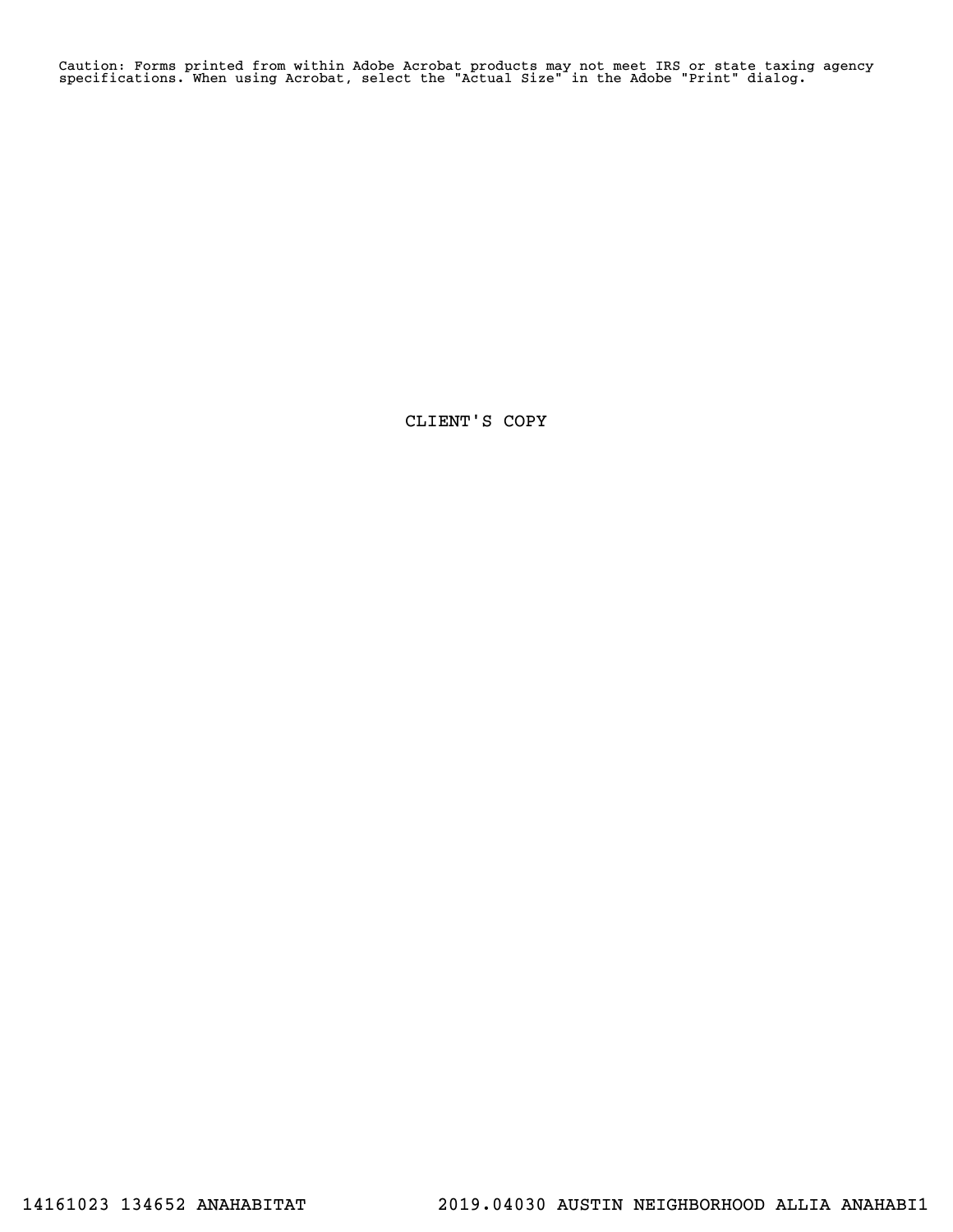# **TAX RETURN FILING INSTRUCTIONS**

FORM 990

# **FOR THE YEAR ENDING**

December 31, 2019

# **Prepared For:**

Austin Neighborhood Alliance for Habitat 500 W. Ben White Blvd. Austin, TX 78704

# **Prepared By:**

CHERRY BEKAERT LLP 221 W. 6th Street, Ste 1900 Austin, TX 78701

# **Amount Due or Refund:**

Not applicable

# **Make Check Payable To:**

Not applicable

# **Mail Tax Return and Check (if applicable) To:**

Not applicable

# **Return Must be Mailed On or Before:**

Not applicable

# **Special Instructions:**

This return has been prepared for electronic filing. If you wish to have it transmitted electronically to the IRS, please sign, date, and return Form 8879-EO to our office. We will then submit the electronic return to the IRS. Do not mail a paper copy of the return to the IRS. Return Form 8879-EO to us by November 16, 2020.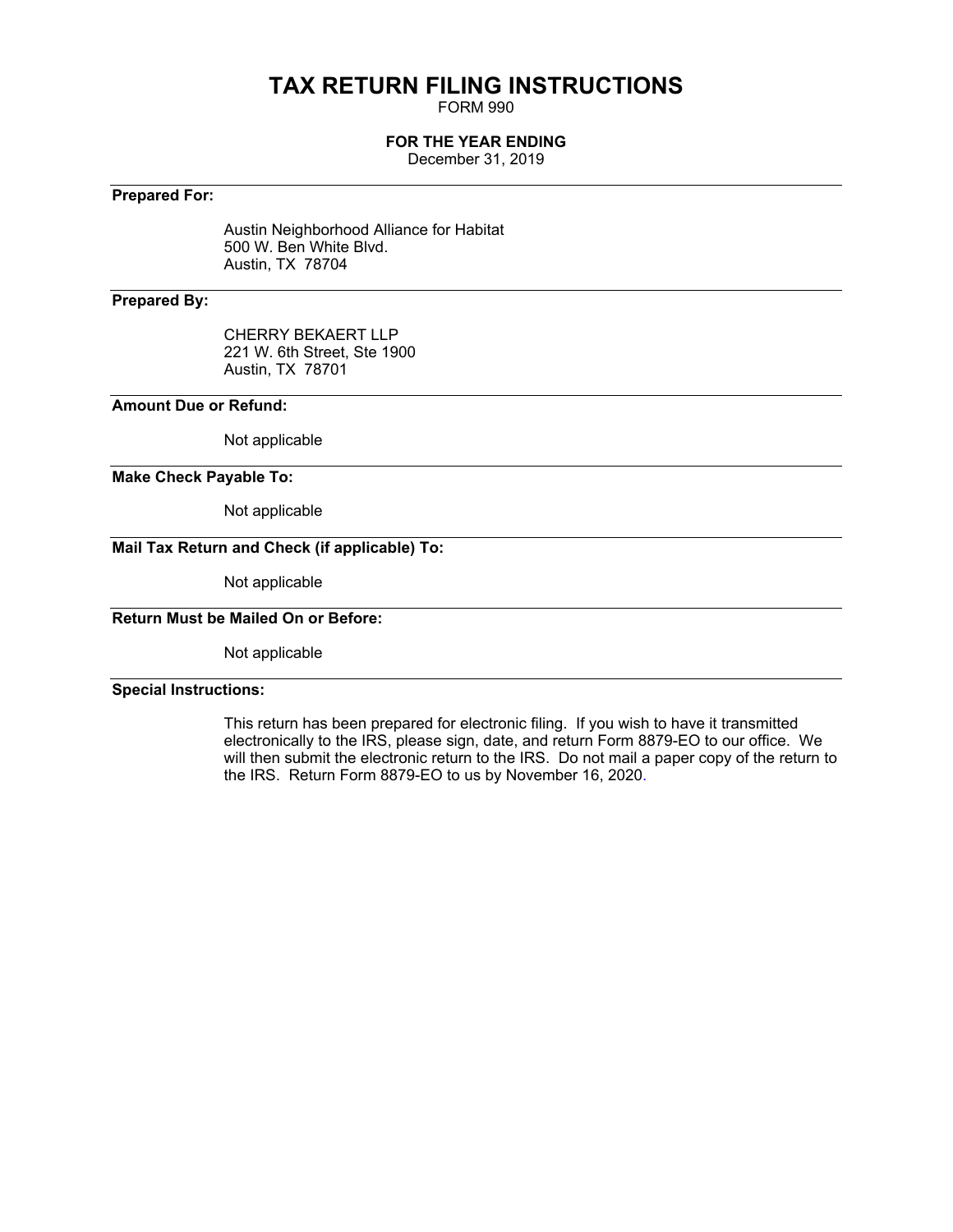| Form                                                   |
|--------------------------------------------------------|
| (Rev. January 2020)                                    |
| Department of the Treasury<br>Internal Revenue Service |

# **Return of Organization Exempt From Income Tax** Extended to November 16, 2020

Under section 501(c), 527, or 4947(a)(1) of the Internal Revenue Code (except private foundations) **2019** 

**| Do not enter social security numbers on this form as it may be made public.**

**| Go to www.irs.gov/Form990 for instructions and the latest information. Inspection**

OMB No. 1545-0047 **Open to Public** 

|                         |                                            | A For the 2019 calendar year, or tax year beginning                                                                                                                                                                            | and ending          |                                                         |                                                           |
|-------------------------|--------------------------------------------|--------------------------------------------------------------------------------------------------------------------------------------------------------------------------------------------------------------------------------|---------------------|---------------------------------------------------------|-----------------------------------------------------------|
| В<br>Check if           | applicable:                                | <b>C</b> Name of organization                                                                                                                                                                                                  |                     | D Employer identification number                        |                                                           |
|                         | Address<br>change                          | Austin Neighborhood Alliance for Habitat                                                                                                                                                                                       |                     |                                                         |                                                           |
|                         | Name<br>change                             | Doing business as                                                                                                                                                                                                              |                     | 20-3364281                                              |                                                           |
|                         | <br>  Initial<br>  return                  | Number and street (or P.O. box if mail is not delivered to street address)                                                                                                                                                     | Room/suite          | E Telephone number                                      |                                                           |
|                         | Final<br>500 W. Ben White Blvd.<br>return/ |                                                                                                                                                                                                                                |                     | $512 - 472 - 8788$                                      |                                                           |
|                         | termin-<br>ated                            | City or town, state or province, country, and ZIP or foreign postal code                                                                                                                                                       | G Gross receipts \$ | О.                                                      |                                                           |
|                         | Amended<br>return                          | Austin, TX<br>78704                                                                                                                                                                                                            |                     | $H(a)$ is this a group return                           |                                                           |
|                         | Applica-<br>tion                           | F Name and address of principal officer: Phyllis Snodgrass                                                                                                                                                                     |                     |                                                         | for subordinates? $\text{}$ $\Box$ Yes $\boxed{X}$ No     |
|                         | pending                                    | same as C above                                                                                                                                                                                                                |                     | $H(b)$ Are all subordinates included? $\Box$ Yes $\Box$ | ∣No                                                       |
|                         |                                            | Tax-exempt status: $\boxed{\mathbf{X}}$ 501(c)(3)<br>$501(c)$ (<br>$\mathcal{A}$ (insert no.)<br>$4947(a)(1)$ or                                                                                                               | 527                 |                                                         | If "No," attach a list. (see instructions)                |
|                         |                                            | J Website: $\triangleright$ N/A                                                                                                                                                                                                |                     | $H(c)$ Group exemption number $\blacktriangleright$     |                                                           |
|                         |                                            | K Form of organization: X Corporation<br>Trust<br>Association<br>Other $\blacktriangleright$                                                                                                                                   |                     |                                                         | L Year of formation: $2006$ M State of legal domicile: TX |
|                         | Part I                                     | <b>Summary</b>                                                                                                                                                                                                                 |                     |                                                         |                                                           |
|                         | 1                                          | Briefly describe the organization's mission or most significant activities: To support the operations of                                                                                                                       |                     |                                                         |                                                           |
|                         |                                            | Austin Habitat for Humanity, Inc.                                                                                                                                                                                              |                     |                                                         |                                                           |
|                         | $\mathbf{2}$                               | Check this box $\blacktriangleright$ $\blacksquare$ if the organization discontinued its operations or disposed of more than 25% of its net assets.                                                                            |                     |                                                         |                                                           |
| Activities & Governance | 3                                          |                                                                                                                                                                                                                                |                     | 3                                                       | 2                                                         |
|                         | 4                                          |                                                                                                                                                                                                                                |                     | $\overline{\mathbf{4}}$                                 | $\overline{2}$                                            |
|                         | 5                                          |                                                                                                                                                                                                                                |                     | 5                                                       | $\overline{0}$                                            |
|                         | 6                                          | Total number of volunteers (estimate if necessary) manufactured content content of the content of volunteers (estimate if necessary) manufactured content of the content of the content of the content of the content of the c | 6                   | $\overline{0}$                                          |                                                           |
|                         |                                            |                                                                                                                                                                                                                                | 7a                  | 0.                                                      |                                                           |
|                         |                                            |                                                                                                                                                                                                                                |                     | 7b                                                      | $\overline{0}$ .                                          |
|                         |                                            |                                                                                                                                                                                                                                |                     | Prior Year                                              | <b>Current Year</b>                                       |
|                         | 8                                          |                                                                                                                                                                                                                                |                     | 0.                                                      | О.                                                        |
| Revenue                 | 9                                          | Program service revenue (Part VIII, line 2g)                                                                                                                                                                                   |                     | $\overline{0}$ .                                        | 0.                                                        |
|                         | 10                                         |                                                                                                                                                                                                                                |                     | 0.                                                      | 0.                                                        |
|                         | 11                                         | Other revenue (Part VIII, column (A), lines 5, 6d, 8c, 9c, 10c, and 11e)                                                                                                                                                       |                     | 0.                                                      | $0$ .                                                     |
|                         | 12                                         | Total revenue - add lines 8 through 11 (must equal Part VIII, column (A), line 12)                                                                                                                                             |                     | 0.                                                      | 0.                                                        |
|                         | 13                                         | Grants and similar amounts paid (Part IX, column (A), lines 1-3)                                                                                                                                                               |                     | $\Omega$ .                                              | $0$ .                                                     |
|                         | 14                                         |                                                                                                                                                                                                                                |                     | $\overline{0}$ .                                        | 0.                                                        |
|                         | 15                                         | Salaries, other compensation, employee benefits (Part IX, column (A), lines 5-10)                                                                                                                                              |                     | 0.                                                      | 0.                                                        |
|                         |                                            |                                                                                                                                                                                                                                |                     | $\overline{0}$ .                                        | $\mathbf 0$ .                                             |
| Expenses                |                                            | <b>b</b> Total fundraising expenses (Part IX, column (D), line 25)<br>$\blacktriangleright$                                                                                                                                    | $0 \cdot$           |                                                         |                                                           |
|                         |                                            |                                                                                                                                                                                                                                |                     | Ο.                                                      | $0$ .                                                     |
|                         | 18                                         | Total expenses. Add lines 13-17 (must equal Part IX, column (A), line 25)                                                                                                                                                      |                     | 0.                                                      | 0.                                                        |
|                         | 19                                         |                                                                                                                                                                                                                                |                     | $0$ .                                                   | $\overline{0}$ .                                          |
| بَوْح                   |                                            |                                                                                                                                                                                                                                |                     | <b>Beginning of Current Year</b>                        | <b>End of Year</b>                                        |
|                         |                                            | <b>20</b> Total assets (Part X, line 16)                                                                                                                                                                                       |                     | 5, 131, 316.                                            | 5,131,316.                                                |
|                         |                                            | 21 Total liabilities (Part X, line 26)                                                                                                                                                                                         |                     | 0.                                                      | 0.                                                        |
|                         | 22                                         |                                                                                                                                                                                                                                |                     | 5, 131, 316.                                            | 5, 131, 316.                                              |
|                         |                                            | <b>Part II   Signature Block</b>                                                                                                                                                                                               |                     |                                                         |                                                           |

true, correct, and complete. Declaration of preparer (other than officer) is based on all information of which preparer has any knowledge.

| Sign            | Signature of officer                                                                                           |                      | Date                                  |  |  |  |  |  |
|-----------------|----------------------------------------------------------------------------------------------------------------|----------------------|---------------------------------------|--|--|--|--|--|
| Here            | Phyllis Snodgrass,<br>CEO                                                                                      |                      |                                       |  |  |  |  |  |
|                 | Type or print name and title                                                                                   |                      |                                       |  |  |  |  |  |
|                 | Print/Type preparer's name                                                                                     | Preparer's signature | Date<br><b>PTIN</b><br>Check          |  |  |  |  |  |
| Paid            | Norman Trubee                                                                                                  | Norman Trubee        | P00962119<br>$10/23/20$ self-employed |  |  |  |  |  |
| Preparer        | Firm's name CHERRY BEKAERT LLP                                                                                 |                      | Firm's EIN $\, 56 - 0574444$          |  |  |  |  |  |
| Use Only        | Firm's address 221 W. 6th Street, Ste 1900                                                                     |                      |                                       |  |  |  |  |  |
|                 | Austin, TX 78701                                                                                               |                      | Phone no. $512 - 479 - 6000$          |  |  |  |  |  |
|                 | $\mathbf{x}$<br>No<br>Yes<br>May the IRS discuss this return with the preparer shown above? (see instructions) |                      |                                       |  |  |  |  |  |
| 932001 01-20-20 | LHA For Paperwork Reduction Act Notice, see the separate instructions.                                         |                      | Form 990 (2019)                       |  |  |  |  |  |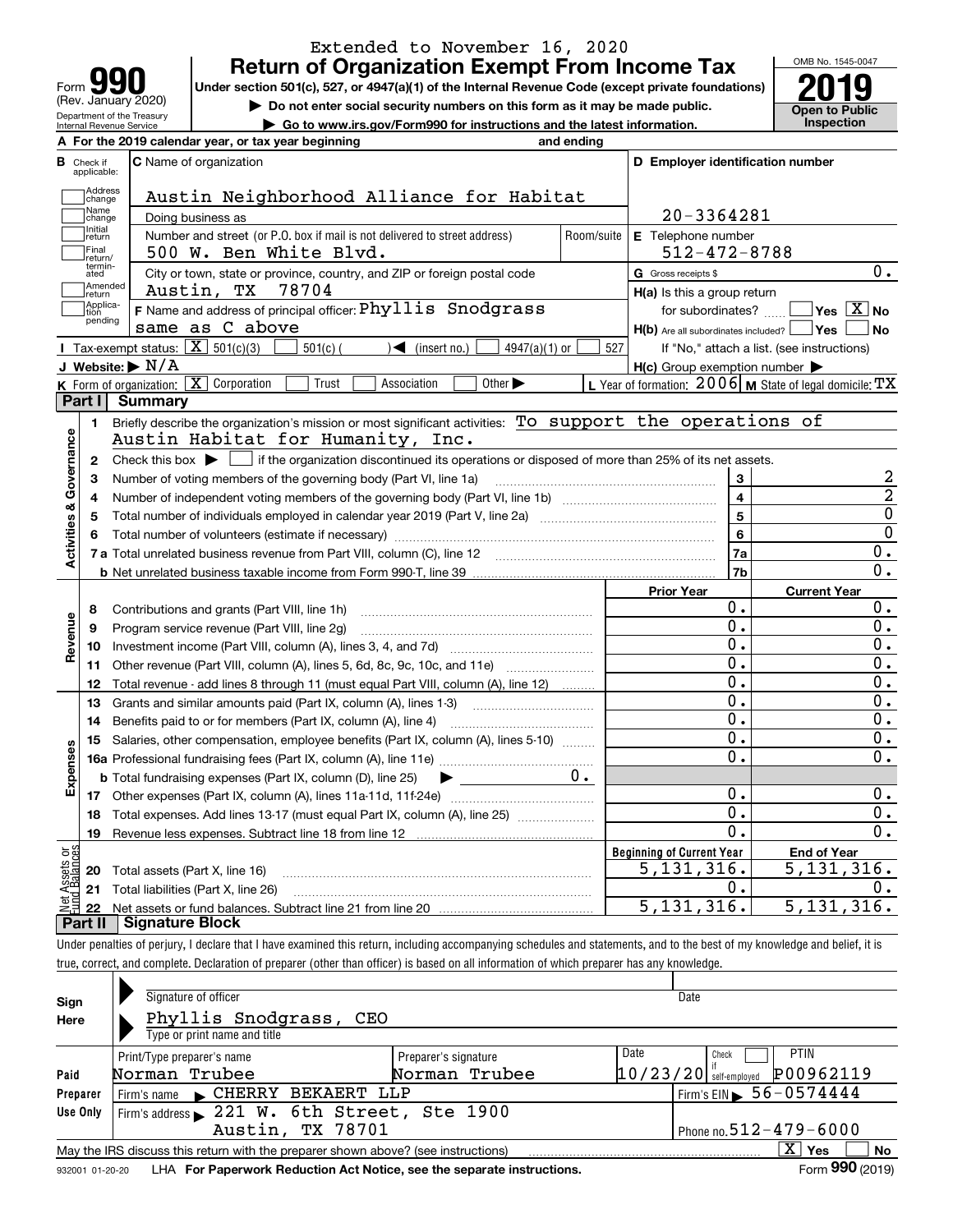|              | Austin Neighborhood Alliance for Habitat<br>$20 - 3364281$<br>Form 990 (2019)                                                                                                                                                   | Page 2                                 |
|--------------|---------------------------------------------------------------------------------------------------------------------------------------------------------------------------------------------------------------------------------|----------------------------------------|
| Part II      | <b>Statement of Program Service Accomplishments</b>                                                                                                                                                                             |                                        |
|              |                                                                                                                                                                                                                                 |                                        |
| 1            | Briefly describe the organization's mission:                                                                                                                                                                                    |                                        |
|              | To support the land acquisition and development of Austin Habitat for                                                                                                                                                           |                                        |
|              | Humanity, Inc.                                                                                                                                                                                                                  |                                        |
|              |                                                                                                                                                                                                                                 |                                        |
|              |                                                                                                                                                                                                                                 |                                        |
| $\mathbf{2}$ | Did the organization undertake any significant program services during the year which were not listed on the                                                                                                                    | $\sqrt{\ }$ Yes $\sqrt{\ \text{X}}$ No |
|              | prior Form 990 or 990-EZ?                                                                                                                                                                                                       |                                        |
|              | If "Yes," describe these new services on Schedule O.                                                                                                                                                                            |                                        |
| 3            | Did the organization cease conducting, or make significant changes in how it conducts, any program services?                                                                                                                    | $\sqrt{}$ Yes $\sqrt{}$ X $\sqrt{}$ No |
|              | If "Yes," describe these changes on Schedule O.                                                                                                                                                                                 |                                        |
| 4            | Describe the organization's program service accomplishments for each of its three largest program services, as measured by expenses.                                                                                            |                                        |
|              | Section 501(c)(3) and 501(c)(4) organizations are required to report the amount of grants and allocations to others, the total expenses, and                                                                                    |                                        |
|              | revenue, if any, for each program service reported.                                                                                                                                                                             |                                        |
| 4a           |                                                                                                                                                                                                                                 |                                        |
|              |                                                                                                                                                                                                                                 |                                        |
|              | Humanity, Inc.                                                                                                                                                                                                                  |                                        |
|              |                                                                                                                                                                                                                                 |                                        |
|              |                                                                                                                                                                                                                                 |                                        |
|              |                                                                                                                                                                                                                                 |                                        |
|              |                                                                                                                                                                                                                                 |                                        |
|              |                                                                                                                                                                                                                                 |                                        |
|              |                                                                                                                                                                                                                                 |                                        |
|              |                                                                                                                                                                                                                                 |                                        |
|              |                                                                                                                                                                                                                                 |                                        |
|              |                                                                                                                                                                                                                                 |                                        |
|              |                                                                                                                                                                                                                                 |                                        |
| 4b           |                                                                                                                                                                                                                                 |                                        |
|              |                                                                                                                                                                                                                                 |                                        |
|              |                                                                                                                                                                                                                                 |                                        |
|              |                                                                                                                                                                                                                                 |                                        |
|              |                                                                                                                                                                                                                                 |                                        |
|              |                                                                                                                                                                                                                                 |                                        |
|              |                                                                                                                                                                                                                                 |                                        |
|              |                                                                                                                                                                                                                                 |                                        |
|              |                                                                                                                                                                                                                                 |                                        |
|              |                                                                                                                                                                                                                                 |                                        |
|              |                                                                                                                                                                                                                                 |                                        |
|              |                                                                                                                                                                                                                                 |                                        |
|              |                                                                                                                                                                                                                                 |                                        |
|              |                                                                                                                                                                                                                                 |                                        |
| 4с           | (Code: ) (Expenses \$ (a) and the contract of the contract of the contract of the contract of the contract of the contract of the contract of the contract of the contract of the contract of the contract of the contract of t |                                        |
|              |                                                                                                                                                                                                                                 |                                        |
|              |                                                                                                                                                                                                                                 |                                        |
|              |                                                                                                                                                                                                                                 |                                        |
|              |                                                                                                                                                                                                                                 |                                        |
|              |                                                                                                                                                                                                                                 |                                        |
|              |                                                                                                                                                                                                                                 |                                        |
|              |                                                                                                                                                                                                                                 |                                        |
|              |                                                                                                                                                                                                                                 |                                        |
|              |                                                                                                                                                                                                                                 |                                        |
|              |                                                                                                                                                                                                                                 |                                        |
|              |                                                                                                                                                                                                                                 |                                        |
|              |                                                                                                                                                                                                                                 |                                        |
| 4d           | Other program services (Describe on Schedule O.)                                                                                                                                                                                |                                        |
|              | (Expenses \$<br>) (Revenue \$<br>including grants of \$                                                                                                                                                                         |                                        |
|              | 4e Total program service expenses                                                                                                                                                                                               |                                        |
|              |                                                                                                                                                                                                                                 | Form 990 (2019)                        |
|              | 932002 01-20-20                                                                                                                                                                                                                 |                                        |
|              |                                                                                                                                                                                                                                 |                                        |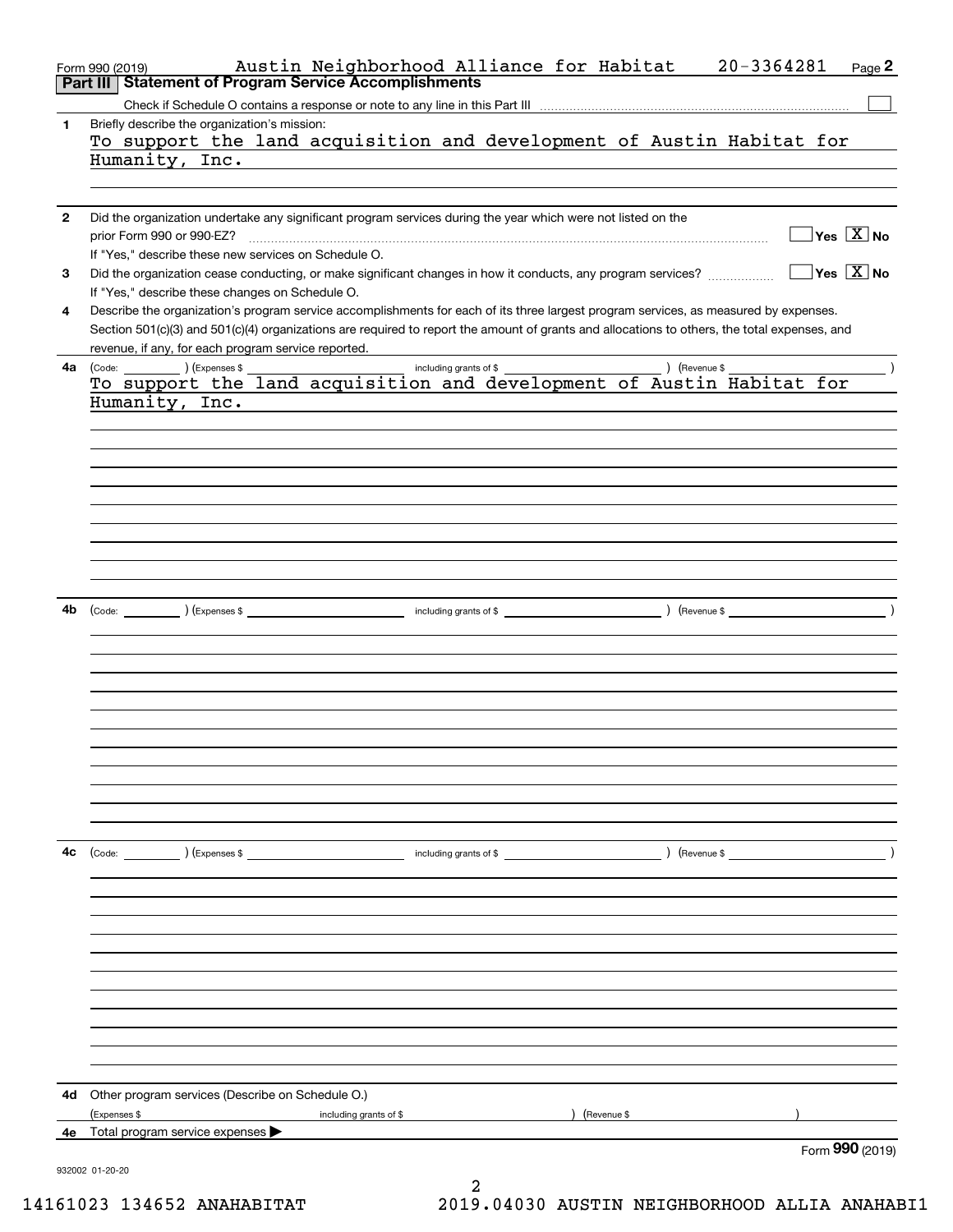| Form 990 (2019) |                                                | Austin Neighborhood Alliance for Habitat |  | 20-3364281 | Page $3$ |
|-----------------|------------------------------------------------|------------------------------------------|--|------------|----------|
|                 | <b>Part IV Checklist of Required Schedules</b> |                                          |  |            |          |

| Is the organization described in section $501(c)(3)$ or $4947(a)(1)$ (other than a private foundation)?<br>1<br>х<br>1<br>$\mathbf x$<br>$\mathbf{2}$<br>2<br>Did the organization engage in direct or indirect political campaign activities on behalf of or in opposition to candidates for<br>3<br>X<br>3<br>Section 501(c)(3) organizations. Did the organization engage in lobbying activities, or have a section 501(h) election in effect<br>4<br>X<br>4<br>Is the organization a section 501(c)(4), 501(c)(5), or 501(c)(6) organization that receives membership dues, assessments, or<br>5<br>x<br>5<br>Did the organization maintain any donor advised funds or any similar funds or accounts for which donors have the right to<br>6<br>x<br>provide advice on the distribution or investment of amounts in such funds or accounts? If "Yes," complete Schedule D, Part I<br>6<br>Did the organization receive or hold a conservation easement, including easements to preserve open space,<br>7<br>x<br>$\overline{7}$<br>Did the organization maintain collections of works of art, historical treasures, or other similar assets? If "Yes," complete<br>8<br>x<br>8<br>Did the organization report an amount in Part X, line 21, for escrow or custodial account liability, serve as a custodian for<br>9<br>amounts not listed in Part X; or provide credit counseling, debt management, credit repair, or debt negotiation services?<br>X<br>9<br>Did the organization, directly or through a related organization, hold assets in donor-restricted endowments<br>10<br>x<br>10<br>If the organization's answer to any of the following questions is "Yes," then complete Schedule D, Parts VI, VII, VIII, IX, or X<br>11<br>as applicable.<br>a Did the organization report an amount for land, buildings, and equipment in Part X, line 10? If "Yes," complete Schedule D,<br>X<br>11a<br><b>b</b> Did the organization report an amount for investments - other securities in Part X, line 12, that is 5% or more of its total<br>x<br>11b<br>c Did the organization report an amount for investments - program related in Part X, line 13, that is 5% or more of its total<br>x<br>11c<br>d Did the organization report an amount for other assets in Part X, line 15, that is 5% or more of its total assets reported in<br>X<br>11d<br>X<br>11e<br>f Did the organization's separate or consolidated financial statements for the tax year include a footnote that addresses<br>х<br>the organization's liability for uncertain tax positions under FIN 48 (ASC 740)? If "Yes," complete Schedule D, Part X<br>11f<br>12a Did the organization obtain separate, independent audited financial statements for the tax year? If "Yes," complete<br>X<br>12a<br><b>b</b> Was the organization included in consolidated, independent audited financial statements for the tax year?<br>X<br>If "Yes," and if the organization answered "No" to line 12a, then completing Schedule D, Parts XI and XII is optional<br>12b<br>х<br>13<br>13<br>$\mathbf X$<br>Did the organization maintain an office, employees, or agents outside of the United States?<br>14a<br>14a<br>Did the organization have aggregate revenues or expenses of more than \$10,000 from grantmaking, fundraising, business,<br>b<br>investment, and program service activities outside the United States, or aggregate foreign investments valued at \$100,000<br>x<br>14b<br>Did the organization report on Part IX, column (A), line 3, more than \$5,000 of grants or other assistance to or for any<br>15<br>x<br>15<br>Did the organization report on Part IX, column (A), line 3, more than \$5,000 of aggregate grants or other assistance to<br>16<br>x<br>16<br>Did the organization report a total of more than \$15,000 of expenses for professional fundraising services on Part IX,<br>17<br>x<br>17<br>Did the organization report more than \$15,000 total of fundraising event gross income and contributions on Part VIII, lines<br>18<br>x<br>18<br>Did the organization report more than \$15,000 of gross income from gaming activities on Part VIII, line 9a? If "Yes."<br>19<br>x<br>19<br>$\mathbf X$<br>20a<br>20a<br>If "Yes" to line 20a, did the organization attach a copy of its audited financial statements to this return?<br>20 <sub>b</sub><br>b<br>Did the organization report more than \$5,000 of grants or other assistance to any domestic organization or<br>21<br>х<br>21<br>932003 01-20-20 |  | <b>Yes</b> | No |
|-------------------------------------------------------------------------------------------------------------------------------------------------------------------------------------------------------------------------------------------------------------------------------------------------------------------------------------------------------------------------------------------------------------------------------------------------------------------------------------------------------------------------------------------------------------------------------------------------------------------------------------------------------------------------------------------------------------------------------------------------------------------------------------------------------------------------------------------------------------------------------------------------------------------------------------------------------------------------------------------------------------------------------------------------------------------------------------------------------------------------------------------------------------------------------------------------------------------------------------------------------------------------------------------------------------------------------------------------------------------------------------------------------------------------------------------------------------------------------------------------------------------------------------------------------------------------------------------------------------------------------------------------------------------------------------------------------------------------------------------------------------------------------------------------------------------------------------------------------------------------------------------------------------------------------------------------------------------------------------------------------------------------------------------------------------------------------------------------------------------------------------------------------------------------------------------------------------------------------------------------------------------------------------------------------------------------------------------------------------------------------------------------------------------------------------------------------------------------------------------------------------------------------------------------------------------------------------------------------------------------------------------------------------------------------------------------------------------------------------------------------------------------------------------------------------------------------------------------------------------------------------------------------------------------------------------------------------------------------------------------------------------------------------------------------------------------------------------------------------------------------------------------------------------------------------------------------------------------------------------------------------------------------------------------------------------------------------------------------------------------------------------------------------------------------------------------------------------------------------------------------------------------------------------------------------------------------------------------------------------------------------------------------------------------------------------------------------------------------------------------------------------------------------------------------------------------------------------------------------------------------------------------------------------------------------------------------------------------------------------------------------------------------------------------------------------------------------------------------------------------------------------------------------------------------------------------------------------------------------------------------------------------------------------------------------------------------------------------------------------------------------------------------------------------------------------------------------------------------------------------------------------------------|--|------------|----|
|                                                                                                                                                                                                                                                                                                                                                                                                                                                                                                                                                                                                                                                                                                                                                                                                                                                                                                                                                                                                                                                                                                                                                                                                                                                                                                                                                                                                                                                                                                                                                                                                                                                                                                                                                                                                                                                                                                                                                                                                                                                                                                                                                                                                                                                                                                                                                                                                                                                                                                                                                                                                                                                                                                                                                                                                                                                                                                                                                                                                                                                                                                                                                                                                                                                                                                                                                                                                                                                                                                                                                                                                                                                                                                                                                                                                                                                                                                                                                                                                                                                                                                                                                                                                                                                                                                                                                                                                                                                                                                                               |  |            |    |
| Form 990 (2019)                                                                                                                                                                                                                                                                                                                                                                                                                                                                                                                                                                                                                                                                                                                                                                                                                                                                                                                                                                                                                                                                                                                                                                                                                                                                                                                                                                                                                                                                                                                                                                                                                                                                                                                                                                                                                                                                                                                                                                                                                                                                                                                                                                                                                                                                                                                                                                                                                                                                                                                                                                                                                                                                                                                                                                                                                                                                                                                                                                                                                                                                                                                                                                                                                                                                                                                                                                                                                                                                                                                                                                                                                                                                                                                                                                                                                                                                                                                                                                                                                                                                                                                                                                                                                                                                                                                                                                                                                                                                                                               |  |            |    |
|                                                                                                                                                                                                                                                                                                                                                                                                                                                                                                                                                                                                                                                                                                                                                                                                                                                                                                                                                                                                                                                                                                                                                                                                                                                                                                                                                                                                                                                                                                                                                                                                                                                                                                                                                                                                                                                                                                                                                                                                                                                                                                                                                                                                                                                                                                                                                                                                                                                                                                                                                                                                                                                                                                                                                                                                                                                                                                                                                                                                                                                                                                                                                                                                                                                                                                                                                                                                                                                                                                                                                                                                                                                                                                                                                                                                                                                                                                                                                                                                                                                                                                                                                                                                                                                                                                                                                                                                                                                                                                                               |  |            |    |
|                                                                                                                                                                                                                                                                                                                                                                                                                                                                                                                                                                                                                                                                                                                                                                                                                                                                                                                                                                                                                                                                                                                                                                                                                                                                                                                                                                                                                                                                                                                                                                                                                                                                                                                                                                                                                                                                                                                                                                                                                                                                                                                                                                                                                                                                                                                                                                                                                                                                                                                                                                                                                                                                                                                                                                                                                                                                                                                                                                                                                                                                                                                                                                                                                                                                                                                                                                                                                                                                                                                                                                                                                                                                                                                                                                                                                                                                                                                                                                                                                                                                                                                                                                                                                                                                                                                                                                                                                                                                                                                               |  |            |    |
|                                                                                                                                                                                                                                                                                                                                                                                                                                                                                                                                                                                                                                                                                                                                                                                                                                                                                                                                                                                                                                                                                                                                                                                                                                                                                                                                                                                                                                                                                                                                                                                                                                                                                                                                                                                                                                                                                                                                                                                                                                                                                                                                                                                                                                                                                                                                                                                                                                                                                                                                                                                                                                                                                                                                                                                                                                                                                                                                                                                                                                                                                                                                                                                                                                                                                                                                                                                                                                                                                                                                                                                                                                                                                                                                                                                                                                                                                                                                                                                                                                                                                                                                                                                                                                                                                                                                                                                                                                                                                                                               |  |            |    |
|                                                                                                                                                                                                                                                                                                                                                                                                                                                                                                                                                                                                                                                                                                                                                                                                                                                                                                                                                                                                                                                                                                                                                                                                                                                                                                                                                                                                                                                                                                                                                                                                                                                                                                                                                                                                                                                                                                                                                                                                                                                                                                                                                                                                                                                                                                                                                                                                                                                                                                                                                                                                                                                                                                                                                                                                                                                                                                                                                                                                                                                                                                                                                                                                                                                                                                                                                                                                                                                                                                                                                                                                                                                                                                                                                                                                                                                                                                                                                                                                                                                                                                                                                                                                                                                                                                                                                                                                                                                                                                                               |  |            |    |
|                                                                                                                                                                                                                                                                                                                                                                                                                                                                                                                                                                                                                                                                                                                                                                                                                                                                                                                                                                                                                                                                                                                                                                                                                                                                                                                                                                                                                                                                                                                                                                                                                                                                                                                                                                                                                                                                                                                                                                                                                                                                                                                                                                                                                                                                                                                                                                                                                                                                                                                                                                                                                                                                                                                                                                                                                                                                                                                                                                                                                                                                                                                                                                                                                                                                                                                                                                                                                                                                                                                                                                                                                                                                                                                                                                                                                                                                                                                                                                                                                                                                                                                                                                                                                                                                                                                                                                                                                                                                                                                               |  |            |    |
|                                                                                                                                                                                                                                                                                                                                                                                                                                                                                                                                                                                                                                                                                                                                                                                                                                                                                                                                                                                                                                                                                                                                                                                                                                                                                                                                                                                                                                                                                                                                                                                                                                                                                                                                                                                                                                                                                                                                                                                                                                                                                                                                                                                                                                                                                                                                                                                                                                                                                                                                                                                                                                                                                                                                                                                                                                                                                                                                                                                                                                                                                                                                                                                                                                                                                                                                                                                                                                                                                                                                                                                                                                                                                                                                                                                                                                                                                                                                                                                                                                                                                                                                                                                                                                                                                                                                                                                                                                                                                                                               |  |            |    |
|                                                                                                                                                                                                                                                                                                                                                                                                                                                                                                                                                                                                                                                                                                                                                                                                                                                                                                                                                                                                                                                                                                                                                                                                                                                                                                                                                                                                                                                                                                                                                                                                                                                                                                                                                                                                                                                                                                                                                                                                                                                                                                                                                                                                                                                                                                                                                                                                                                                                                                                                                                                                                                                                                                                                                                                                                                                                                                                                                                                                                                                                                                                                                                                                                                                                                                                                                                                                                                                                                                                                                                                                                                                                                                                                                                                                                                                                                                                                                                                                                                                                                                                                                                                                                                                                                                                                                                                                                                                                                                                               |  |            |    |
|                                                                                                                                                                                                                                                                                                                                                                                                                                                                                                                                                                                                                                                                                                                                                                                                                                                                                                                                                                                                                                                                                                                                                                                                                                                                                                                                                                                                                                                                                                                                                                                                                                                                                                                                                                                                                                                                                                                                                                                                                                                                                                                                                                                                                                                                                                                                                                                                                                                                                                                                                                                                                                                                                                                                                                                                                                                                                                                                                                                                                                                                                                                                                                                                                                                                                                                                                                                                                                                                                                                                                                                                                                                                                                                                                                                                                                                                                                                                                                                                                                                                                                                                                                                                                                                                                                                                                                                                                                                                                                                               |  |            |    |
|                                                                                                                                                                                                                                                                                                                                                                                                                                                                                                                                                                                                                                                                                                                                                                                                                                                                                                                                                                                                                                                                                                                                                                                                                                                                                                                                                                                                                                                                                                                                                                                                                                                                                                                                                                                                                                                                                                                                                                                                                                                                                                                                                                                                                                                                                                                                                                                                                                                                                                                                                                                                                                                                                                                                                                                                                                                                                                                                                                                                                                                                                                                                                                                                                                                                                                                                                                                                                                                                                                                                                                                                                                                                                                                                                                                                                                                                                                                                                                                                                                                                                                                                                                                                                                                                                                                                                                                                                                                                                                                               |  |            |    |
|                                                                                                                                                                                                                                                                                                                                                                                                                                                                                                                                                                                                                                                                                                                                                                                                                                                                                                                                                                                                                                                                                                                                                                                                                                                                                                                                                                                                                                                                                                                                                                                                                                                                                                                                                                                                                                                                                                                                                                                                                                                                                                                                                                                                                                                                                                                                                                                                                                                                                                                                                                                                                                                                                                                                                                                                                                                                                                                                                                                                                                                                                                                                                                                                                                                                                                                                                                                                                                                                                                                                                                                                                                                                                                                                                                                                                                                                                                                                                                                                                                                                                                                                                                                                                                                                                                                                                                                                                                                                                                                               |  |            |    |
|                                                                                                                                                                                                                                                                                                                                                                                                                                                                                                                                                                                                                                                                                                                                                                                                                                                                                                                                                                                                                                                                                                                                                                                                                                                                                                                                                                                                                                                                                                                                                                                                                                                                                                                                                                                                                                                                                                                                                                                                                                                                                                                                                                                                                                                                                                                                                                                                                                                                                                                                                                                                                                                                                                                                                                                                                                                                                                                                                                                                                                                                                                                                                                                                                                                                                                                                                                                                                                                                                                                                                                                                                                                                                                                                                                                                                                                                                                                                                                                                                                                                                                                                                                                                                                                                                                                                                                                                                                                                                                                               |  |            |    |
|                                                                                                                                                                                                                                                                                                                                                                                                                                                                                                                                                                                                                                                                                                                                                                                                                                                                                                                                                                                                                                                                                                                                                                                                                                                                                                                                                                                                                                                                                                                                                                                                                                                                                                                                                                                                                                                                                                                                                                                                                                                                                                                                                                                                                                                                                                                                                                                                                                                                                                                                                                                                                                                                                                                                                                                                                                                                                                                                                                                                                                                                                                                                                                                                                                                                                                                                                                                                                                                                                                                                                                                                                                                                                                                                                                                                                                                                                                                                                                                                                                                                                                                                                                                                                                                                                                                                                                                                                                                                                                                               |  |            |    |
|                                                                                                                                                                                                                                                                                                                                                                                                                                                                                                                                                                                                                                                                                                                                                                                                                                                                                                                                                                                                                                                                                                                                                                                                                                                                                                                                                                                                                                                                                                                                                                                                                                                                                                                                                                                                                                                                                                                                                                                                                                                                                                                                                                                                                                                                                                                                                                                                                                                                                                                                                                                                                                                                                                                                                                                                                                                                                                                                                                                                                                                                                                                                                                                                                                                                                                                                                                                                                                                                                                                                                                                                                                                                                                                                                                                                                                                                                                                                                                                                                                                                                                                                                                                                                                                                                                                                                                                                                                                                                                                               |  |            |    |
|                                                                                                                                                                                                                                                                                                                                                                                                                                                                                                                                                                                                                                                                                                                                                                                                                                                                                                                                                                                                                                                                                                                                                                                                                                                                                                                                                                                                                                                                                                                                                                                                                                                                                                                                                                                                                                                                                                                                                                                                                                                                                                                                                                                                                                                                                                                                                                                                                                                                                                                                                                                                                                                                                                                                                                                                                                                                                                                                                                                                                                                                                                                                                                                                                                                                                                                                                                                                                                                                                                                                                                                                                                                                                                                                                                                                                                                                                                                                                                                                                                                                                                                                                                                                                                                                                                                                                                                                                                                                                                                               |  |            |    |
|                                                                                                                                                                                                                                                                                                                                                                                                                                                                                                                                                                                                                                                                                                                                                                                                                                                                                                                                                                                                                                                                                                                                                                                                                                                                                                                                                                                                                                                                                                                                                                                                                                                                                                                                                                                                                                                                                                                                                                                                                                                                                                                                                                                                                                                                                                                                                                                                                                                                                                                                                                                                                                                                                                                                                                                                                                                                                                                                                                                                                                                                                                                                                                                                                                                                                                                                                                                                                                                                                                                                                                                                                                                                                                                                                                                                                                                                                                                                                                                                                                                                                                                                                                                                                                                                                                                                                                                                                                                                                                                               |  |            |    |
|                                                                                                                                                                                                                                                                                                                                                                                                                                                                                                                                                                                                                                                                                                                                                                                                                                                                                                                                                                                                                                                                                                                                                                                                                                                                                                                                                                                                                                                                                                                                                                                                                                                                                                                                                                                                                                                                                                                                                                                                                                                                                                                                                                                                                                                                                                                                                                                                                                                                                                                                                                                                                                                                                                                                                                                                                                                                                                                                                                                                                                                                                                                                                                                                                                                                                                                                                                                                                                                                                                                                                                                                                                                                                                                                                                                                                                                                                                                                                                                                                                                                                                                                                                                                                                                                                                                                                                                                                                                                                                                               |  |            |    |
|                                                                                                                                                                                                                                                                                                                                                                                                                                                                                                                                                                                                                                                                                                                                                                                                                                                                                                                                                                                                                                                                                                                                                                                                                                                                                                                                                                                                                                                                                                                                                                                                                                                                                                                                                                                                                                                                                                                                                                                                                                                                                                                                                                                                                                                                                                                                                                                                                                                                                                                                                                                                                                                                                                                                                                                                                                                                                                                                                                                                                                                                                                                                                                                                                                                                                                                                                                                                                                                                                                                                                                                                                                                                                                                                                                                                                                                                                                                                                                                                                                                                                                                                                                                                                                                                                                                                                                                                                                                                                                                               |  |            |    |
|                                                                                                                                                                                                                                                                                                                                                                                                                                                                                                                                                                                                                                                                                                                                                                                                                                                                                                                                                                                                                                                                                                                                                                                                                                                                                                                                                                                                                                                                                                                                                                                                                                                                                                                                                                                                                                                                                                                                                                                                                                                                                                                                                                                                                                                                                                                                                                                                                                                                                                                                                                                                                                                                                                                                                                                                                                                                                                                                                                                                                                                                                                                                                                                                                                                                                                                                                                                                                                                                                                                                                                                                                                                                                                                                                                                                                                                                                                                                                                                                                                                                                                                                                                                                                                                                                                                                                                                                                                                                                                                               |  |            |    |
|                                                                                                                                                                                                                                                                                                                                                                                                                                                                                                                                                                                                                                                                                                                                                                                                                                                                                                                                                                                                                                                                                                                                                                                                                                                                                                                                                                                                                                                                                                                                                                                                                                                                                                                                                                                                                                                                                                                                                                                                                                                                                                                                                                                                                                                                                                                                                                                                                                                                                                                                                                                                                                                                                                                                                                                                                                                                                                                                                                                                                                                                                                                                                                                                                                                                                                                                                                                                                                                                                                                                                                                                                                                                                                                                                                                                                                                                                                                                                                                                                                                                                                                                                                                                                                                                                                                                                                                                                                                                                                                               |  |            |    |
|                                                                                                                                                                                                                                                                                                                                                                                                                                                                                                                                                                                                                                                                                                                                                                                                                                                                                                                                                                                                                                                                                                                                                                                                                                                                                                                                                                                                                                                                                                                                                                                                                                                                                                                                                                                                                                                                                                                                                                                                                                                                                                                                                                                                                                                                                                                                                                                                                                                                                                                                                                                                                                                                                                                                                                                                                                                                                                                                                                                                                                                                                                                                                                                                                                                                                                                                                                                                                                                                                                                                                                                                                                                                                                                                                                                                                                                                                                                                                                                                                                                                                                                                                                                                                                                                                                                                                                                                                                                                                                                               |  |            |    |
|                                                                                                                                                                                                                                                                                                                                                                                                                                                                                                                                                                                                                                                                                                                                                                                                                                                                                                                                                                                                                                                                                                                                                                                                                                                                                                                                                                                                                                                                                                                                                                                                                                                                                                                                                                                                                                                                                                                                                                                                                                                                                                                                                                                                                                                                                                                                                                                                                                                                                                                                                                                                                                                                                                                                                                                                                                                                                                                                                                                                                                                                                                                                                                                                                                                                                                                                                                                                                                                                                                                                                                                                                                                                                                                                                                                                                                                                                                                                                                                                                                                                                                                                                                                                                                                                                                                                                                                                                                                                                                                               |  |            |    |
|                                                                                                                                                                                                                                                                                                                                                                                                                                                                                                                                                                                                                                                                                                                                                                                                                                                                                                                                                                                                                                                                                                                                                                                                                                                                                                                                                                                                                                                                                                                                                                                                                                                                                                                                                                                                                                                                                                                                                                                                                                                                                                                                                                                                                                                                                                                                                                                                                                                                                                                                                                                                                                                                                                                                                                                                                                                                                                                                                                                                                                                                                                                                                                                                                                                                                                                                                                                                                                                                                                                                                                                                                                                                                                                                                                                                                                                                                                                                                                                                                                                                                                                                                                                                                                                                                                                                                                                                                                                                                                                               |  |            |    |
|                                                                                                                                                                                                                                                                                                                                                                                                                                                                                                                                                                                                                                                                                                                                                                                                                                                                                                                                                                                                                                                                                                                                                                                                                                                                                                                                                                                                                                                                                                                                                                                                                                                                                                                                                                                                                                                                                                                                                                                                                                                                                                                                                                                                                                                                                                                                                                                                                                                                                                                                                                                                                                                                                                                                                                                                                                                                                                                                                                                                                                                                                                                                                                                                                                                                                                                                                                                                                                                                                                                                                                                                                                                                                                                                                                                                                                                                                                                                                                                                                                                                                                                                                                                                                                                                                                                                                                                                                                                                                                                               |  |            |    |
|                                                                                                                                                                                                                                                                                                                                                                                                                                                                                                                                                                                                                                                                                                                                                                                                                                                                                                                                                                                                                                                                                                                                                                                                                                                                                                                                                                                                                                                                                                                                                                                                                                                                                                                                                                                                                                                                                                                                                                                                                                                                                                                                                                                                                                                                                                                                                                                                                                                                                                                                                                                                                                                                                                                                                                                                                                                                                                                                                                                                                                                                                                                                                                                                                                                                                                                                                                                                                                                                                                                                                                                                                                                                                                                                                                                                                                                                                                                                                                                                                                                                                                                                                                                                                                                                                                                                                                                                                                                                                                                               |  |            |    |
|                                                                                                                                                                                                                                                                                                                                                                                                                                                                                                                                                                                                                                                                                                                                                                                                                                                                                                                                                                                                                                                                                                                                                                                                                                                                                                                                                                                                                                                                                                                                                                                                                                                                                                                                                                                                                                                                                                                                                                                                                                                                                                                                                                                                                                                                                                                                                                                                                                                                                                                                                                                                                                                                                                                                                                                                                                                                                                                                                                                                                                                                                                                                                                                                                                                                                                                                                                                                                                                                                                                                                                                                                                                                                                                                                                                                                                                                                                                                                                                                                                                                                                                                                                                                                                                                                                                                                                                                                                                                                                                               |  |            |    |
|                                                                                                                                                                                                                                                                                                                                                                                                                                                                                                                                                                                                                                                                                                                                                                                                                                                                                                                                                                                                                                                                                                                                                                                                                                                                                                                                                                                                                                                                                                                                                                                                                                                                                                                                                                                                                                                                                                                                                                                                                                                                                                                                                                                                                                                                                                                                                                                                                                                                                                                                                                                                                                                                                                                                                                                                                                                                                                                                                                                                                                                                                                                                                                                                                                                                                                                                                                                                                                                                                                                                                                                                                                                                                                                                                                                                                                                                                                                                                                                                                                                                                                                                                                                                                                                                                                                                                                                                                                                                                                                               |  |            |    |
|                                                                                                                                                                                                                                                                                                                                                                                                                                                                                                                                                                                                                                                                                                                                                                                                                                                                                                                                                                                                                                                                                                                                                                                                                                                                                                                                                                                                                                                                                                                                                                                                                                                                                                                                                                                                                                                                                                                                                                                                                                                                                                                                                                                                                                                                                                                                                                                                                                                                                                                                                                                                                                                                                                                                                                                                                                                                                                                                                                                                                                                                                                                                                                                                                                                                                                                                                                                                                                                                                                                                                                                                                                                                                                                                                                                                                                                                                                                                                                                                                                                                                                                                                                                                                                                                                                                                                                                                                                                                                                                               |  |            |    |
|                                                                                                                                                                                                                                                                                                                                                                                                                                                                                                                                                                                                                                                                                                                                                                                                                                                                                                                                                                                                                                                                                                                                                                                                                                                                                                                                                                                                                                                                                                                                                                                                                                                                                                                                                                                                                                                                                                                                                                                                                                                                                                                                                                                                                                                                                                                                                                                                                                                                                                                                                                                                                                                                                                                                                                                                                                                                                                                                                                                                                                                                                                                                                                                                                                                                                                                                                                                                                                                                                                                                                                                                                                                                                                                                                                                                                                                                                                                                                                                                                                                                                                                                                                                                                                                                                                                                                                                                                                                                                                                               |  |            |    |
|                                                                                                                                                                                                                                                                                                                                                                                                                                                                                                                                                                                                                                                                                                                                                                                                                                                                                                                                                                                                                                                                                                                                                                                                                                                                                                                                                                                                                                                                                                                                                                                                                                                                                                                                                                                                                                                                                                                                                                                                                                                                                                                                                                                                                                                                                                                                                                                                                                                                                                                                                                                                                                                                                                                                                                                                                                                                                                                                                                                                                                                                                                                                                                                                                                                                                                                                                                                                                                                                                                                                                                                                                                                                                                                                                                                                                                                                                                                                                                                                                                                                                                                                                                                                                                                                                                                                                                                                                                                                                                                               |  |            |    |
|                                                                                                                                                                                                                                                                                                                                                                                                                                                                                                                                                                                                                                                                                                                                                                                                                                                                                                                                                                                                                                                                                                                                                                                                                                                                                                                                                                                                                                                                                                                                                                                                                                                                                                                                                                                                                                                                                                                                                                                                                                                                                                                                                                                                                                                                                                                                                                                                                                                                                                                                                                                                                                                                                                                                                                                                                                                                                                                                                                                                                                                                                                                                                                                                                                                                                                                                                                                                                                                                                                                                                                                                                                                                                                                                                                                                                                                                                                                                                                                                                                                                                                                                                                                                                                                                                                                                                                                                                                                                                                                               |  |            |    |
|                                                                                                                                                                                                                                                                                                                                                                                                                                                                                                                                                                                                                                                                                                                                                                                                                                                                                                                                                                                                                                                                                                                                                                                                                                                                                                                                                                                                                                                                                                                                                                                                                                                                                                                                                                                                                                                                                                                                                                                                                                                                                                                                                                                                                                                                                                                                                                                                                                                                                                                                                                                                                                                                                                                                                                                                                                                                                                                                                                                                                                                                                                                                                                                                                                                                                                                                                                                                                                                                                                                                                                                                                                                                                                                                                                                                                                                                                                                                                                                                                                                                                                                                                                                                                                                                                                                                                                                                                                                                                                                               |  |            |    |
|                                                                                                                                                                                                                                                                                                                                                                                                                                                                                                                                                                                                                                                                                                                                                                                                                                                                                                                                                                                                                                                                                                                                                                                                                                                                                                                                                                                                                                                                                                                                                                                                                                                                                                                                                                                                                                                                                                                                                                                                                                                                                                                                                                                                                                                                                                                                                                                                                                                                                                                                                                                                                                                                                                                                                                                                                                                                                                                                                                                                                                                                                                                                                                                                                                                                                                                                                                                                                                                                                                                                                                                                                                                                                                                                                                                                                                                                                                                                                                                                                                                                                                                                                                                                                                                                                                                                                                                                                                                                                                                               |  |            |    |
|                                                                                                                                                                                                                                                                                                                                                                                                                                                                                                                                                                                                                                                                                                                                                                                                                                                                                                                                                                                                                                                                                                                                                                                                                                                                                                                                                                                                                                                                                                                                                                                                                                                                                                                                                                                                                                                                                                                                                                                                                                                                                                                                                                                                                                                                                                                                                                                                                                                                                                                                                                                                                                                                                                                                                                                                                                                                                                                                                                                                                                                                                                                                                                                                                                                                                                                                                                                                                                                                                                                                                                                                                                                                                                                                                                                                                                                                                                                                                                                                                                                                                                                                                                                                                                                                                                                                                                                                                                                                                                                               |  |            |    |
|                                                                                                                                                                                                                                                                                                                                                                                                                                                                                                                                                                                                                                                                                                                                                                                                                                                                                                                                                                                                                                                                                                                                                                                                                                                                                                                                                                                                                                                                                                                                                                                                                                                                                                                                                                                                                                                                                                                                                                                                                                                                                                                                                                                                                                                                                                                                                                                                                                                                                                                                                                                                                                                                                                                                                                                                                                                                                                                                                                                                                                                                                                                                                                                                                                                                                                                                                                                                                                                                                                                                                                                                                                                                                                                                                                                                                                                                                                                                                                                                                                                                                                                                                                                                                                                                                                                                                                                                                                                                                                                               |  |            |    |
|                                                                                                                                                                                                                                                                                                                                                                                                                                                                                                                                                                                                                                                                                                                                                                                                                                                                                                                                                                                                                                                                                                                                                                                                                                                                                                                                                                                                                                                                                                                                                                                                                                                                                                                                                                                                                                                                                                                                                                                                                                                                                                                                                                                                                                                                                                                                                                                                                                                                                                                                                                                                                                                                                                                                                                                                                                                                                                                                                                                                                                                                                                                                                                                                                                                                                                                                                                                                                                                                                                                                                                                                                                                                                                                                                                                                                                                                                                                                                                                                                                                                                                                                                                                                                                                                                                                                                                                                                                                                                                                               |  |            |    |
|                                                                                                                                                                                                                                                                                                                                                                                                                                                                                                                                                                                                                                                                                                                                                                                                                                                                                                                                                                                                                                                                                                                                                                                                                                                                                                                                                                                                                                                                                                                                                                                                                                                                                                                                                                                                                                                                                                                                                                                                                                                                                                                                                                                                                                                                                                                                                                                                                                                                                                                                                                                                                                                                                                                                                                                                                                                                                                                                                                                                                                                                                                                                                                                                                                                                                                                                                                                                                                                                                                                                                                                                                                                                                                                                                                                                                                                                                                                                                                                                                                                                                                                                                                                                                                                                                                                                                                                                                                                                                                                               |  |            |    |
|                                                                                                                                                                                                                                                                                                                                                                                                                                                                                                                                                                                                                                                                                                                                                                                                                                                                                                                                                                                                                                                                                                                                                                                                                                                                                                                                                                                                                                                                                                                                                                                                                                                                                                                                                                                                                                                                                                                                                                                                                                                                                                                                                                                                                                                                                                                                                                                                                                                                                                                                                                                                                                                                                                                                                                                                                                                                                                                                                                                                                                                                                                                                                                                                                                                                                                                                                                                                                                                                                                                                                                                                                                                                                                                                                                                                                                                                                                                                                                                                                                                                                                                                                                                                                                                                                                                                                                                                                                                                                                                               |  |            |    |
|                                                                                                                                                                                                                                                                                                                                                                                                                                                                                                                                                                                                                                                                                                                                                                                                                                                                                                                                                                                                                                                                                                                                                                                                                                                                                                                                                                                                                                                                                                                                                                                                                                                                                                                                                                                                                                                                                                                                                                                                                                                                                                                                                                                                                                                                                                                                                                                                                                                                                                                                                                                                                                                                                                                                                                                                                                                                                                                                                                                                                                                                                                                                                                                                                                                                                                                                                                                                                                                                                                                                                                                                                                                                                                                                                                                                                                                                                                                                                                                                                                                                                                                                                                                                                                                                                                                                                                                                                                                                                                                               |  |            |    |
|                                                                                                                                                                                                                                                                                                                                                                                                                                                                                                                                                                                                                                                                                                                                                                                                                                                                                                                                                                                                                                                                                                                                                                                                                                                                                                                                                                                                                                                                                                                                                                                                                                                                                                                                                                                                                                                                                                                                                                                                                                                                                                                                                                                                                                                                                                                                                                                                                                                                                                                                                                                                                                                                                                                                                                                                                                                                                                                                                                                                                                                                                                                                                                                                                                                                                                                                                                                                                                                                                                                                                                                                                                                                                                                                                                                                                                                                                                                                                                                                                                                                                                                                                                                                                                                                                                                                                                                                                                                                                                                               |  |            |    |
|                                                                                                                                                                                                                                                                                                                                                                                                                                                                                                                                                                                                                                                                                                                                                                                                                                                                                                                                                                                                                                                                                                                                                                                                                                                                                                                                                                                                                                                                                                                                                                                                                                                                                                                                                                                                                                                                                                                                                                                                                                                                                                                                                                                                                                                                                                                                                                                                                                                                                                                                                                                                                                                                                                                                                                                                                                                                                                                                                                                                                                                                                                                                                                                                                                                                                                                                                                                                                                                                                                                                                                                                                                                                                                                                                                                                                                                                                                                                                                                                                                                                                                                                                                                                                                                                                                                                                                                                                                                                                                                               |  |            |    |
|                                                                                                                                                                                                                                                                                                                                                                                                                                                                                                                                                                                                                                                                                                                                                                                                                                                                                                                                                                                                                                                                                                                                                                                                                                                                                                                                                                                                                                                                                                                                                                                                                                                                                                                                                                                                                                                                                                                                                                                                                                                                                                                                                                                                                                                                                                                                                                                                                                                                                                                                                                                                                                                                                                                                                                                                                                                                                                                                                                                                                                                                                                                                                                                                                                                                                                                                                                                                                                                                                                                                                                                                                                                                                                                                                                                                                                                                                                                                                                                                                                                                                                                                                                                                                                                                                                                                                                                                                                                                                                                               |  |            |    |
|                                                                                                                                                                                                                                                                                                                                                                                                                                                                                                                                                                                                                                                                                                                                                                                                                                                                                                                                                                                                                                                                                                                                                                                                                                                                                                                                                                                                                                                                                                                                                                                                                                                                                                                                                                                                                                                                                                                                                                                                                                                                                                                                                                                                                                                                                                                                                                                                                                                                                                                                                                                                                                                                                                                                                                                                                                                                                                                                                                                                                                                                                                                                                                                                                                                                                                                                                                                                                                                                                                                                                                                                                                                                                                                                                                                                                                                                                                                                                                                                                                                                                                                                                                                                                                                                                                                                                                                                                                                                                                                               |  |            |    |
|                                                                                                                                                                                                                                                                                                                                                                                                                                                                                                                                                                                                                                                                                                                                                                                                                                                                                                                                                                                                                                                                                                                                                                                                                                                                                                                                                                                                                                                                                                                                                                                                                                                                                                                                                                                                                                                                                                                                                                                                                                                                                                                                                                                                                                                                                                                                                                                                                                                                                                                                                                                                                                                                                                                                                                                                                                                                                                                                                                                                                                                                                                                                                                                                                                                                                                                                                                                                                                                                                                                                                                                                                                                                                                                                                                                                                                                                                                                                                                                                                                                                                                                                                                                                                                                                                                                                                                                                                                                                                                                               |  |            |    |
|                                                                                                                                                                                                                                                                                                                                                                                                                                                                                                                                                                                                                                                                                                                                                                                                                                                                                                                                                                                                                                                                                                                                                                                                                                                                                                                                                                                                                                                                                                                                                                                                                                                                                                                                                                                                                                                                                                                                                                                                                                                                                                                                                                                                                                                                                                                                                                                                                                                                                                                                                                                                                                                                                                                                                                                                                                                                                                                                                                                                                                                                                                                                                                                                                                                                                                                                                                                                                                                                                                                                                                                                                                                                                                                                                                                                                                                                                                                                                                                                                                                                                                                                                                                                                                                                                                                                                                                                                                                                                                                               |  |            |    |
|                                                                                                                                                                                                                                                                                                                                                                                                                                                                                                                                                                                                                                                                                                                                                                                                                                                                                                                                                                                                                                                                                                                                                                                                                                                                                                                                                                                                                                                                                                                                                                                                                                                                                                                                                                                                                                                                                                                                                                                                                                                                                                                                                                                                                                                                                                                                                                                                                                                                                                                                                                                                                                                                                                                                                                                                                                                                                                                                                                                                                                                                                                                                                                                                                                                                                                                                                                                                                                                                                                                                                                                                                                                                                                                                                                                                                                                                                                                                                                                                                                                                                                                                                                                                                                                                                                                                                                                                                                                                                                                               |  |            |    |
|                                                                                                                                                                                                                                                                                                                                                                                                                                                                                                                                                                                                                                                                                                                                                                                                                                                                                                                                                                                                                                                                                                                                                                                                                                                                                                                                                                                                                                                                                                                                                                                                                                                                                                                                                                                                                                                                                                                                                                                                                                                                                                                                                                                                                                                                                                                                                                                                                                                                                                                                                                                                                                                                                                                                                                                                                                                                                                                                                                                                                                                                                                                                                                                                                                                                                                                                                                                                                                                                                                                                                                                                                                                                                                                                                                                                                                                                                                                                                                                                                                                                                                                                                                                                                                                                                                                                                                                                                                                                                                                               |  |            |    |
|                                                                                                                                                                                                                                                                                                                                                                                                                                                                                                                                                                                                                                                                                                                                                                                                                                                                                                                                                                                                                                                                                                                                                                                                                                                                                                                                                                                                                                                                                                                                                                                                                                                                                                                                                                                                                                                                                                                                                                                                                                                                                                                                                                                                                                                                                                                                                                                                                                                                                                                                                                                                                                                                                                                                                                                                                                                                                                                                                                                                                                                                                                                                                                                                                                                                                                                                                                                                                                                                                                                                                                                                                                                                                                                                                                                                                                                                                                                                                                                                                                                                                                                                                                                                                                                                                                                                                                                                                                                                                                                               |  |            |    |
|                                                                                                                                                                                                                                                                                                                                                                                                                                                                                                                                                                                                                                                                                                                                                                                                                                                                                                                                                                                                                                                                                                                                                                                                                                                                                                                                                                                                                                                                                                                                                                                                                                                                                                                                                                                                                                                                                                                                                                                                                                                                                                                                                                                                                                                                                                                                                                                                                                                                                                                                                                                                                                                                                                                                                                                                                                                                                                                                                                                                                                                                                                                                                                                                                                                                                                                                                                                                                                                                                                                                                                                                                                                                                                                                                                                                                                                                                                                                                                                                                                                                                                                                                                                                                                                                                                                                                                                                                                                                                                                               |  |            |    |
|                                                                                                                                                                                                                                                                                                                                                                                                                                                                                                                                                                                                                                                                                                                                                                                                                                                                                                                                                                                                                                                                                                                                                                                                                                                                                                                                                                                                                                                                                                                                                                                                                                                                                                                                                                                                                                                                                                                                                                                                                                                                                                                                                                                                                                                                                                                                                                                                                                                                                                                                                                                                                                                                                                                                                                                                                                                                                                                                                                                                                                                                                                                                                                                                                                                                                                                                                                                                                                                                                                                                                                                                                                                                                                                                                                                                                                                                                                                                                                                                                                                                                                                                                                                                                                                                                                                                                                                                                                                                                                                               |  |            |    |
|                                                                                                                                                                                                                                                                                                                                                                                                                                                                                                                                                                                                                                                                                                                                                                                                                                                                                                                                                                                                                                                                                                                                                                                                                                                                                                                                                                                                                                                                                                                                                                                                                                                                                                                                                                                                                                                                                                                                                                                                                                                                                                                                                                                                                                                                                                                                                                                                                                                                                                                                                                                                                                                                                                                                                                                                                                                                                                                                                                                                                                                                                                                                                                                                                                                                                                                                                                                                                                                                                                                                                                                                                                                                                                                                                                                                                                                                                                                                                                                                                                                                                                                                                                                                                                                                                                                                                                                                                                                                                                                               |  |            |    |
|                                                                                                                                                                                                                                                                                                                                                                                                                                                                                                                                                                                                                                                                                                                                                                                                                                                                                                                                                                                                                                                                                                                                                                                                                                                                                                                                                                                                                                                                                                                                                                                                                                                                                                                                                                                                                                                                                                                                                                                                                                                                                                                                                                                                                                                                                                                                                                                                                                                                                                                                                                                                                                                                                                                                                                                                                                                                                                                                                                                                                                                                                                                                                                                                                                                                                                                                                                                                                                                                                                                                                                                                                                                                                                                                                                                                                                                                                                                                                                                                                                                                                                                                                                                                                                                                                                                                                                                                                                                                                                                               |  |            |    |

932003 01-20-20

3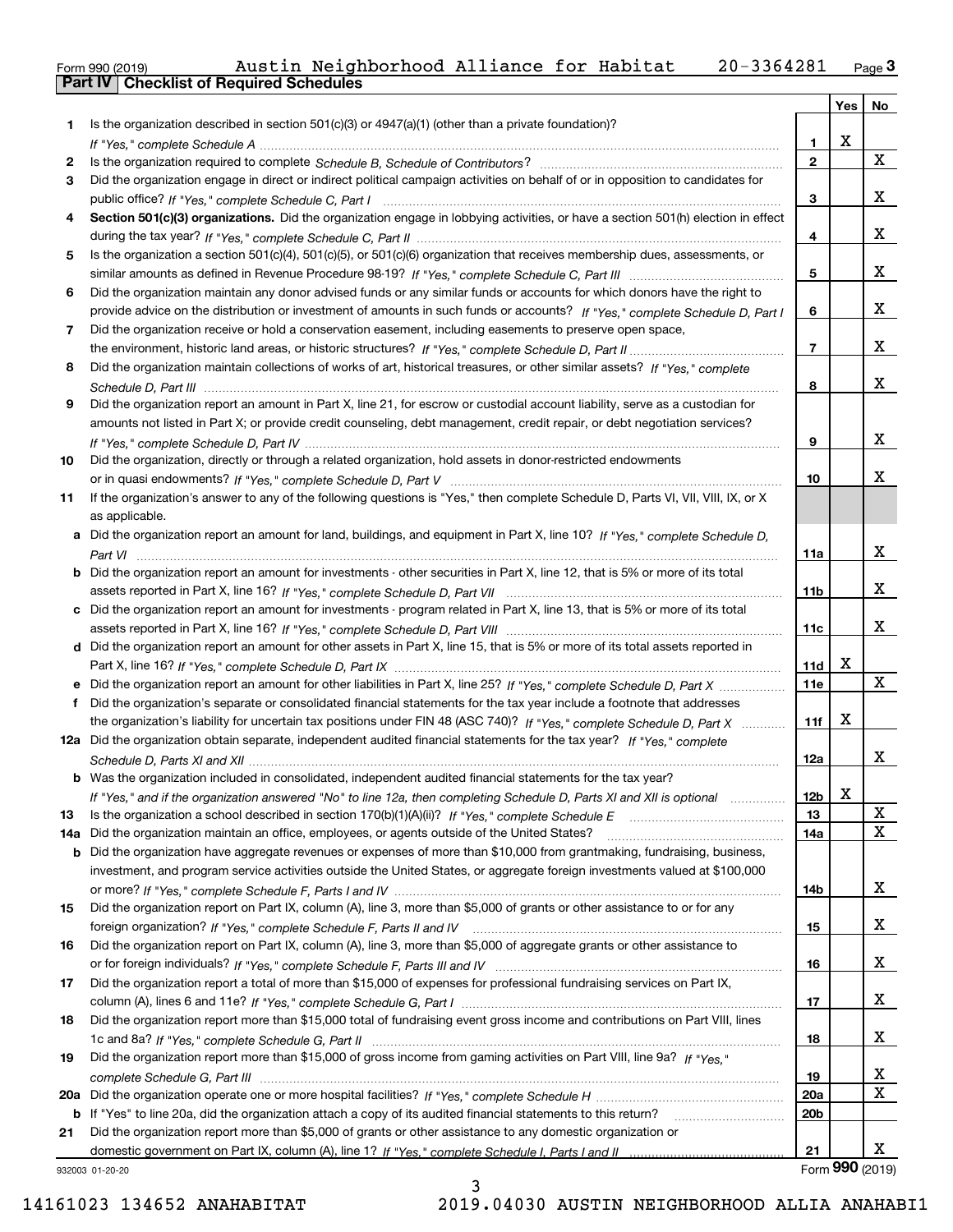Form 990 (2019) Austin Neighborhood Alliance for Habitat 20-3364281 <sub>Page</sub>4<br>**Part IV | Checklist of Required Schedules** <sub>(continued)</sub>

|        | Parl IV I<br>Criecklist of Required Scriedules (continued)                                                                         |            |     |                  |
|--------|------------------------------------------------------------------------------------------------------------------------------------|------------|-----|------------------|
|        |                                                                                                                                    |            | Yes | No               |
| 22     | Did the organization report more than \$5,000 of grants or other assistance to or for domestic individuals on                      |            |     |                  |
|        |                                                                                                                                    | 22         |     | х                |
| 23     | Did the organization answer "Yes" to Part VII, Section A, line 3, 4, or 5 about compensation of the organization's current         |            |     |                  |
|        | and former officers, directors, trustees, key employees, and highest compensated employees? If "Yes," complete                     |            |     |                  |
|        |                                                                                                                                    | 23         | Х   |                  |
|        | 24a Did the organization have a tax-exempt bond issue with an outstanding principal amount of more than \$100,000 as of the        |            |     |                  |
|        | last day of the year, that was issued after December 31, 2002? If "Yes," answer lines 24b through 24d and complete                 |            |     | х                |
|        | <b>b</b> Did the organization invest any proceeds of tax-exempt bonds beyond a temporary period exception?                         | 24a<br>24b |     |                  |
|        | c Did the organization maintain an escrow account other than a refunding escrow at any time during the year to defease             |            |     |                  |
|        |                                                                                                                                    | 24с        |     |                  |
|        |                                                                                                                                    | 24d        |     |                  |
|        | 25a Section 501(c)(3), 501(c)(4), and 501(c)(29) organizations. Did the organization engage in an excess benefit                   |            |     |                  |
|        |                                                                                                                                    | 25a        |     | x                |
|        | b Is the organization aware that it engaged in an excess benefit transaction with a disqualified person in a prior year, and       |            |     |                  |
|        | that the transaction has not been reported on any of the organization's prior Forms 990 or 990-EZ? If "Yes," complete              |            |     |                  |
|        | Schedule L, Part I                                                                                                                 | 25b        |     | x                |
| 26     | Did the organization report any amount on Part X, line 5 or 22, for receivables from or payables to any current                    |            |     |                  |
|        | or former officer, director, trustee, key employee, creator or founder, substantial contributor, or 35%                            |            |     |                  |
|        |                                                                                                                                    | 26         |     | x                |
| 27     | Did the organization provide a grant or other assistance to any current or former officer, director, trustee, key employee,        |            |     |                  |
|        | creator or founder, substantial contributor or employee thereof, a grant selection committee member, or to a 35% controlled        |            |     |                  |
|        | entity (including an employee thereof) or family member of any of these persons? If "Yes," complete Schedule L, Part III           | 27         |     | x                |
| 28     | Was the organization a party to a business transaction with one of the following parties (see Schedule L, Part IV                  |            |     |                  |
|        | instructions, for applicable filing thresholds, conditions, and exceptions):                                                       |            |     |                  |
|        | a A current or former officer, director, trustee, key employee, creator or founder, or substantial contributor? If                 |            |     |                  |
|        |                                                                                                                                    | 28a        |     | x<br>$\mathbf X$ |
|        |                                                                                                                                    | 28b        |     |                  |
|        | c A 35% controlled entity of one or more individuals and/or organizations described in lines 28a or 28b? If                        | 28c        |     | x                |
| 29     |                                                                                                                                    | 29         |     | X                |
| 30     | Did the organization receive contributions of art, historical treasures, or other similar assets, or qualified conservation        |            |     |                  |
|        |                                                                                                                                    | 30         |     | x                |
| 31     | Did the organization liquidate, terminate, or dissolve and cease operations? If "Yes," complete Schedule N, Part I                 | 31         |     | X                |
| 32     | Did the organization sell, exchange, dispose of, or transfer more than 25% of its net assets? If "Yes," complete                   |            |     |                  |
|        | Schedule N. Part II                                                                                                                | 32         |     | х                |
| 33     | Did the organization own 100% of an entity disregarded as separate from the organization under Regulations                         |            |     |                  |
|        |                                                                                                                                    | 33         |     | x                |
| 34     | Was the organization related to any tax-exempt or taxable entity? If "Yes," complete Schedule R, Part II, III, or IV, and          |            |     |                  |
|        |                                                                                                                                    | 34         | X   |                  |
|        | 35a Did the organization have a controlled entity within the meaning of section 512(b)(13)?                                        | 35a        |     | X                |
|        | <b>b</b> If "Yes" to line 35a, did the organization receive any payment from or engage in any transaction with a controlled entity |            |     |                  |
|        |                                                                                                                                    | 35b        |     |                  |
| 36     | Section 501(c)(3) organizations. Did the organization make any transfers to an exempt non-charitable related organization?         |            |     |                  |
|        |                                                                                                                                    | 36         |     | х                |
| 37     | Did the organization conduct more than 5% of its activities through an entity that is not a related organization                   |            |     |                  |
|        |                                                                                                                                    | 37         |     | x                |
| 38     | Did the organization complete Schedule O and provide explanations in Schedule O for Part VI, lines 11b and 19?                     |            | х   |                  |
| Part V | Note: All Form 990 filers are required to complete Schedule O<br><b>Statements Regarding Other IRS Filings and Tax Compliance</b>  | 38         |     |                  |
|        | Check if Schedule O contains a response or note to any line in this Part V                                                         |            |     |                  |
|        |                                                                                                                                    |            | Yes | No               |
|        | 1a                                                                                                                                 |            |     |                  |
|        | 0<br><b>b</b> Enter the number of Forms W-2G included in line 1a. Enter -0- if not applicable <i>manumumumum</i><br>1b             |            |     |                  |
|        | c Did the organization comply with backup withholding rules for reportable payments to vendors and reportable gaming               |            |     |                  |
|        | (gambling) winnings to prize winners?                                                                                              | 1c         |     |                  |
|        | 932004 01-20-20                                                                                                                    |            |     | Form 990 (2019)  |
|        | 4                                                                                                                                  |            |     |                  |

 <sup>14161023 134652</sup> ANAHABITAT 2019.04030 AUSTIN NEIGHBORHOOD ALLIA ANAHABI1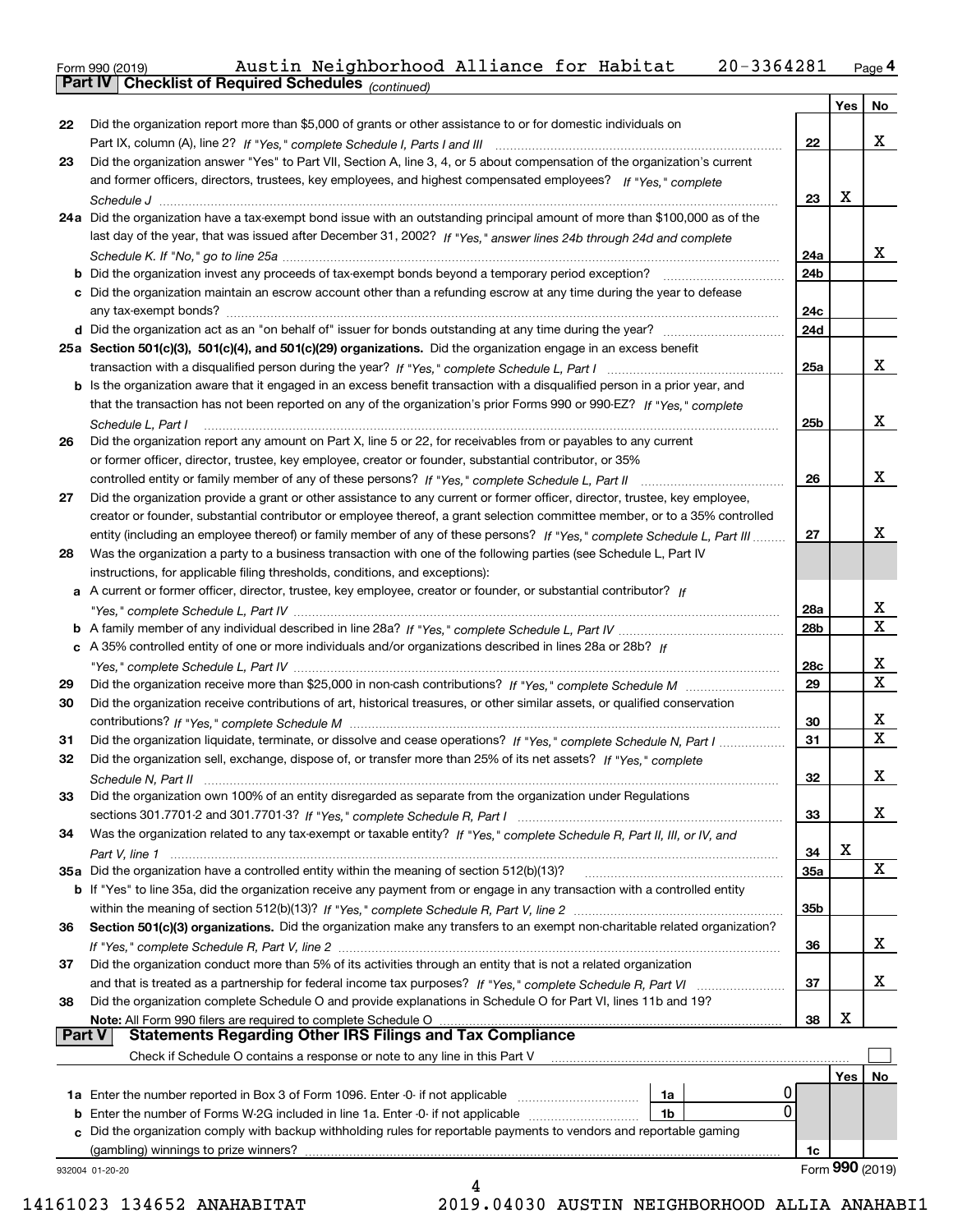|               | Austin Neighborhood Alliance for Habitat<br>Form 990 (2019)                                                                                     | 20-3364281        |                |            | <u>Page</u> 5                       |
|---------------|-------------------------------------------------------------------------------------------------------------------------------------------------|-------------------|----------------|------------|-------------------------------------|
| <b>Part V</b> | Statements Regarding Other IRS Filings and Tax Compliance (continued)                                                                           |                   |                |            |                                     |
|               | 2a Enter the number of employees reported on Form W-3, Transmittal of Wage and Tax Statements,                                                  |                   |                | <b>Yes</b> | No                                  |
|               | filed for the calendar year ending with or within the year covered by this return                                                               | $\mathbf 0$<br>2a |                |            |                                     |
|               |                                                                                                                                                 |                   | 2 <sub>b</sub> |            |                                     |
|               |                                                                                                                                                 |                   |                |            |                                     |
|               | 3a Did the organization have unrelated business gross income of \$1,000 or more during the year?                                                |                   | 3a             |            | х                                   |
|               |                                                                                                                                                 |                   | 3 <sub>b</sub> |            |                                     |
|               | 4a At any time during the calendar year, did the organization have an interest in, or a signature or other authority over, a                    |                   |                |            |                                     |
|               | financial account in a foreign country (such as a bank account, securities account, or other financial account)?                                |                   | 4a             |            | х                                   |
|               | <b>b</b> If "Yes," enter the name of the foreign country $\blacktriangleright$                                                                  |                   |                |            |                                     |
|               | See instructions for filing requirements for FinCEN Form 114, Report of Foreign Bank and Financial Accounts (FBAR).                             |                   |                |            |                                     |
|               |                                                                                                                                                 |                   | 5a             |            | х                                   |
| b             |                                                                                                                                                 |                   | 5 <sub>b</sub> |            | Χ                                   |
|               |                                                                                                                                                 |                   | 5с             |            |                                     |
|               | 6a Does the organization have annual gross receipts that are normally greater than \$100,000, and did the organization solicit                  |                   |                |            |                                     |
|               |                                                                                                                                                 |                   | 6a             |            | х                                   |
|               | <b>b</b> If "Yes," did the organization include with every solicitation an express statement that such contributions or gifts                   |                   |                |            |                                     |
|               | were not tax deductible?                                                                                                                        |                   | 6b             |            |                                     |
| 7             | Organizations that may receive deductible contributions under section 170(c).                                                                   |                   |                |            |                                     |
| а             | Did the organization receive a payment in excess of \$75 made partly as a contribution and partly for goods and services provided to the payor? |                   | 7a             |            | х                                   |
| b             | If "Yes," did the organization notify the donor of the value of the goods or services provided?                                                 |                   | 7b             |            |                                     |
|               | c Did the organization sell, exchange, or otherwise dispose of tangible personal property for which it was required                             |                   |                |            |                                     |
|               |                                                                                                                                                 |                   | 7c             |            | x                                   |
|               |                                                                                                                                                 | 7d                |                |            |                                     |
| е             | Did the organization receive any funds, directly or indirectly, to pay premiums on a personal benefit contract?                                 |                   | 7e             |            | X                                   |
| f             | Did the organization, during the year, pay premiums, directly or indirectly, on a personal benefit contract?                                    |                   | 7f             |            | х                                   |
| g             | If the organization received a contribution of qualified intellectual property, did the organization file Form 8899 as required?                |                   | 7g             | N/R        |                                     |
| h.            | If the organization received a contribution of cars, boats, airplanes, or other vehicles, did the organization file a Form 1098-C?              |                   | 7h             | N/R        |                                     |
| 8             | Sponsoring organizations maintaining donor advised funds. Did a donor advised fund maintained by the                                            |                   |                |            |                                     |
|               | sponsoring organization have excess business holdings at any time during the year?                                                              | N/A               | 8              |            |                                     |
| 9             | Sponsoring organizations maintaining donor advised funds.                                                                                       |                   |                |            |                                     |
| а             | Did the sponsoring organization make any taxable distributions under section 4966?                                                              | N/A               | 9а             |            |                                     |
|               |                                                                                                                                                 | N/A               | 9b             |            |                                     |
| 10            | Section 501(c)(7) organizations. Enter:                                                                                                         |                   |                |            |                                     |
|               | N/A<br>a Initiation fees and capital contributions included on Part VIII, line 12 [111] [11] [12] [11] [12] [11] [12]                           | 10a               |                |            |                                     |
|               | Gross receipts, included on Form 990, Part VIII, line 12, for public use of club facilities                                                     | 10 <sub>b</sub>   |                |            |                                     |
| 11            | Section 501(c)(12) organizations. Enter:                                                                                                        |                   |                |            |                                     |
| а             | N/A<br>Gross income from members or shareholders                                                                                                | 11a               |                |            |                                     |
|               | b Gross income from other sources (Do not net amounts due or paid to other sources against                                                      |                   |                |            |                                     |
|               |                                                                                                                                                 | 11b               |                |            |                                     |
|               | 12a Section 4947(a)(1) non-exempt charitable trusts. Is the organization filing Form 990 in lieu of Form 1041?                                  |                   | 12a            |            |                                     |
|               | <b>b</b> If "Yes," enter the amount of tax-exempt interest received or accrued during the year $\ldots \mathbf{N}/\mathbf{A}$ .                 | 12 <sub>b</sub>   |                |            |                                     |
| 13            | Section 501(c)(29) qualified nonprofit health insurance issuers.                                                                                |                   |                |            |                                     |
| a             | Is the organization licensed to issue qualified health plans in more than one state?                                                            | N/A               | 13a            |            |                                     |
|               | Note: See the instructions for additional information the organization must report on Schedule O.                                               |                   |                |            |                                     |
|               | <b>b</b> Enter the amount of reserves the organization is required to maintain by the states in which the                                       |                   |                |            |                                     |
|               |                                                                                                                                                 | 13b               |                |            |                                     |
|               |                                                                                                                                                 | 13 <sub>c</sub>   |                |            |                                     |
|               | 14a Did the organization receive any payments for indoor tanning services during the tax year?                                                  |                   | 14a            |            | x                                   |
|               | <b>b</b> If "Yes," has it filed a Form 720 to report these payments? If "No," provide an explanation on Schedule O                              |                   | 14b            |            |                                     |
| 15            | Is the organization subject to the section 4960 tax on payment(s) of more than \$1,000,000 in remuneration or                                   |                   |                |            |                                     |
|               |                                                                                                                                                 |                   | 15             |            | х                                   |
|               | If "Yes," see instructions and file Form 4720, Schedule N.                                                                                      |                   |                |            |                                     |
| 16            | Is the organization an educational institution subject to the section 4968 excise tax on net investment income?                                 |                   | 16             |            | х                                   |
|               | If "Yes," complete Form 4720, Schedule O.                                                                                                       |                   |                |            |                                     |
|               |                                                                                                                                                 |                   |                |            | $F_{\text{arm}}$ QQ $\Omega$ (2010) |

Form (2019) **990**

932005 01-20-20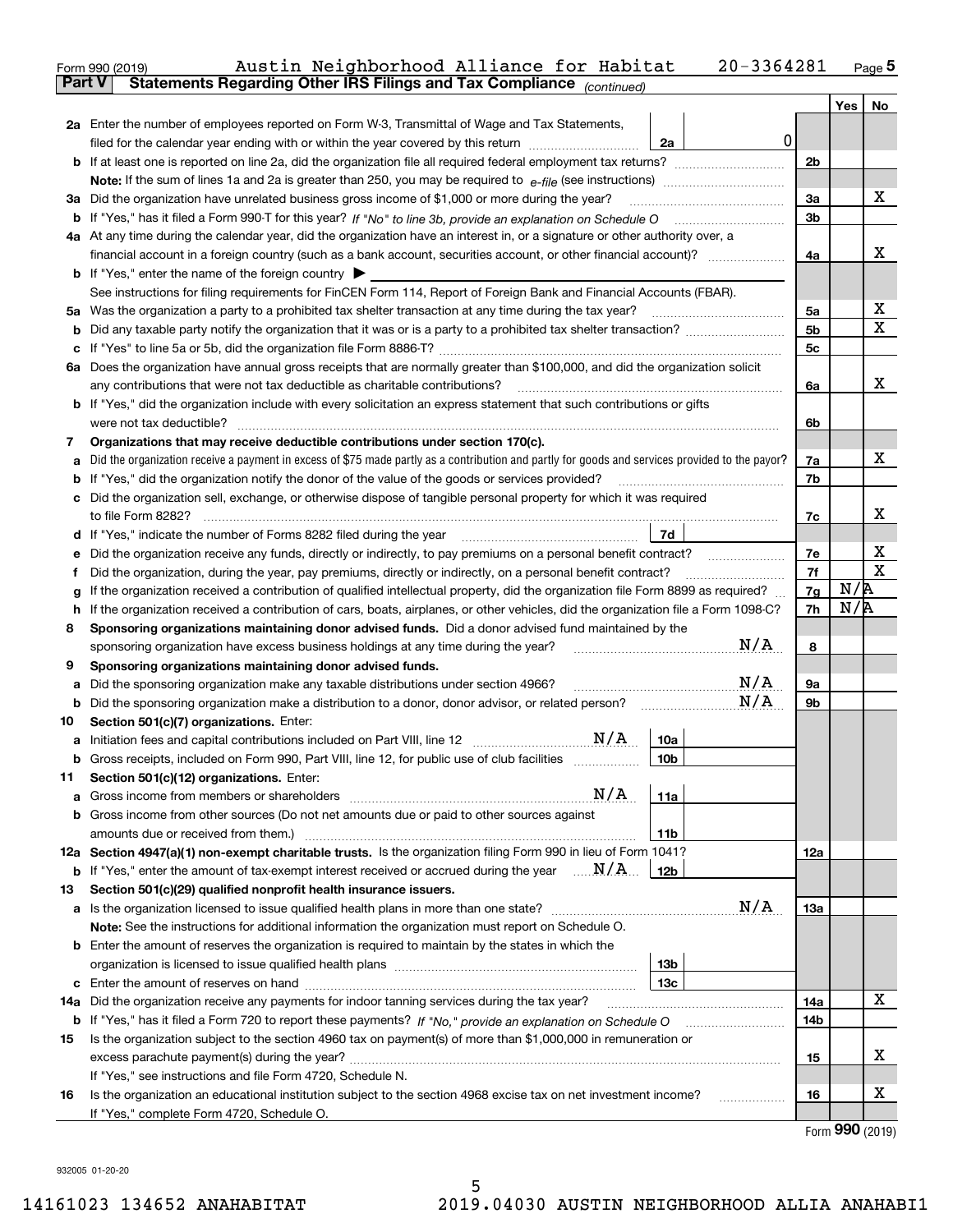| Form 990 (2019) |  |  |
|-----------------|--|--|
|                 |  |  |

# Form 990 (2019) Austin Neighborhood Alliance for Habitat 20-3364281 <sub>Page</sub> 6<br>**Part VI Governance, Management, and Disclosure** For each "Yes" response to lines 2 through 7b below, and for

*For each "Yes" response to lines 2 through 7b below, and for a "No" response to line 8a, 8b, or 10b below, describe the circumstances, processes, or changes on Schedule O. See instructions.*

|    | <b>1a</b> Enter the number of voting members of the governing body at the end of the tax year                                                                                                                                  | 1a | 2                       |     | Yes   No                |
|----|--------------------------------------------------------------------------------------------------------------------------------------------------------------------------------------------------------------------------------|----|-------------------------|-----|-------------------------|
|    | If there are material differences in voting rights among members of the governing body, or if the governing                                                                                                                    |    |                         |     |                         |
|    | body delegated broad authority to an executive committee or similar committee, explain on Schedule O.                                                                                                                          |    |                         |     |                         |
| b  | Enter the number of voting members included on line 1a, above, who are independent                                                                                                                                             | 1b | 2                       |     |                         |
| 2  | Did any officer, director, trustee, or key employee have a family relationship or a business relationship with any other                                                                                                       |    |                         |     |                         |
|    | officer, director, trustee, or key employee?                                                                                                                                                                                   |    | $\mathbf{2}$            |     | X                       |
| З  | Did the organization delegate control over management duties customarily performed by or under the direct supervision                                                                                                          |    |                         |     |                         |
|    | of officers, directors, trustees, or key employees to a management company or other person?                                                                                                                                    |    | 3                       |     | X                       |
| 4  | Did the organization make any significant changes to its governing documents since the prior Form 990 was filed?                                                                                                               |    | $\overline{\mathbf{4}}$ |     | $\overline{\mathbf{x}}$ |
| 5  |                                                                                                                                                                                                                                |    | 5                       |     | $\overline{\mathbf{x}}$ |
| 6  | Did the organization have members or stockholders?                                                                                                                                                                             |    | 6                       |     | $\mathbf x$             |
| 7a | Did the organization have members, stockholders, or other persons who had the power to elect or appoint one or                                                                                                                 |    |                         |     |                         |
|    |                                                                                                                                                                                                                                |    | 7a                      |     | X                       |
|    | <b>b</b> Are any governance decisions of the organization reserved to (or subject to approval by) members, stockholders, or                                                                                                    |    |                         |     |                         |
|    | persons other than the governing body?                                                                                                                                                                                         |    | 7b                      |     | х                       |
| 8  | Did the organization contemporaneously document the meetings held or written actions undertaken during the year by the following:                                                                                              |    |                         |     |                         |
| a  |                                                                                                                                                                                                                                |    | 8а                      | X   |                         |
| b  |                                                                                                                                                                                                                                |    | 8b                      | X   |                         |
| 9  | Is there any officer, director, trustee, or key employee listed in Part VII, Section A, who cannot be reached at the                                                                                                           |    |                         |     |                         |
|    |                                                                                                                                                                                                                                |    | 9                       |     | X                       |
|    | Section B. Policies (This Section B requests information about policies not required by the Internal Revenue Code.)                                                                                                            |    |                         |     |                         |
|    |                                                                                                                                                                                                                                |    |                         | Yes | No                      |
|    |                                                                                                                                                                                                                                |    | 10a                     |     | X                       |
|    | <b>b</b> If "Yes," did the organization have written policies and procedures governing the activities of such chapters, affiliates,                                                                                            |    |                         |     |                         |
|    |                                                                                                                                                                                                                                |    | 10 <sub>b</sub>         |     |                         |
|    | 11a Has the organization provided a complete copy of this Form 990 to all members of its governing body before filing the form?                                                                                                |    | 11a                     | X   |                         |
|    | <b>b</b> Describe in Schedule O the process, if any, used by the organization to review this Form 990.                                                                                                                         |    |                         |     |                         |
|    |                                                                                                                                                                                                                                |    | 12a                     | X   |                         |
|    |                                                                                                                                                                                                                                |    | 12 <sub>b</sub>         | х   |                         |
|    | c Did the organization regularly and consistently monitor and enforce compliance with the policy? If "Yes," describe                                                                                                           |    |                         |     |                         |
|    | in Schedule O how this was done manufactured and continuum control of the Schedule O how this was done manufactured and continuum control of the Schedule O how this was done                                                  |    | 12c                     | X   |                         |
| 13 |                                                                                                                                                                                                                                |    | 13                      | X   |                         |
| 14 |                                                                                                                                                                                                                                |    | 14                      | X   |                         |
| 15 | Did the process for determining compensation of the following persons include a review and approval by independent                                                                                                             |    |                         |     |                         |
|    | persons, comparability data, and contemporaneous substantiation of the deliberation and decision?                                                                                                                              |    |                         |     |                         |
|    | a The organization's CEO, Executive Director, or top management official manufactured content content of the organization's CEO, Executive Director, or top management official manufactured content of the state of the state |    | 15a                     | X   |                         |
|    |                                                                                                                                                                                                                                |    | 15b                     | X   |                         |
|    | If "Yes" to line 15a or 15b, describe the process in Schedule O (see instructions).                                                                                                                                            |    |                         |     |                         |
|    | 16a Did the organization invest in, contribute assets to, or participate in a joint venture or similar arrangement with a                                                                                                      |    |                         |     |                         |
|    | taxable entity during the year?                                                                                                                                                                                                |    | 16a                     |     | X                       |
|    | b If "Yes," did the organization follow a written policy or procedure requiring the organization to evaluate its participation                                                                                                 |    |                         |     |                         |
|    | in joint venture arrangements under applicable federal tax law, and take steps to safeguard the organization's                                                                                                                 |    |                         |     |                         |
|    |                                                                                                                                                                                                                                |    | 16b                     |     |                         |
|    | <b>Section C. Disclosure</b>                                                                                                                                                                                                   |    |                         |     |                         |
| 17 | None<br>List the states with which a copy of this Form 990 is required to be filed $\blacktriangleright$                                                                                                                       |    |                         |     |                         |
| 18 | Section 6104 requires an organization to make its Forms 1023 (1024 or 1024-A, if applicable), 990, and 990-T (Section 501(c)(3)s only) available                                                                               |    |                         |     |                         |
|    | for public inspection. Indicate how you made these available. Check all that apply.                                                                                                                                            |    |                         |     |                         |
|    | $\vert X \vert$ Another's website<br>$\lfloor x \rfloor$ Upon request<br>$\mid$ $\rm X \mid$ Own website<br>Other (explain on Schedule O)                                                                                      |    |                         |     |                         |
| 19 | Describe on Schedule O whether (and if so, how) the organization made its governing documents, conflict of interest policy, and financial                                                                                      |    |                         |     |                         |
|    | statements available to the public during the tax year.                                                                                                                                                                        |    |                         |     |                         |
| 20 | State the name, address, and telephone number of the person who possesses the organization's books and records                                                                                                                 |    |                         |     |                         |
|    | Lori Steiner - 512-472-8788                                                                                                                                                                                                    |    |                         |     |                         |
|    | 78704<br>500 W. Ben White Blvd., Austin,<br>ТX                                                                                                                                                                                 |    |                         |     |                         |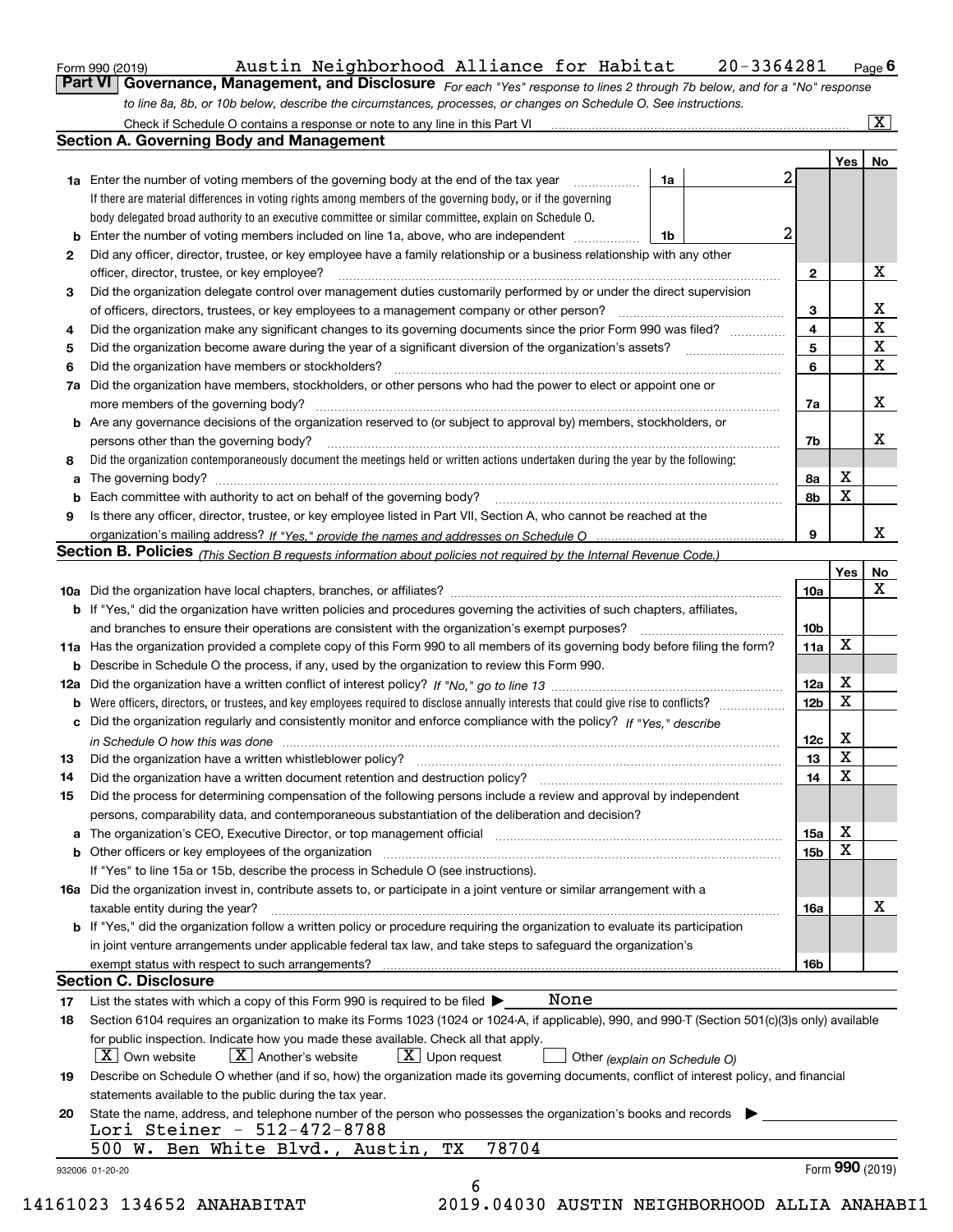| Form 990 (2019)                                                                                    |  | Austin Neighborhood Alliance for Habitat                                     |  |  |  | 20-3364281 | $_{Page}$ $7$ |  |  |  |
|----------------------------------------------------------------------------------------------------|--|------------------------------------------------------------------------------|--|--|--|------------|---------------|--|--|--|
| <b>Part VIII Compensation of Officers, Directors, Trustees, Key Employees, Highest Compensated</b> |  |                                                                              |  |  |  |            |               |  |  |  |
|                                                                                                    |  | <b>Employees, and Independent Contractors</b>                                |  |  |  |            |               |  |  |  |
|                                                                                                    |  | Check if Schedule O contains a response or note to any line in this Part VII |  |  |  |            |               |  |  |  |

**Section A. Officers, Directors, Trustees, Key Employees, and Highest Compensated Employees**

**1a**  Complete this table for all persons required to be listed. Report compensation for the calendar year ending with or within the organization's tax year. **•** List all of the organization's current officers, directors, trustees (whether individuals or organizations), regardless of amount of compensation. Enter -0- in columns (D), (E), and (F) if no compensation was paid.

 $\bullet$  List all of the organization's  $\,$ current key employees, if any. See instructions for definition of "key employee."

**•** List the organization's five current highest compensated employees (other than an officer, director, trustee, or key employee) who received reportable compensation (Box 5 of Form W-2 and/or Box 7 of Form 1099-MISC) of more than \$100,000 from the organization and any related organizations.

**•** List all of the organization's former officers, key employees, and highest compensated employees who received more than \$100,000 of reportable compensation from the organization and any related organizations.

**former directors or trustees**  ¥ List all of the organization's that received, in the capacity as a former director or trustee of the organization, more than \$10,000 of reportable compensation from the organization and any related organizations.

See instructions for the order in which to list the persons above.

Check this box if neither the organization nor any related organization compensated any current officer, director, or trustee.  $\mathcal{L}^{\text{max}}$ 

| (A)                   | (B)<br>(C)           |                                |                                                                                                             |             |              |                                   |        | (D)                        | (E)                        | (F)                    |
|-----------------------|----------------------|--------------------------------|-------------------------------------------------------------------------------------------------------------|-------------|--------------|-----------------------------------|--------|----------------------------|----------------------------|------------------------|
| Name and title        | Average<br>hours per |                                | Position<br>(do not check more than one<br>box, unless person is both an<br>officer and a director/trustee) |             |              |                                   |        | Reportable<br>compensation | Reportable<br>compensation | Estimated<br>amount of |
|                       | week                 |                                |                                                                                                             |             |              |                                   |        | from                       | from related               | other                  |
|                       | (list any            |                                |                                                                                                             |             |              |                                   |        | the                        | organizations              | compensation           |
|                       | hours for            |                                |                                                                                                             |             |              |                                   |        | organization               | (W-2/1099-MISC)            | from the               |
|                       | related              |                                |                                                                                                             |             |              |                                   |        | (W-2/1099-MISC)            |                            | organization           |
|                       | organizations        |                                |                                                                                                             |             |              |                                   |        |                            |                            | and related            |
|                       | below                | Individual trustee or director | Institutional trustee                                                                                       |             | Key employee | Highest compensated<br>  employee | Former |                            |                            | organizations          |
|                       | line)                |                                |                                                                                                             | Officer     |              |                                   |        |                            |                            |                        |
| (1) Willie Mae Sawyer | 1.00                 |                                |                                                                                                             |             |              |                                   |        |                            |                            |                        |
| Board Member          |                      | $\mathbf X$                    |                                                                                                             |             |              |                                   |        | 0.                         | 0.                         | $0_{\cdot}$            |
| (2) Mildred Davis     | 1.00                 |                                |                                                                                                             |             |              |                                   |        |                            |                            |                        |
| Board Member          |                      | $\mathbf X$                    |                                                                                                             |             |              |                                   |        | $0$ .                      | $0$ .                      | 0.                     |
| (3) Phyllis Snodgrass | 1.00                 |                                |                                                                                                             |             |              |                                   |        |                            |                            |                        |
| CEO                   | 45.00                |                                |                                                                                                             | $\mathbf X$ |              |                                   |        | 0.                         | 186,108.                   | 40,949.                |
| (4) Lori Steiner      | 1.00                 |                                |                                                                                                             |             |              |                                   |        |                            |                            |                        |
| CFO                   | 45.00                |                                |                                                                                                             | $\mathbf X$ |              |                                   |        | $0$ .                      | 136,536.                   | 31,086.                |
|                       |                      |                                |                                                                                                             |             |              |                                   |        |                            |                            |                        |
|                       |                      |                                |                                                                                                             |             |              |                                   |        |                            |                            |                        |
|                       |                      |                                |                                                                                                             |             |              |                                   |        |                            |                            |                        |
|                       |                      |                                |                                                                                                             |             |              |                                   |        |                            |                            |                        |
|                       |                      |                                |                                                                                                             |             |              |                                   |        |                            |                            |                        |
|                       |                      |                                |                                                                                                             |             |              |                                   |        |                            |                            |                        |
|                       |                      |                                |                                                                                                             |             |              |                                   |        |                            |                            |                        |
|                       |                      |                                |                                                                                                             |             |              |                                   |        |                            |                            |                        |
|                       |                      |                                |                                                                                                             |             |              |                                   |        |                            |                            |                        |
|                       |                      |                                |                                                                                                             |             |              |                                   |        |                            |                            |                        |
|                       |                      |                                |                                                                                                             |             |              |                                   |        |                            |                            |                        |
|                       |                      |                                |                                                                                                             |             |              |                                   |        |                            |                            |                        |
|                       |                      |                                |                                                                                                             |             |              |                                   |        |                            |                            |                        |
|                       |                      |                                |                                                                                                             |             |              |                                   |        |                            |                            |                        |
|                       |                      |                                |                                                                                                             |             |              |                                   |        |                            |                            |                        |
|                       |                      |                                |                                                                                                             |             |              |                                   |        |                            |                            |                        |
|                       |                      |                                |                                                                                                             |             |              |                                   |        |                            |                            |                        |
|                       |                      |                                |                                                                                                             |             |              |                                   |        |                            |                            | $\Omega$               |

7

Form (2019) **990**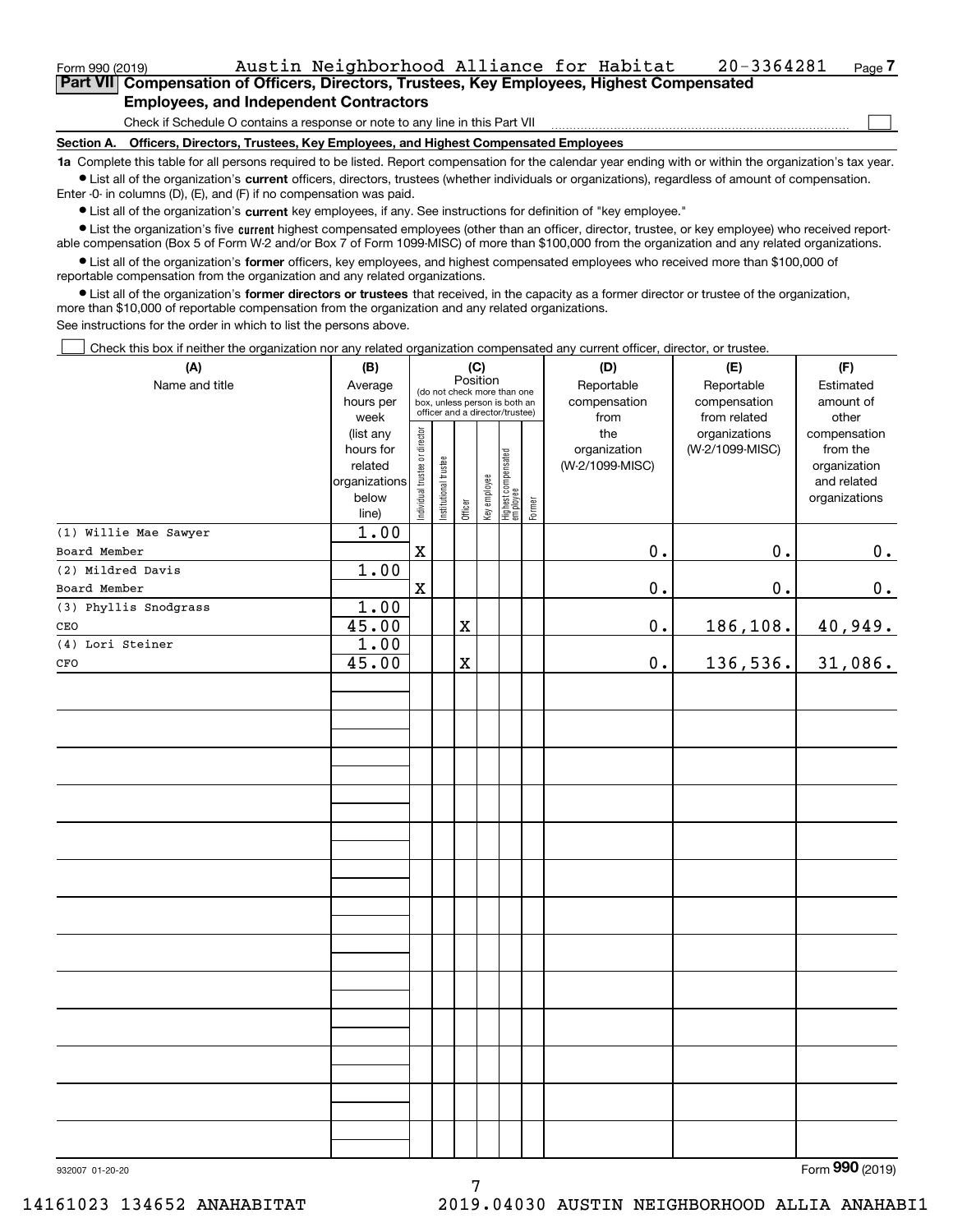|                 | Austin Neighborhood Alliance for Habitat<br>Form 990 (2019)                                                                                                                                                                                            |                                                                      |                                |                       |                 |              |                                                                                                 |        |                                           | 20-3364281                                        |    |                                                                          | Page 8  |
|-----------------|--------------------------------------------------------------------------------------------------------------------------------------------------------------------------------------------------------------------------------------------------------|----------------------------------------------------------------------|--------------------------------|-----------------------|-----------------|--------------|-------------------------------------------------------------------------------------------------|--------|-------------------------------------------|---------------------------------------------------|----|--------------------------------------------------------------------------|---------|
| <b>Part VII</b> | Section A. Officers, Directors, Trustees, Key Employees, and Highest Compensated Employees (continued)                                                                                                                                                 |                                                                      |                                |                       |                 |              |                                                                                                 |        |                                           |                                                   |    |                                                                          |         |
|                 | (A)<br>Name and title                                                                                                                                                                                                                                  | (B)<br>Average<br>hours per<br>week                                  |                                |                       | (C)<br>Position |              | (do not check more than one<br>box, unless person is both an<br>officer and a director/trustee) |        | (D)<br>Reportable<br>compensation<br>from | (E)<br>Reportable<br>compensation<br>from related |    | (F)<br>Estimated<br>amount of<br>other                                   |         |
|                 |                                                                                                                                                                                                                                                        | (list any<br>hours for<br>related<br>organizations<br>below<br>line) | Individual trustee or director | Institutional trustee | Officer         | Key employee | Highest compensated<br>  employee                                                               | Former | the<br>organization<br>(W-2/1099-MISC)    | organizations<br>(W-2/1099-MISC)                  |    | compensation<br>from the<br>organization<br>and related<br>organizations |         |
|                 |                                                                                                                                                                                                                                                        |                                                                      |                                |                       |                 |              |                                                                                                 |        |                                           |                                                   |    |                                                                          |         |
|                 |                                                                                                                                                                                                                                                        |                                                                      |                                |                       |                 |              |                                                                                                 |        |                                           |                                                   |    |                                                                          |         |
|                 |                                                                                                                                                                                                                                                        |                                                                      |                                |                       |                 |              |                                                                                                 |        |                                           |                                                   |    |                                                                          |         |
|                 |                                                                                                                                                                                                                                                        |                                                                      |                                |                       |                 |              |                                                                                                 |        |                                           |                                                   |    |                                                                          |         |
|                 |                                                                                                                                                                                                                                                        |                                                                      |                                |                       |                 |              |                                                                                                 |        |                                           |                                                   |    |                                                                          |         |
|                 |                                                                                                                                                                                                                                                        |                                                                      |                                |                       |                 |              |                                                                                                 |        |                                           |                                                   |    |                                                                          |         |
|                 |                                                                                                                                                                                                                                                        |                                                                      |                                |                       |                 |              |                                                                                                 |        | 0.                                        | 322,644.                                          |    | 72,035.                                                                  |         |
|                 | c Total from continuation sheets to Part VII, Section A                                                                                                                                                                                                |                                                                      |                                |                       |                 |              |                                                                                                 |        | 0.<br>0.                                  | 322,644.                                          | 0. | 0.<br>72,035.                                                            |         |
| $\mathbf{2}$    | Total number of individuals (including but not limited to those listed above) who received more than \$100,000 of reportable<br>compensation from the organization $\blacktriangleright$                                                               |                                                                      |                                |                       |                 |              |                                                                                                 |        |                                           |                                                   |    | Yes                                                                      | 0<br>No |
| 3               | Did the organization list any former officer, director, trustee, key employee, or highest compensated employee on<br>line 1a? If "Yes," complete Schedule J for such individual manumanamental contents and the new manumanamental                     |                                                                      |                                |                       |                 |              |                                                                                                 |        |                                           |                                                   | 3  |                                                                          | х       |
|                 | For any individual listed on line 1a, is the sum of reportable compensation and other compensation from the organization                                                                                                                               |                                                                      |                                |                       |                 |              |                                                                                                 |        |                                           |                                                   | 4  | X                                                                        |         |
| 5               | Did any person listed on line 1a receive or accrue compensation from any unrelated organization or individual for services<br><b>Section B. Independent Contractors</b>                                                                                |                                                                      |                                |                       |                 |              |                                                                                                 |        |                                           |                                                   | 5  |                                                                          | х       |
| 1               | Complete this table for your five highest compensated independent contractors that received more than \$100,000 of compensation from<br>the organization. Report compensation for the calendar year ending with or within the organization's tax year. |                                                                      |                                |                       |                 |              |                                                                                                 |        |                                           |                                                   |    |                                                                          |         |
|                 | (A)<br>Name and business address                                                                                                                                                                                                                       |                                                                      |                                | <b>NONE</b>           |                 |              |                                                                                                 |        | (B)<br>Description of services            |                                                   |    | (C)<br>Compensation                                                      |         |
|                 |                                                                                                                                                                                                                                                        |                                                                      |                                |                       |                 |              |                                                                                                 |        |                                           |                                                   |    |                                                                          |         |
|                 |                                                                                                                                                                                                                                                        |                                                                      |                                |                       |                 |              |                                                                                                 |        |                                           |                                                   |    |                                                                          |         |
|                 |                                                                                                                                                                                                                                                        |                                                                      |                                |                       |                 |              |                                                                                                 |        |                                           |                                                   |    |                                                                          |         |
|                 |                                                                                                                                                                                                                                                        |                                                                      |                                |                       |                 |              |                                                                                                 |        |                                           |                                                   |    |                                                                          |         |
| 2               | Total number of independent contractors (including but not limited to those listed above) who received more than<br>\$100,000 of compensation from the organization                                                                                    |                                                                      |                                |                       |                 | 0            |                                                                                                 |        |                                           |                                                   |    | റററ                                                                      |         |

932008 01-20-20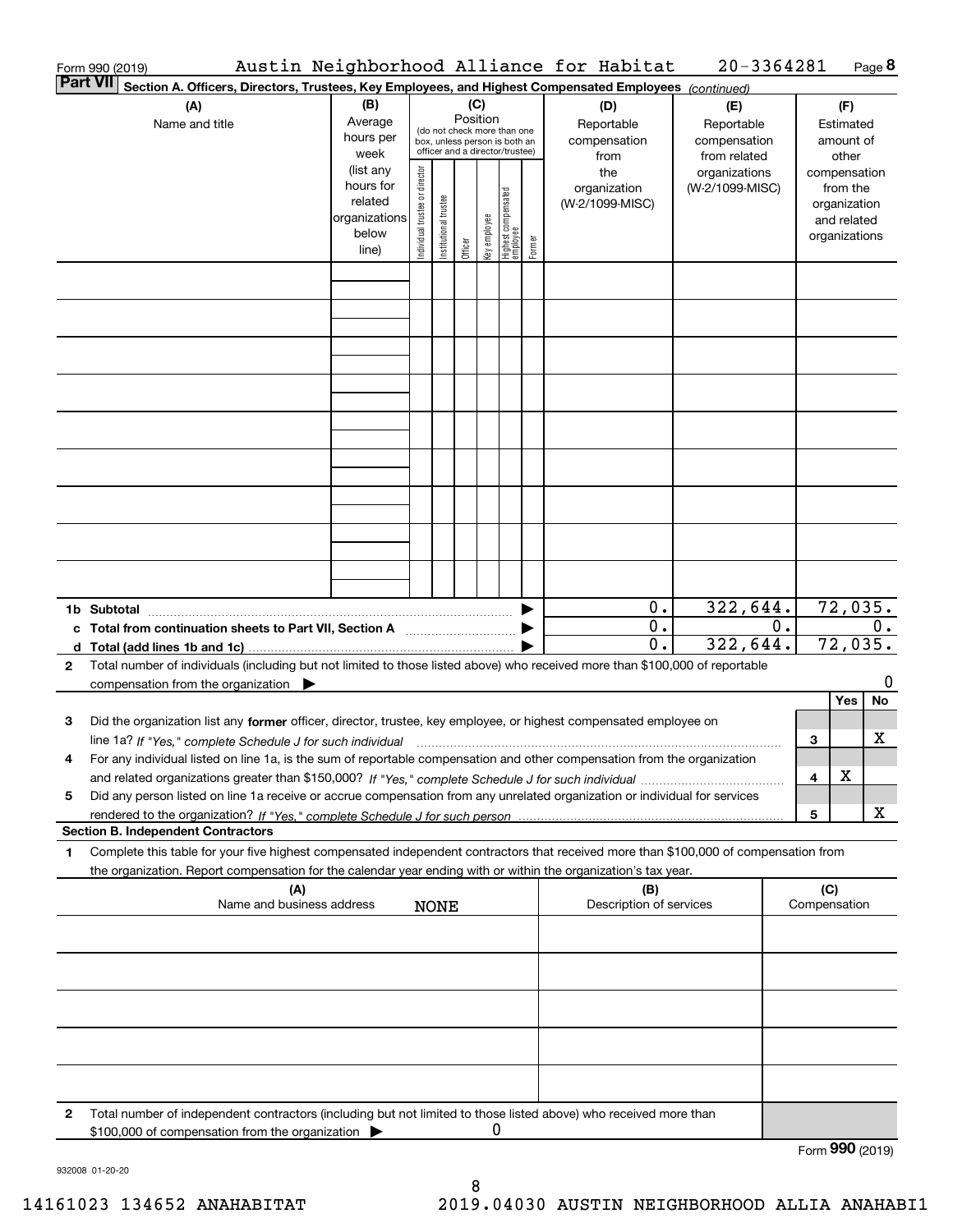|                                                           |    |      | Form 990 (2019)                                                                                                        |                |                       | Austin Neighborhood Alliance for Habitat |                                              | 20-3364281                                      | Page 9                                                          |
|-----------------------------------------------------------|----|------|------------------------------------------------------------------------------------------------------------------------|----------------|-----------------------|------------------------------------------|----------------------------------------------|-------------------------------------------------|-----------------------------------------------------------------|
| <b>Part VIII</b>                                          |    |      | <b>Statement of Revenue</b>                                                                                            |                |                       |                                          |                                              |                                                 |                                                                 |
|                                                           |    |      | Check if Schedule O contains a response or note to any line in this Part VIII                                          |                |                       |                                          |                                              |                                                 |                                                                 |
|                                                           |    |      |                                                                                                                        |                |                       | (A)<br>Total revenue                     | (B)<br>Related or exempt<br>function revenue | $\overline{C}$<br>Unrelated<br>business revenue | (D)<br>Revenue excluded<br>from tax under<br>sections 512 - 514 |
|                                                           |    |      | 1 a Federated campaigns                                                                                                | 1a             |                       |                                          |                                              |                                                 |                                                                 |
| Contributions, Gifts, Grants<br>and Other Similar Amounts |    |      | <b>b</b> Membership dues                                                                                               | 1 <sub>b</sub> |                       |                                          |                                              |                                                 |                                                                 |
|                                                           |    |      | c Fundraising events                                                                                                   | 1 <sub>c</sub> |                       |                                          |                                              |                                                 |                                                                 |
|                                                           |    |      | d Related organizations                                                                                                | 1 <sub>d</sub> |                       |                                          |                                              |                                                 |                                                                 |
|                                                           |    |      | e Government grants (contributions)                                                                                    | 1e             |                       |                                          |                                              |                                                 |                                                                 |
|                                                           |    |      | f All other contributions, gifts, grants, and                                                                          |                |                       |                                          |                                              |                                                 |                                                                 |
|                                                           |    |      | similar amounts not included above                                                                                     | 1f             |                       |                                          |                                              |                                                 |                                                                 |
|                                                           |    |      | g Noncash contributions included in lines 1a-1f                                                                        | $1g$ \$        |                       |                                          |                                              |                                                 |                                                                 |
|                                                           |    |      |                                                                                                                        |                |                       |                                          |                                              |                                                 |                                                                 |
|                                                           |    |      |                                                                                                                        |                | <b>Business Code</b>  |                                          |                                              |                                                 |                                                                 |
|                                                           |    | 2a   | <u> 1989 - Johann Stoff, deutscher Stoffen und der Stoffen und der Stoffen und der Stoffen und der Stoffen und der</u> |                |                       |                                          |                                              |                                                 |                                                                 |
|                                                           |    | b    | <u> 1989 - Johann Barn, amerikansk politiker (d. 1989)</u>                                                             |                |                       |                                          |                                              |                                                 |                                                                 |
|                                                           |    | с    | <u> 1989 - Johann Barn, amerikansk politiker (d. 1989)</u>                                                             |                |                       |                                          |                                              |                                                 |                                                                 |
|                                                           |    | d    | <u> 1989 - Johann Stein, mars an de Brasilia (b. 1989)</u>                                                             |                |                       |                                          |                                              |                                                 |                                                                 |
| Program Service<br>Revenue                                |    | е    |                                                                                                                        |                |                       |                                          |                                              |                                                 |                                                                 |
|                                                           |    |      | f All other program service revenue                                                                                    |                |                       |                                          |                                              |                                                 |                                                                 |
|                                                           |    | a    |                                                                                                                        |                |                       |                                          |                                              |                                                 |                                                                 |
|                                                           | 3  |      | Investment income (including dividends, interest, and                                                                  |                |                       |                                          |                                              |                                                 |                                                                 |
|                                                           |    |      |                                                                                                                        |                | ▶                     |                                          |                                              |                                                 |                                                                 |
|                                                           | 4  |      | Income from investment of tax-exempt bond proceeds                                                                     |                |                       |                                          |                                              |                                                 |                                                                 |
|                                                           | 5  |      |                                                                                                                        |                |                       |                                          |                                              |                                                 |                                                                 |
|                                                           |    |      |                                                                                                                        | (i) Real       | (ii) Personal         |                                          |                                              |                                                 |                                                                 |
|                                                           |    |      | <b>6 a</b> Gross rents<br>l 6a                                                                                         |                |                       |                                          |                                              |                                                 |                                                                 |
|                                                           |    |      | <b>b</b> Less: rental expenses<br>6b                                                                                   |                |                       |                                          |                                              |                                                 |                                                                 |
|                                                           |    |      | c Rental income or (loss)<br>6с                                                                                        |                |                       |                                          |                                              |                                                 |                                                                 |
|                                                           |    |      | d Net rental income or (loss)                                                                                          |                |                       |                                          |                                              |                                                 |                                                                 |
|                                                           |    |      | 7 a Gross amount from sales of                                                                                         | (i) Securities | (ii) Other            |                                          |                                              |                                                 |                                                                 |
|                                                           |    |      | assets other than inventory<br>7a                                                                                      |                |                       |                                          |                                              |                                                 |                                                                 |
|                                                           |    |      | <b>b</b> Less: cost or other basis                                                                                     |                |                       |                                          |                                              |                                                 |                                                                 |
| evenue                                                    |    |      | 7b<br>and sales expenses                                                                                               |                |                       |                                          |                                              |                                                 |                                                                 |
|                                                           |    |      | 7c<br>c Gain or (loss)                                                                                                 |                |                       |                                          |                                              |                                                 |                                                                 |
| Œ<br>Other                                                |    |      | 8 a Gross income from fundraising events (not                                                                          |                |                       |                                          |                                              |                                                 |                                                                 |
|                                                           |    |      | including \$<br><u>of</u> of                                                                                           |                |                       |                                          |                                              |                                                 |                                                                 |
|                                                           |    |      | contributions reported on line 1c). See                                                                                |                |                       |                                          |                                              |                                                 |                                                                 |
|                                                           |    |      |                                                                                                                        | 8a             |                       |                                          |                                              |                                                 |                                                                 |
|                                                           |    |      | <b>b</b> Less: direct expenses <b>constants b</b>                                                                      | l 8b           |                       |                                          |                                              |                                                 |                                                                 |
|                                                           |    |      | c Net income or (loss) from fundraising events                                                                         |                |                       |                                          |                                              |                                                 |                                                                 |
|                                                           |    |      | 9 a Gross income from gaming activities. See                                                                           |                |                       |                                          |                                              |                                                 |                                                                 |
|                                                           |    |      |                                                                                                                        | 9a<br> 9b      |                       |                                          |                                              |                                                 |                                                                 |
|                                                           |    |      | <b>b</b> Less: direct expenses <b>manually</b>                                                                         |                | ▶                     |                                          |                                              |                                                 |                                                                 |
|                                                           |    |      | c Net income or (loss) from gaming activities<br>10 a Gross sales of inventory, less returns                           |                | .                     |                                          |                                              |                                                 |                                                                 |
|                                                           |    |      |                                                                                                                        | 10a            |                       |                                          |                                              |                                                 |                                                                 |
|                                                           |    |      | <b>b</b> Less: cost of goods sold                                                                                      | 10b            |                       |                                          |                                              |                                                 |                                                                 |
|                                                           |    |      |                                                                                                                        |                |                       |                                          |                                              |                                                 |                                                                 |
|                                                           |    |      | c Net income or (loss) from sales of inventory                                                                         |                | <b>Business Code</b>  |                                          |                                              |                                                 |                                                                 |
|                                                           |    | 11 a |                                                                                                                        |                |                       |                                          |                                              |                                                 |                                                                 |
|                                                           |    | b    | <u> 1989 - Andrea Stadt Britain, amerikansk politiker (</u>                                                            |                |                       |                                          |                                              |                                                 |                                                                 |
| Miscellaneous<br>Revenue                                  |    | c    | <u> 1989 - Johann Barbara, martxa eta idazlea (h. 1989).</u>                                                           |                |                       |                                          |                                              |                                                 |                                                                 |
|                                                           |    |      |                                                                                                                        |                |                       |                                          |                                              |                                                 |                                                                 |
|                                                           |    |      |                                                                                                                        |                | $\blacktriangleright$ |                                          |                                              |                                                 |                                                                 |
|                                                           | 12 |      |                                                                                                                        |                | ▶                     | 0.                                       | 0.                                           | 0.                                              | 0.                                                              |
| 932009 01-20-20                                           |    |      |                                                                                                                        |                |                       |                                          |                                              |                                                 | Form 990 (2019)                                                 |

9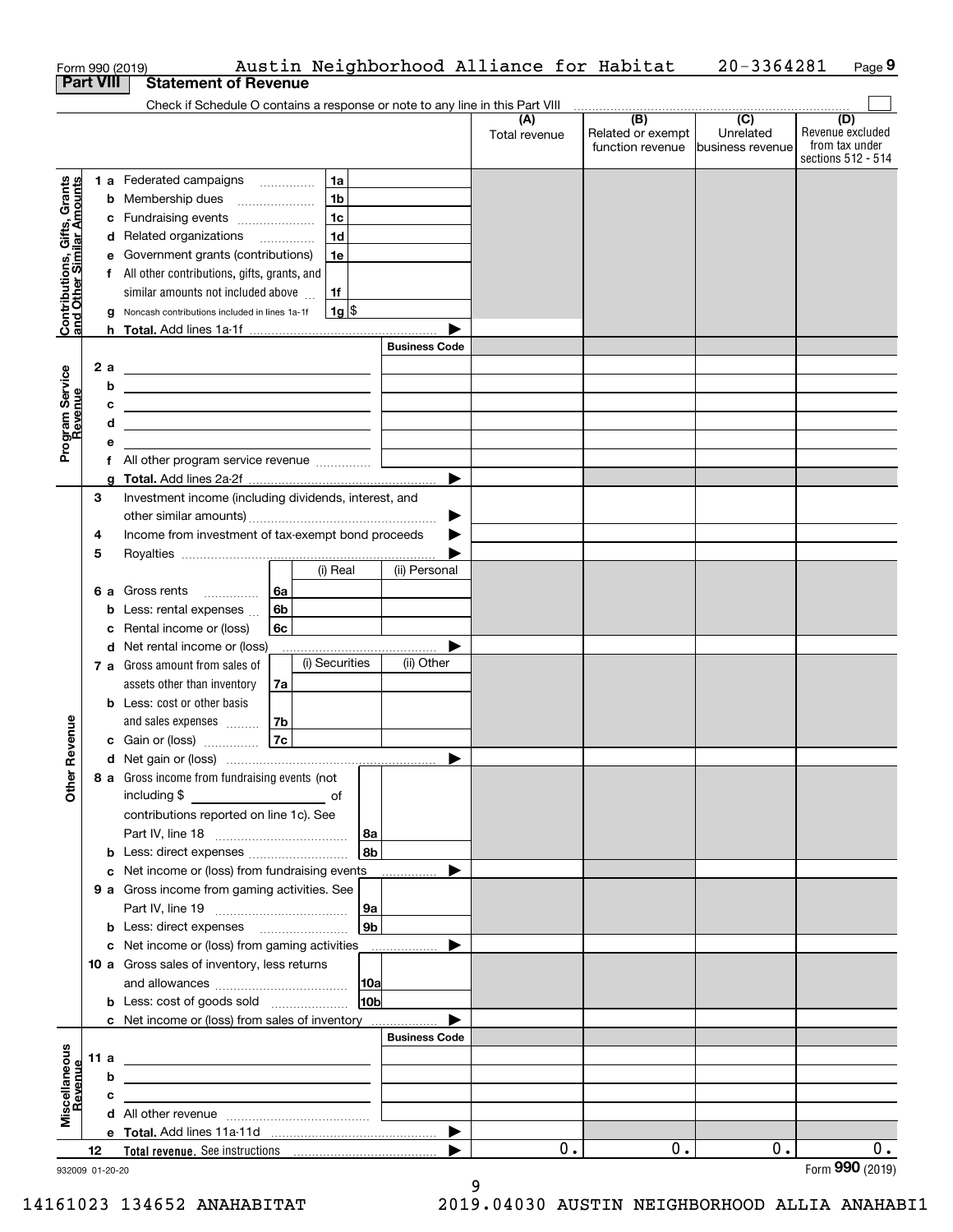| Form 990 (2019) |                                                   | Austin Neighborhood Alliance for Habitat |  | $20 - 3364281$ Page 10 |  |
|-----------------|---------------------------------------------------|------------------------------------------|--|------------------------|--|
|                 | <b>Part IX   Statement of Functional Expenses</b> |                                          |  |                        |  |

*Section 501(c)(3) and 501(c)(4) organizations must complete all columns. All other organizations must complete column (A).*

|          | Check if Schedule O contains a response or note to any line in this Part IX                                                                                |                       |                                    |                                           |                                |
|----------|------------------------------------------------------------------------------------------------------------------------------------------------------------|-----------------------|------------------------------------|-------------------------------------------|--------------------------------|
|          | Do not include amounts reported on lines 6b,<br>7b, 8b, 9b, and 10b of Part VIII.                                                                          | (A)<br>Total expenses | (B)<br>Program service<br>expenses | (C)<br>Management and<br>general expenses | (D)<br>Fundraising<br>expenses |
| 1.       | Grants and other assistance to domestic organizations                                                                                                      |                       |                                    |                                           |                                |
|          | and domestic governments. See Part IV, line 21                                                                                                             |                       |                                    |                                           |                                |
| 2        | Grants and other assistance to domestic                                                                                                                    |                       |                                    |                                           |                                |
|          | individuals. See Part IV, line 22<br>$\overline{\phantom{a}}$                                                                                              |                       |                                    |                                           |                                |
| 3        | Grants and other assistance to foreign                                                                                                                     |                       |                                    |                                           |                                |
|          | organizations, foreign governments, and foreign                                                                                                            |                       |                                    |                                           |                                |
|          | individuals. See Part IV, lines 15 and 16                                                                                                                  |                       |                                    |                                           |                                |
| 4        | Benefits paid to or for members                                                                                                                            |                       |                                    |                                           |                                |
| 5        | Compensation of current officers, directors,                                                                                                               |                       |                                    |                                           |                                |
|          | trustees, and key employees                                                                                                                                |                       |                                    |                                           |                                |
| 6        | Compensation not included above to disqualified                                                                                                            |                       |                                    |                                           |                                |
|          | persons (as defined under section 4958(f)(1)) and                                                                                                          |                       |                                    |                                           |                                |
|          | persons described in section 4958(c)(3)(B)                                                                                                                 |                       |                                    |                                           |                                |
| 7        |                                                                                                                                                            |                       |                                    |                                           |                                |
| 8        | Pension plan accruals and contributions (include                                                                                                           |                       |                                    |                                           |                                |
|          | section 401(k) and 403(b) employer contributions)                                                                                                          |                       |                                    |                                           |                                |
| 9        |                                                                                                                                                            |                       |                                    |                                           |                                |
| 10       |                                                                                                                                                            |                       |                                    |                                           |                                |
| 11       | Fees for services (nonemployees):                                                                                                                          |                       |                                    |                                           |                                |
| а        |                                                                                                                                                            |                       |                                    |                                           |                                |
| b        |                                                                                                                                                            |                       |                                    |                                           |                                |
| с        |                                                                                                                                                            |                       |                                    |                                           |                                |
| d        |                                                                                                                                                            |                       |                                    |                                           |                                |
| е        | Professional fundraising services. See Part IV, line 17                                                                                                    |                       |                                    |                                           |                                |
| f        | Investment management fees                                                                                                                                 |                       |                                    |                                           |                                |
| g        | Other. (If line 11g amount exceeds 10% of line 25,                                                                                                         |                       |                                    |                                           |                                |
|          | column (A) amount, list line 11g expenses on Sch O.)                                                                                                       |                       |                                    |                                           |                                |
| 12       |                                                                                                                                                            |                       |                                    |                                           |                                |
| 13       |                                                                                                                                                            |                       |                                    |                                           |                                |
| 14       |                                                                                                                                                            |                       |                                    |                                           |                                |
| 15       |                                                                                                                                                            |                       |                                    |                                           |                                |
| 16       |                                                                                                                                                            |                       |                                    |                                           |                                |
| 17       | Travel                                                                                                                                                     |                       |                                    |                                           |                                |
| 18       | Payments of travel or entertainment expenses                                                                                                               |                       |                                    |                                           |                                |
|          | for any federal, state, or local public officials                                                                                                          |                       |                                    |                                           |                                |
| 19       | Conferences, conventions, and meetings                                                                                                                     |                       |                                    |                                           |                                |
| 20       | Interest                                                                                                                                                   |                       |                                    |                                           |                                |
| 21       |                                                                                                                                                            |                       |                                    |                                           |                                |
| 22       | Depreciation, depletion, and amortization                                                                                                                  |                       |                                    |                                           |                                |
| 23<br>24 | Insurance<br>Other expenses. Itemize expenses not covered                                                                                                  |                       |                                    |                                           |                                |
|          | above (List miscellaneous expenses on line 24e. If<br>line 24e amount exceeds 10% of line 25, column (A)<br>amount, list line 24e expenses on Schedule O.) |                       |                                    |                                           |                                |
| а        | <u> 1980 - Johann Barn, mars ann an t-Amhain an t-Amhain an t-Amhain an t-Amhain an t-Amhain an t-Amhain an t-Amh</u>                                      |                       |                                    |                                           |                                |
| b        | <u> 1989 - Johann Stein, marwolaethau a bhann an t-Amhainn an t-Amhainn an t-Amhainn an t-Amhainn an t-Amhainn an</u>                                      |                       |                                    |                                           |                                |
| с        | <u> 1989 - Johann Barn, mars ann an t-Amhain ann an t-Amhain an t-Amhain an t-Amhain an t-Amhain an t-Amhain an t-</u>                                     |                       |                                    |                                           |                                |
| d        | <u> 1989 - Johann Barbara, martin amerikan basar dan berasal dalam basa dalam basar dalam basar dalam basar dala</u>                                       |                       |                                    |                                           |                                |
| е        | All other expenses and the state of the state of the state of the state of the state of the state of the state                                             |                       |                                    |                                           |                                |
| 25       | Total functional expenses. Add lines 1 through 24e                                                                                                         | 0.                    | 0.                                 | 0.                                        | 0.                             |
| 26       | Joint costs. Complete this line only if the organization                                                                                                   |                       |                                    |                                           |                                |
|          | reported in column (B) joint costs from a combined                                                                                                         |                       |                                    |                                           |                                |
|          | educational campaign and fundraising solicitation.                                                                                                         |                       |                                    |                                           |                                |
|          | Check here $\blacktriangleright$<br>if following SOP 98-2 (ASC 958-720)                                                                                    |                       |                                    |                                           | Form 990 (2019)                |
|          | 932010 01-20-20                                                                                                                                            |                       |                                    |                                           |                                |

932010 01-20-20

10 14161023 134652 ANAHABITAT 2019.04030 AUSTIN NEIGHBORHOOD ALLIA ANAHABI1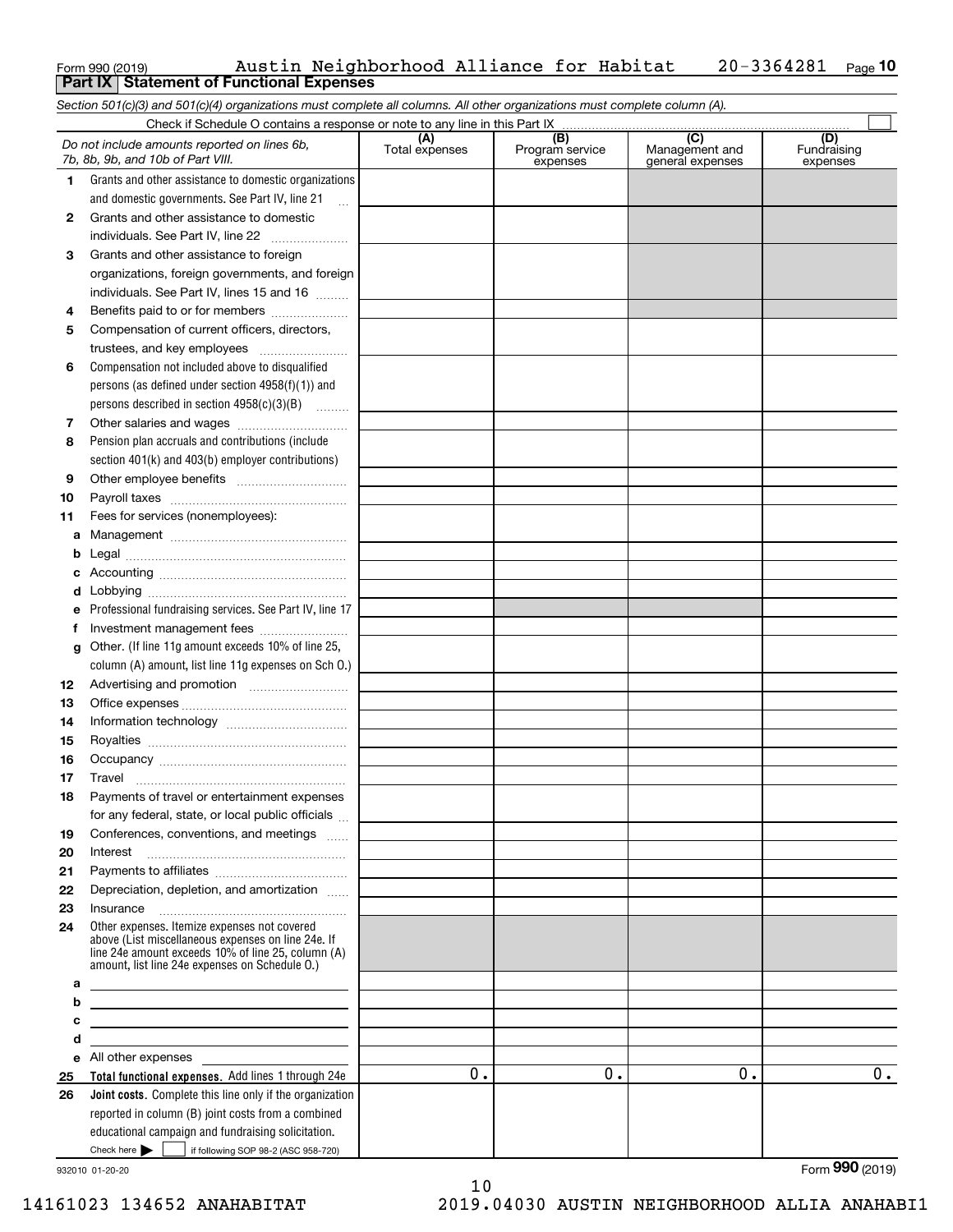| Form 990 (2019) |  | Austin Neighborhood Alliance for Habitat |  | $20 - 3364281$ Page 11 |  |
|-----------------|--|------------------------------------------|--|------------------------|--|
|                 |  |                                          |  |                        |  |

|                             |          |                                                                                                                                                                                                                                                                                                                                                                                                                                                                                             | (A)<br>Beginning of year  |                 | (B)<br>End of year       |
|-----------------------------|----------|---------------------------------------------------------------------------------------------------------------------------------------------------------------------------------------------------------------------------------------------------------------------------------------------------------------------------------------------------------------------------------------------------------------------------------------------------------------------------------------------|---------------------------|-----------------|--------------------------|
|                             | 1        |                                                                                                                                                                                                                                                                                                                                                                                                                                                                                             |                           | 1               |                          |
|                             | 2        |                                                                                                                                                                                                                                                                                                                                                                                                                                                                                             |                           | $\mathbf{2}$    |                          |
|                             | 3        |                                                                                                                                                                                                                                                                                                                                                                                                                                                                                             |                           | 3               |                          |
|                             | 4        |                                                                                                                                                                                                                                                                                                                                                                                                                                                                                             |                           | 4               |                          |
|                             | 5        | Loans and other receivables from any current or former officer, director,                                                                                                                                                                                                                                                                                                                                                                                                                   |                           |                 |                          |
|                             |          | trustee, key employee, creator or founder, substantial contributor, or 35%                                                                                                                                                                                                                                                                                                                                                                                                                  |                           |                 |                          |
|                             |          | controlled entity or family member of any of these persons                                                                                                                                                                                                                                                                                                                                                                                                                                  |                           | 5               |                          |
|                             | 6        | Loans and other receivables from other disqualified persons (as defined                                                                                                                                                                                                                                                                                                                                                                                                                     |                           |                 |                          |
|                             |          | under section $4958(f)(1)$ , and persons described in section $4958(c)(3)(B)$                                                                                                                                                                                                                                                                                                                                                                                                               | <b>Section</b>            | 6               |                          |
|                             | 7        |                                                                                                                                                                                                                                                                                                                                                                                                                                                                                             |                           | $\overline{7}$  |                          |
| Assets                      | 8        |                                                                                                                                                                                                                                                                                                                                                                                                                                                                                             |                           | 8               |                          |
|                             | 9        | Prepaid expenses and deferred charges                                                                                                                                                                                                                                                                                                                                                                                                                                                       |                           | 9               |                          |
|                             |          | <b>10a</b> Land, buildings, and equipment: cost or other                                                                                                                                                                                                                                                                                                                                                                                                                                    |                           |                 |                          |
|                             |          | basis. Complete Part VI of Schedule D  10a                                                                                                                                                                                                                                                                                                                                                                                                                                                  |                           |                 |                          |
|                             |          | <u>10</u> b<br><b>b</b> Less: accumulated depreciation                                                                                                                                                                                                                                                                                                                                                                                                                                      |                           | 10 <sub>c</sub> |                          |
|                             | 11       |                                                                                                                                                                                                                                                                                                                                                                                                                                                                                             |                           | 11              |                          |
|                             | 12       |                                                                                                                                                                                                                                                                                                                                                                                                                                                                                             |                           | 12              |                          |
|                             | 13       |                                                                                                                                                                                                                                                                                                                                                                                                                                                                                             |                           | 13              |                          |
|                             | 14       |                                                                                                                                                                                                                                                                                                                                                                                                                                                                                             |                           | 14              |                          |
|                             | 15       |                                                                                                                                                                                                                                                                                                                                                                                                                                                                                             | 5, 131, 316.              | 15              | 5, 131, 316.             |
|                             | 16       |                                                                                                                                                                                                                                                                                                                                                                                                                                                                                             | $\overline{5,131,316}$ .  | 16              | $\overline{5,131,316}$ . |
|                             | 17       |                                                                                                                                                                                                                                                                                                                                                                                                                                                                                             |                           | 17              |                          |
|                             | 18       |                                                                                                                                                                                                                                                                                                                                                                                                                                                                                             |                           | 18              |                          |
|                             | 19       | Deferred revenue manual contracts and contracts are all the contracts and contracts are contracted and contracts are contracted and contract are contracted and contract are contracted and contract are contracted and contra                                                                                                                                                                                                                                                              |                           | 19              |                          |
|                             | 20       |                                                                                                                                                                                                                                                                                                                                                                                                                                                                                             |                           | 20              |                          |
|                             | 21       | Escrow or custodial account liability. Complete Part IV of Schedule D                                                                                                                                                                                                                                                                                                                                                                                                                       | 1.1.1.1.1.1.1.1.1         | 21              |                          |
|                             | 22       | Loans and other payables to any current or former officer, director,                                                                                                                                                                                                                                                                                                                                                                                                                        |                           |                 |                          |
|                             |          | trustee, key employee, creator or founder, substantial contributor, or 35%                                                                                                                                                                                                                                                                                                                                                                                                                  |                           |                 |                          |
| Liabilities                 |          | controlled entity or family member of any of these persons                                                                                                                                                                                                                                                                                                                                                                                                                                  |                           | 22              |                          |
|                             | 23<br>24 | Secured mortgages and notes payable to unrelated third parties                                                                                                                                                                                                                                                                                                                                                                                                                              |                           | 23<br>24        |                          |
|                             | 25       | Other liabilities (including federal income tax, payables to related third                                                                                                                                                                                                                                                                                                                                                                                                                  |                           |                 |                          |
|                             |          | parties, and other liabilities not included on lines 17-24). Complete Part X                                                                                                                                                                                                                                                                                                                                                                                                                |                           |                 |                          |
|                             |          | of Schedule D                                                                                                                                                                                                                                                                                                                                                                                                                                                                               |                           | 25              |                          |
|                             | 26       | $\begin{minipage}{0.5\textwidth} \begin{tabular}{ l l l } \hline & \multicolumn{1}{ l l } \hline & \multicolumn{1}{ l } \multicolumn{1}{ l } \hline \multicolumn{1}{ l } \multicolumn{1}{ l } \multicolumn{1}{ l } \multicolumn{1}{ l } \multicolumn{1}{ l } \multicolumn{1}{ l } \multicolumn{1}{ l } \multicolumn{1}{ l } \multicolumn{1}{ l } \multicolumn{1}{ l } \multicolumn{1}{ l } \multicolumn{1}{ l } \multicolumn{1}{ l } \multic$<br>Total liabilities. Add lines 17 through 25 | $\overline{\mathbf{0}}$ . | 26              | U                        |
|                             |          | Organizations that follow FASB ASC 958, check here $\triangleright \lfloor X \rfloor$                                                                                                                                                                                                                                                                                                                                                                                                       |                           |                 |                          |
|                             |          | and complete lines 27, 28, 32, and 33.                                                                                                                                                                                                                                                                                                                                                                                                                                                      |                           |                 |                          |
|                             | 27       |                                                                                                                                                                                                                                                                                                                                                                                                                                                                                             | 5,131,316.                | 27              | 5,131,316.               |
|                             | 28       |                                                                                                                                                                                                                                                                                                                                                                                                                                                                                             |                           | 28              |                          |
|                             |          | Organizations that do not follow FASB ASC 958, check here $\blacktriangleright$                                                                                                                                                                                                                                                                                                                                                                                                             |                           |                 |                          |
|                             |          | and complete lines 29 through 33.                                                                                                                                                                                                                                                                                                                                                                                                                                                           |                           |                 |                          |
|                             | 29       |                                                                                                                                                                                                                                                                                                                                                                                                                                                                                             |                           | 29              |                          |
|                             | 30       | Paid-in or capital surplus, or land, building, or equipment fund                                                                                                                                                                                                                                                                                                                                                                                                                            |                           | 30              |                          |
|                             | 31       | Retained earnings, endowment, accumulated income, or other funds                                                                                                                                                                                                                                                                                                                                                                                                                            |                           | 31              |                          |
| Net Assets or Fund Balances | 32       |                                                                                                                                                                                                                                                                                                                                                                                                                                                                                             | 5, 131, 316.              | 32              | 5, 131, 316.             |
|                             | 33       |                                                                                                                                                                                                                                                                                                                                                                                                                                                                                             | $\overline{5,131},316.$   | 33              | 5,131,316.               |

Form (2019) **990**

| Form 990 (2019)               |  |  |
|-------------------------------|--|--|
| <b>Part X   Balance Sheet</b> |  |  |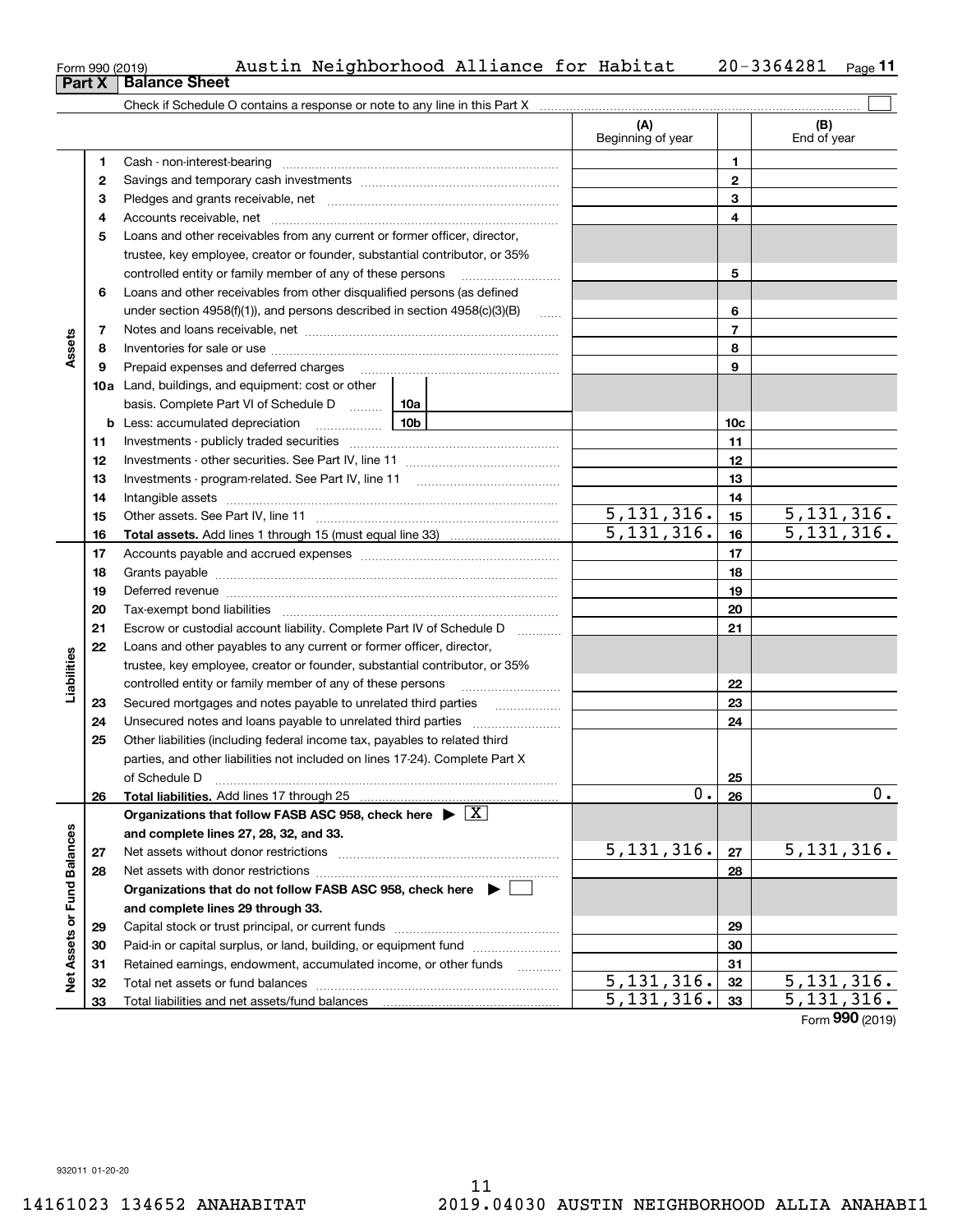|    | Austin Neighborhood Alliance for Habitat<br>Form 990 (2019)                                                                     |                | $20 - 3364281$          |            | $P_{\text{aqe}}$ 12 |
|----|---------------------------------------------------------------------------------------------------------------------------------|----------------|-------------------------|------------|---------------------|
|    | <b>Reconciliation of Net Assets</b><br>Part XI                                                                                  |                |                         |            |                     |
|    |                                                                                                                                 |                |                         |            |                     |
|    |                                                                                                                                 |                |                         |            |                     |
| 1  | Total revenue (must equal Part VIII, column (A), line 12)                                                                       | 1              |                         |            | 0.                  |
| 2  |                                                                                                                                 | $\mathbf{2}$   |                         |            | $\overline{0}$ .    |
| з  | Revenue less expenses. Subtract line 2 from line 1                                                                              | 3              |                         |            | Ο.                  |
| 4  |                                                                                                                                 | 4              | $\overline{5,131},316.$ |            |                     |
| 5  |                                                                                                                                 | 5              |                         |            |                     |
| 6  |                                                                                                                                 | 6              |                         |            |                     |
| 7  | Investment expenses www.communication.com/www.communication.com/www.communication.com/www.com                                   | $\overline{7}$ |                         |            |                     |
| 8  | Prior period adjustments                                                                                                        | 8              |                         |            |                     |
| 9  | Other changes in net assets or fund balances (explain on Schedule O)                                                            | 9              |                         |            | 0.                  |
| 10 | Net assets or fund balances at end of year. Combine lines 3 through 9 (must equal Part X, line 32,                              |                |                         |            |                     |
|    |                                                                                                                                 | 10             | 5,131,316.              |            |                     |
|    | Part XII Financial Statements and Reporting                                                                                     |                |                         |            |                     |
|    |                                                                                                                                 |                |                         |            |                     |
|    |                                                                                                                                 |                |                         | Yes        | No                  |
| 1. | $\boxed{\mathbf{X}}$ Accrual<br>Accounting method used to prepare the Form 990: <u>I</u> Cash<br>Other                          |                |                         |            |                     |
|    | If the organization changed its method of accounting from a prior year or checked "Other," explain in Schedule O.               |                |                         |            |                     |
|    | 2a Were the organization's financial statements compiled or reviewed by an independent accountant?                              |                | 2a                      |            | x                   |
|    | If "Yes," check a box below to indicate whether the financial statements for the year were compiled or reviewed on a            |                |                         |            |                     |
|    | separate basis, consolidated basis, or both:                                                                                    |                |                         |            |                     |
|    | Separate basis<br>Consolidated basis<br>Both consolidated and separate basis                                                    |                |                         |            |                     |
|    | <b>b</b> Were the organization's financial statements audited by an independent accountant?                                     |                | 2 <sub>b</sub>          | х          |                     |
|    | If "Yes," check a box below to indicate whether the financial statements for the year were audited on a separate basis,         |                |                         |            |                     |
|    | consolidated basis, or both:                                                                                                    |                |                         |            |                     |
|    | $\overline{X}$ Consolidated basis<br>Separate basis<br>Both consolidated and separate basis                                     |                |                         |            |                     |
|    | c If "Yes" to line 2a or 2b, does the organization have a committee that assumes responsibility for oversight of the audit,     |                |                         |            |                     |
|    |                                                                                                                                 |                | 2c                      | х          |                     |
|    | If the organization changed either its oversight process or selection process during the tax year, explain on Schedule O.       |                |                         |            |                     |
|    | 3a As a result of a federal award, was the organization required to undergo an audit or audits as set forth in the Single Audit |                |                         |            |                     |
|    |                                                                                                                                 |                | 3a                      |            | х                   |
|    | b If "Yes," did the organization undergo the required audit or audits? If the organization did not undergo the required audit   |                |                         |            |                     |
|    | or audits, explain why on Schedule O and describe any steps taken to undergo such audits                                        |                | 3b                      | <b>nnn</b> |                     |

Form (2019) **990**

932012 01-20-20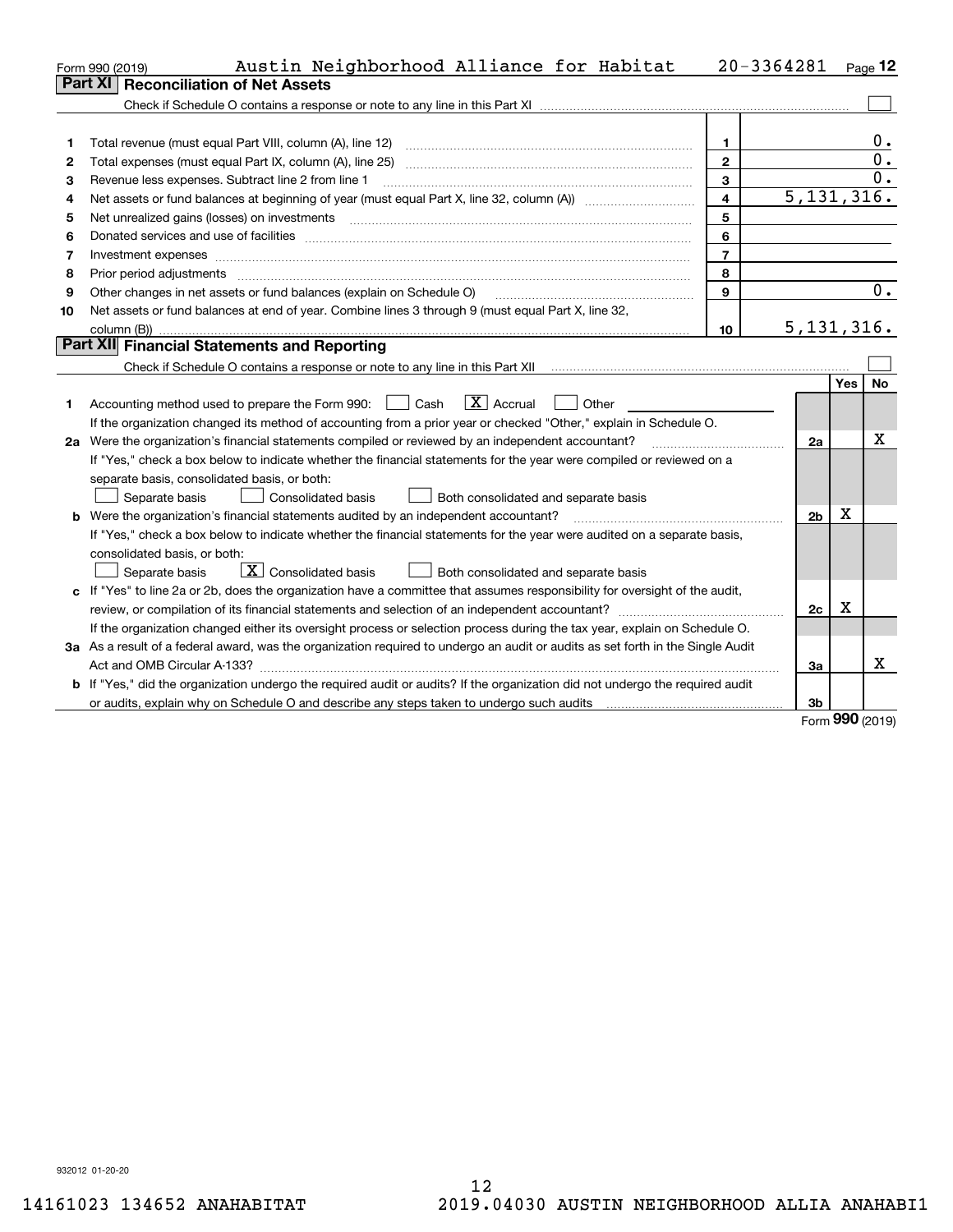| (Form 990 or 990-EZ) |  |
|----------------------|--|

# **Public Charity Status and Public Support**

**Complete if the organization is a section 501(c)(3) organization or a section 4947(a)(1) nonexempt charitable trust. | Attach to Form 990 or Form 990-EZ.** 

| OMB No. 1545-0047                   |
|-------------------------------------|
| 2019                                |
| <b>Open to Public</b><br>Inspection |

| Department of the Treasury<br>Internal Revenue Service |                                               |                          |  | Attach to Form 990 or Form 990-EZ.<br>Go to www.irs.gov/Form990 for instructions and the latest information. |                                                                                                                                               |     |                                 |                                                      | <b>Open to Public</b><br><b>Inspection</b> |                                       |
|--------------------------------------------------------|-----------------------------------------------|--------------------------|--|--------------------------------------------------------------------------------------------------------------|-----------------------------------------------------------------------------------------------------------------------------------------------|-----|---------------------------------|------------------------------------------------------|--------------------------------------------|---------------------------------------|
|                                                        |                                               | Name of the organization |  |                                                                                                              |                                                                                                                                               |     |                                 |                                                      |                                            | <b>Employer identification number</b> |
|                                                        |                                               |                          |  |                                                                                                              | Austin Neighborhood Alliance for Habitat                                                                                                      |     |                                 |                                                      |                                            | 20-3364281                            |
| Part I                                                 |                                               |                          |  |                                                                                                              | Reason for Public Charity Status (All organizations must complete this part.) See instructions.                                               |     |                                 |                                                      |                                            |                                       |
|                                                        |                                               |                          |  |                                                                                                              | The organization is not a private foundation because it is: (For lines 1 through 12, check only one box.)                                     |     |                                 |                                                      |                                            |                                       |
| 1                                                      |                                               |                          |  |                                                                                                              | A church, convention of churches, or association of churches described in section 170(b)(1)(A)(i).                                            |     |                                 |                                                      |                                            |                                       |
| 2                                                      |                                               |                          |  |                                                                                                              | A school described in section 170(b)(1)(A)(ii). (Attach Schedule E (Form 990 or 990-EZ).)                                                     |     |                                 |                                                      |                                            |                                       |
| 3                                                      |                                               |                          |  |                                                                                                              | A hospital or a cooperative hospital service organization described in section 170(b)(1)(A)(iii).                                             |     |                                 |                                                      |                                            |                                       |
| 4                                                      |                                               |                          |  |                                                                                                              | A medical research organization operated in conjunction with a hospital described in section 170(b)(1)(A)(iii). Enter the hospital's name,    |     |                                 |                                                      |                                            |                                       |
|                                                        |                                               | city, and state:         |  |                                                                                                              |                                                                                                                                               |     |                                 |                                                      |                                            |                                       |
| 5                                                      |                                               |                          |  |                                                                                                              | An organization operated for the benefit of a college or university owned or operated by a governmental unit described in                     |     |                                 |                                                      |                                            |                                       |
|                                                        | section 170(b)(1)(A)(iv). (Complete Part II.) |                          |  |                                                                                                              |                                                                                                                                               |     |                                 |                                                      |                                            |                                       |
| 6                                                      |                                               |                          |  |                                                                                                              | A federal, state, or local government or governmental unit described in section 170(b)(1)(A)(v).                                              |     |                                 |                                                      |                                            |                                       |
| $\overline{7}$                                         |                                               |                          |  |                                                                                                              | An organization that normally receives a substantial part of its support from a governmental unit or from the general public described in     |     |                                 |                                                      |                                            |                                       |
|                                                        |                                               |                          |  | section 170(b)(1)(A)(vi). (Complete Part II.)                                                                |                                                                                                                                               |     |                                 |                                                      |                                            |                                       |
| 8                                                      |                                               |                          |  |                                                                                                              | A community trust described in section 170(b)(1)(A)(vi). (Complete Part II.)                                                                  |     |                                 |                                                      |                                            |                                       |
| 9                                                      |                                               |                          |  |                                                                                                              | An agricultural research organization described in section 170(b)(1)(A)(ix) operated in conjunction with a land-grant college                 |     |                                 |                                                      |                                            |                                       |
|                                                        |                                               |                          |  |                                                                                                              | or university or a non-land-grant college of agriculture (see instructions). Enter the name, city, and state of the college or                |     |                                 |                                                      |                                            |                                       |
|                                                        |                                               | university:              |  |                                                                                                              |                                                                                                                                               |     |                                 |                                                      |                                            |                                       |
| 10                                                     |                                               |                          |  |                                                                                                              | An organization that normally receives: (1) more than 33 1/3% of its support from contributions, membership fees, and gross receipts from     |     |                                 |                                                      |                                            |                                       |
|                                                        |                                               |                          |  |                                                                                                              | activities related to its exempt functions - subject to certain exceptions, and (2) no more than 33 1/3% of its support from gross investment |     |                                 |                                                      |                                            |                                       |
|                                                        |                                               |                          |  |                                                                                                              | income and unrelated business taxable income (less section 511 tax) from businesses acquired by the organization after June 30, 1975.         |     |                                 |                                                      |                                            |                                       |
|                                                        |                                               |                          |  | See section 509(a)(2). (Complete Part III.)                                                                  |                                                                                                                                               |     |                                 |                                                      |                                            |                                       |
| 11                                                     |                                               |                          |  |                                                                                                              | An organization organized and operated exclusively to test for public safety. See section 509(a)(4).                                          |     |                                 |                                                      |                                            |                                       |
| $12 \mid X \mid$                                       |                                               |                          |  |                                                                                                              | An organization organized and operated exclusively for the benefit of, to perform the functions of, or to carry out the purposes of one or    |     |                                 |                                                      |                                            |                                       |
|                                                        |                                               |                          |  |                                                                                                              | more publicly supported organizations described in section 509(a)(1) or section 509(a)(2). See section 509(a)(3). Check the box in            |     |                                 |                                                      |                                            |                                       |
|                                                        |                                               |                          |  |                                                                                                              | lines 12a through 12d that describes the type of supporting organization and complete lines 12e, 12f, and 12g.                                |     |                                 |                                                      |                                            |                                       |
| a                                                      | $\lfloor x \rfloor$                           |                          |  |                                                                                                              | Type I. A supporting organization operated, supervised, or controlled by its supported organization(s), typically by giving                   |     |                                 |                                                      |                                            |                                       |
|                                                        |                                               |                          |  |                                                                                                              | the supported organization(s) the power to regularly appoint or elect a majority of the directors or trustees of the supporting               |     |                                 |                                                      |                                            |                                       |
|                                                        |                                               |                          |  | organization. You must complete Part IV, Sections A and B.                                                   |                                                                                                                                               |     |                                 |                                                      |                                            |                                       |
| b                                                      |                                               |                          |  |                                                                                                              | Type II. A supporting organization supervised or controlled in connection with its supported organization(s), by having                       |     |                                 |                                                      |                                            |                                       |
|                                                        |                                               |                          |  |                                                                                                              | control or management of the supporting organization vested in the same persons that control or manage the supported                          |     |                                 |                                                      |                                            |                                       |
|                                                        |                                               |                          |  | organization(s). You must complete Part IV, Sections A and C.                                                |                                                                                                                                               |     |                                 |                                                      |                                            |                                       |
| с                                                      |                                               |                          |  |                                                                                                              | Type III functionally integrated. A supporting organization operated in connection with, and functionally integrated with,                    |     |                                 |                                                      |                                            |                                       |
|                                                        |                                               |                          |  |                                                                                                              | its supported organization(s) (see instructions). You must complete Part IV, Sections A, D, and E.                                            |     |                                 |                                                      |                                            |                                       |
| d                                                      |                                               |                          |  |                                                                                                              | Type III non-functionally integrated. A supporting organization operated in connection with its supported organization(s)                     |     |                                 |                                                      |                                            |                                       |
|                                                        |                                               |                          |  |                                                                                                              | that is not functionally integrated. The organization generally must satisfy a distribution requirement and an attentiveness                  |     |                                 |                                                      |                                            |                                       |
|                                                        |                                               |                          |  |                                                                                                              | requirement (see instructions). You must complete Part IV, Sections A and D, and Part V.                                                      |     |                                 |                                                      |                                            |                                       |
| е                                                      | X                                             |                          |  |                                                                                                              | Check this box if the organization received a written determination from the IRS that it is a Type I, Type II, Type III                       |     |                                 |                                                      |                                            |                                       |
|                                                        |                                               |                          |  |                                                                                                              | functionally integrated, or Type III non-functionally integrated supporting organization.                                                     |     |                                 |                                                      |                                            |                                       |
| f.                                                     |                                               |                          |  |                                                                                                              |                                                                                                                                               |     |                                 |                                                      |                                            | 1                                     |
| a                                                      |                                               |                          |  | Provide the following information about the supported organization(s).                                       |                                                                                                                                               |     | (iv) Is the organization listed |                                                      |                                            |                                       |
|                                                        |                                               | (i) Name of supported    |  | (ii) EIN                                                                                                     | (iii) Type of organization<br>(described on lines 1-10                                                                                        |     | in your governing document?     | (v) Amount of monetary<br>support (see instructions) |                                            | (vi) Amount of other                  |
|                                                        |                                               | organization             |  |                                                                                                              | above (see instructions))                                                                                                                     | Yes | No                              |                                                      |                                            | support (see instructions)            |
|                                                        |                                               | Austin Habitat for       |  |                                                                                                              |                                                                                                                                               |     |                                 |                                                      |                                            |                                       |
|                                                        |                                               | Humanity, Inc.           |  | 74-2373217                                                                                                   | 7                                                                                                                                             | x   |                                 |                                                      | 0.                                         |                                       |
|                                                        |                                               |                          |  |                                                                                                              |                                                                                                                                               |     |                                 |                                                      |                                            |                                       |
|                                                        |                                               |                          |  |                                                                                                              |                                                                                                                                               |     |                                 |                                                      |                                            |                                       |
|                                                        |                                               |                          |  |                                                                                                              |                                                                                                                                               |     |                                 |                                                      |                                            |                                       |
|                                                        |                                               |                          |  |                                                                                                              |                                                                                                                                               |     |                                 |                                                      |                                            |                                       |
|                                                        |                                               |                          |  |                                                                                                              |                                                                                                                                               |     |                                 |                                                      |                                            |                                       |
|                                                        |                                               |                          |  |                                                                                                              |                                                                                                                                               |     |                                 |                                                      |                                            |                                       |
|                                                        |                                               |                          |  |                                                                                                              |                                                                                                                                               |     |                                 |                                                      |                                            |                                       |
| Total                                                  |                                               |                          |  |                                                                                                              |                                                                                                                                               |     |                                 |                                                      | 0.                                         | 0.                                    |
|                                                        |                                               |                          |  |                                                                                                              |                                                                                                                                               |     |                                 |                                                      |                                            |                                       |

**Total**

LHA For Paperwork Reduction Act Notice, see the Instructions for Form 990 or 990-EZ. 932021 09-25-19 Schedule A (Form 990 or 990-EZ) 2019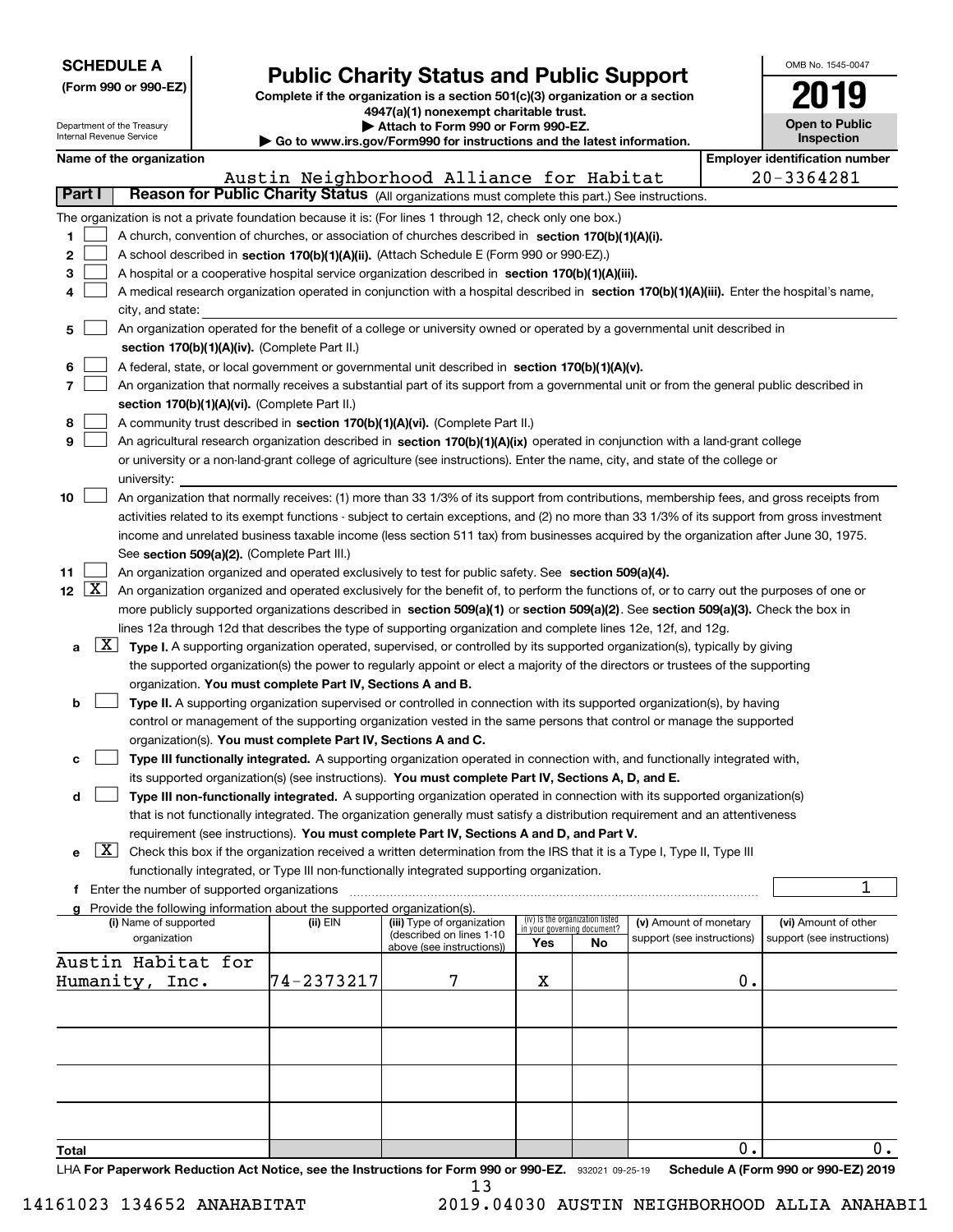### <u>Schedule A (Form 990 or 990-EZ) 2019 <code>Austin Neighborhood</code> <code>Alliance for Habltat 20–3364281 Page 2</code></u> **Part II Support Schedule for Organizations Described in Sections 170(b)(1)(A)(iv) and 170(b)(1)(A)(vi)** Austin Neighborhood Alliance for Habitat 20-3364281

(Complete only if you checked the box on line 5, 7, or 8 of Part I or if the organization failed to qualify under Part III. If the organization fails to qualify under the tests listed below, please complete Part III.)

|    | <b>Section A. Public Support</b>                                                                                                               |          |            |            |            |                                      |           |
|----|------------------------------------------------------------------------------------------------------------------------------------------------|----------|------------|------------|------------|--------------------------------------|-----------|
|    | Calendar year (or fiscal year beginning in) $\blacktriangleright$                                                                              | (a) 2015 | $(b)$ 2016 | $(c)$ 2017 | $(d)$ 2018 | (e) 2019                             | (f) Total |
|    | <b>1</b> Gifts, grants, contributions, and                                                                                                     |          |            |            |            |                                      |           |
|    | membership fees received. (Do not                                                                                                              |          |            |            |            |                                      |           |
|    | include any "unusual grants.")                                                                                                                 |          |            |            |            |                                      |           |
|    | <b>2</b> Tax revenues levied for the organ-                                                                                                    |          |            |            |            |                                      |           |
|    | ization's benefit and either paid to                                                                                                           |          |            |            |            |                                      |           |
|    | or expended on its behalf                                                                                                                      |          |            |            |            |                                      |           |
|    | 3 The value of services or facilities                                                                                                          |          |            |            |            |                                      |           |
|    | furnished by a governmental unit to                                                                                                            |          |            |            |            |                                      |           |
|    | the organization without charge                                                                                                                |          |            |            |            |                                      |           |
|    | 4 Total. Add lines 1 through 3                                                                                                                 |          |            |            |            |                                      |           |
| 5. | The portion of total contributions                                                                                                             |          |            |            |            |                                      |           |
|    | by each person (other than a                                                                                                                   |          |            |            |            |                                      |           |
|    | governmental unit or publicly                                                                                                                  |          |            |            |            |                                      |           |
|    | supported organization) included                                                                                                               |          |            |            |            |                                      |           |
|    | on line 1 that exceeds 2% of the                                                                                                               |          |            |            |            |                                      |           |
|    | amount shown on line 11,                                                                                                                       |          |            |            |            |                                      |           |
|    | column (f)                                                                                                                                     |          |            |            |            |                                      |           |
|    | 6 Public support. Subtract line 5 from line 4.                                                                                                 |          |            |            |            |                                      |           |
|    | <b>Section B. Total Support</b>                                                                                                                |          |            |            |            |                                      |           |
|    | Calendar year (or fiscal year beginning in)                                                                                                    | (a) 2015 | $(b)$ 2016 | $(c)$ 2017 | $(d)$ 2018 | (e) 2019                             | (f) Total |
|    | 7 Amounts from line 4                                                                                                                          |          |            |            |            |                                      |           |
|    | 8 Gross income from interest,                                                                                                                  |          |            |            |            |                                      |           |
|    | dividends, payments received on                                                                                                                |          |            |            |            |                                      |           |
|    | securities loans, rents, royalties,                                                                                                            |          |            |            |            |                                      |           |
|    | and income from similar sources                                                                                                                |          |            |            |            |                                      |           |
| 9. | Net income from unrelated business                                                                                                             |          |            |            |            |                                      |           |
|    | activities, whether or not the                                                                                                                 |          |            |            |            |                                      |           |
|    | business is regularly carried on                                                                                                               |          |            |            |            |                                      |           |
|    | <b>10</b> Other income. Do not include gain                                                                                                    |          |            |            |            |                                      |           |
|    | or loss from the sale of capital                                                                                                               |          |            |            |            |                                      |           |
|    | assets (Explain in Part VI.)                                                                                                                   |          |            |            |            |                                      |           |
|    | <b>11 Total support.</b> Add lines 7 through 10                                                                                                |          |            |            |            |                                      |           |
|    | <b>12</b> Gross receipts from related activities, etc. (see instructions)                                                                      |          |            |            |            | 12                                   |           |
|    | 13 First five years. If the Form 990 is for the organization's first, second, third, fourth, or fifth tax year as a section 501(c)(3)          |          |            |            |            |                                      |           |
|    | organization, check this box and stop here                                                                                                     |          |            |            |            |                                      |           |
|    | <b>Section C. Computation of Public Support Percentage</b>                                                                                     |          |            |            |            |                                      |           |
|    | 14 Public support percentage for 2019 (line 6, column (f) divided by line 11, column (f) <i>manumanomeron</i>                                  |          |            |            |            | 14                                   | %         |
|    |                                                                                                                                                |          |            |            |            | 15                                   | %         |
|    | 16a 33 1/3% support test - 2019. If the organization did not check the box on line 13, and line 14 is 33 1/3% or more, check this box and      |          |            |            |            |                                      |           |
|    | stop here. The organization qualifies as a publicly supported organization                                                                     |          |            |            |            |                                      |           |
|    | b 33 1/3% support test - 2018. If the organization did not check a box on line 13 or 16a, and line 15 is 33 1/3% or more, check this box       |          |            |            |            |                                      |           |
|    | and stop here. The organization qualifies as a publicly supported organization                                                                 |          |            |            |            |                                      |           |
|    | 17a 10% -facts-and-circumstances test - 2019. If the organization did not check a box on line 13, 16a, or 16b, and line 14 is 10% or more,     |          |            |            |            |                                      |           |
|    | and if the organization meets the "facts-and-circumstances" test, check this box and stop here. Explain in Part VI how the organization        |          |            |            |            |                                      |           |
|    | meets the "facts-and-circumstances" test. The organization qualifies as a publicly supported organization                                      |          |            |            |            |                                      |           |
|    | <b>b 10% -facts-and-circumstances test - 2018.</b> If the organization did not check a box on line 13, 16a, 16b, or 17a, and line 15 is 10% or |          |            |            |            |                                      |           |
|    | more, and if the organization meets the "facts-and-circumstances" test, check this box and stop here. Explain in Part VI how the               |          |            |            |            |                                      |           |
|    | organization meets the "facts-and-circumstances" test. The organization qualifies as a publicly supported organization                         |          |            |            |            |                                      |           |
|    | 18 Private foundation. If the organization did not check a box on line 13, 16a, 16b, 17a, or 17b, check this box and see instructions          |          |            |            |            | Schodule A (Form 000 or 000 F7) 2010 |           |

**Schedule A (Form 990 or 990-EZ) 2019**

932022 09-25-19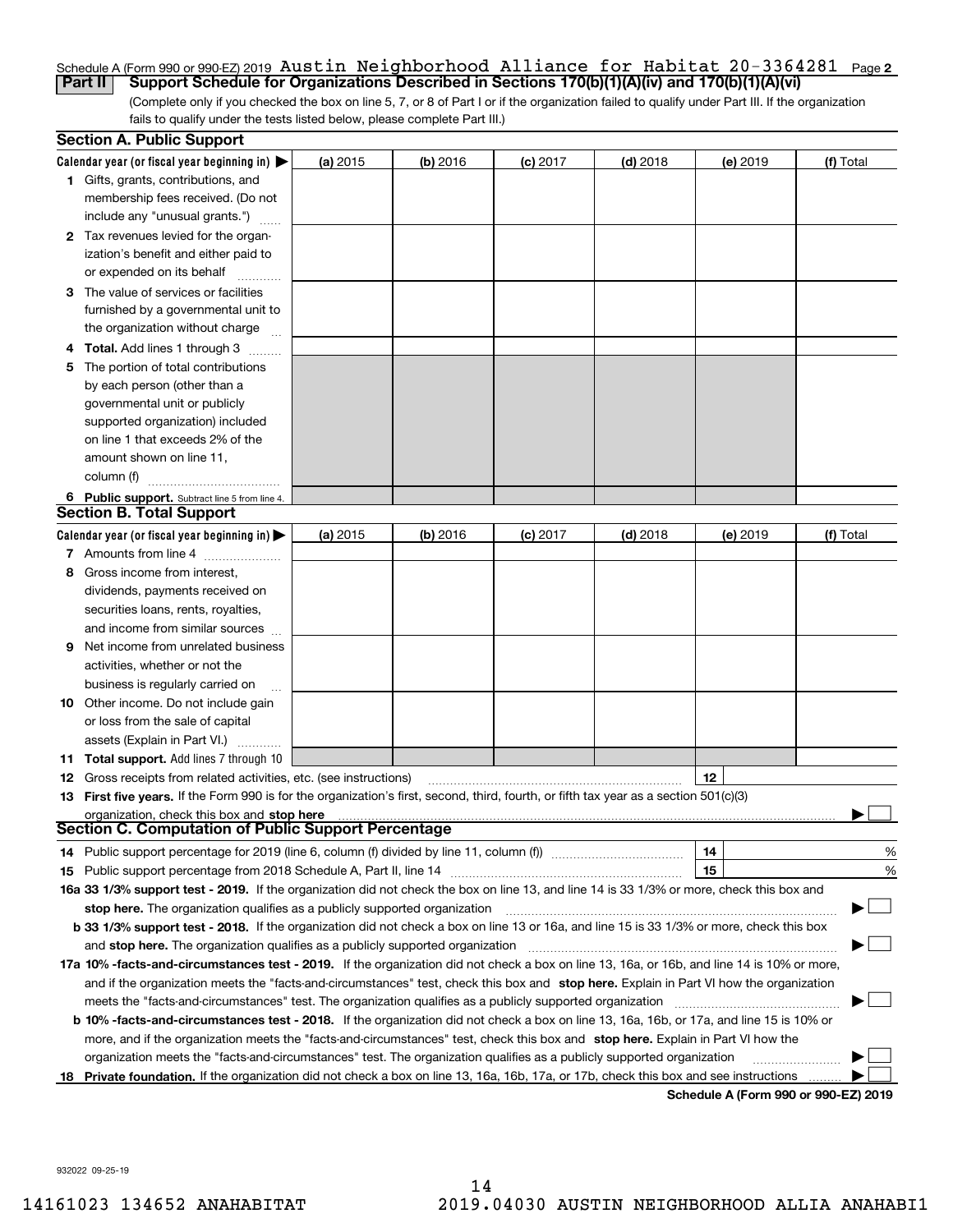# Schedule A (Form 990 or 990-EZ) 2019  $\,$  <code>Austin Neighborhood Alliance for Habitat 20-3364281  $\,$  Page 3</code> **Part III Support Schedule for Organizations Described in Section 509(a)(2)**

(Complete only if you checked the box on line 10 of Part I or if the organization failed to qualify under Part II. If the organization fails to qualify under the tests listed below, please complete Part II.)

|    | <b>Section A. Public Support</b>                                                                                                                                                                                               |          |            |            |            |          |                                      |
|----|--------------------------------------------------------------------------------------------------------------------------------------------------------------------------------------------------------------------------------|----------|------------|------------|------------|----------|--------------------------------------|
|    | Calendar year (or fiscal year beginning in) $\blacktriangleright$                                                                                                                                                              | (a) 2015 | $(b)$ 2016 | $(c)$ 2017 | $(d)$ 2018 | (e) 2019 | (f) Total                            |
|    | 1 Gifts, grants, contributions, and                                                                                                                                                                                            |          |            |            |            |          |                                      |
|    | membership fees received. (Do not                                                                                                                                                                                              |          |            |            |            |          |                                      |
|    | include any "unusual grants.")                                                                                                                                                                                                 |          |            |            |            |          |                                      |
|    | 2 Gross receipts from admissions,<br>merchandise sold or services per-<br>formed, or facilities furnished in<br>any activity that is related to the<br>organization's tax-exempt purpose                                       |          |            |            |            |          |                                      |
|    | 3 Gross receipts from activities that<br>are not an unrelated trade or bus-                                                                                                                                                    |          |            |            |            |          |                                      |
|    | iness under section 513                                                                                                                                                                                                        |          |            |            |            |          |                                      |
|    | 4 Tax revenues levied for the organ-                                                                                                                                                                                           |          |            |            |            |          |                                      |
|    | ization's benefit and either paid to<br>or expended on its behalf<br>.                                                                                                                                                         |          |            |            |            |          |                                      |
|    | 5 The value of services or facilities                                                                                                                                                                                          |          |            |            |            |          |                                      |
|    | furnished by a governmental unit to                                                                                                                                                                                            |          |            |            |            |          |                                      |
|    | the organization without charge                                                                                                                                                                                                |          |            |            |            |          |                                      |
|    | <b>6 Total.</b> Add lines 1 through 5                                                                                                                                                                                          |          |            |            |            |          |                                      |
|    | 7a Amounts included on lines 1, 2, and                                                                                                                                                                                         |          |            |            |            |          |                                      |
|    | 3 received from disqualified persons<br><b>b</b> Amounts included on lines 2 and 3 received                                                                                                                                    |          |            |            |            |          |                                      |
|    | from other than disqualified persons that<br>exceed the greater of \$5,000 or 1% of the<br>amount on line 13 for the year                                                                                                      |          |            |            |            |          |                                      |
|    | c Add lines 7a and 7b                                                                                                                                                                                                          |          |            |            |            |          |                                      |
|    | 8 Public support. (Subtract line 7c from line 6.)<br><b>Section B. Total Support</b>                                                                                                                                           |          |            |            |            |          |                                      |
|    | Calendar year (or fiscal year beginning in) $\blacktriangleright$                                                                                                                                                              | (a) 2015 | (b) 2016   | $(c)$ 2017 | $(d)$ 2018 | (e) 2019 | (f) Total                            |
|    | 9 Amounts from line 6                                                                                                                                                                                                          |          |            |            |            |          |                                      |
|    | 10a Gross income from interest,<br>dividends, payments received on<br>securities loans, rents, royalties,<br>and income from similar sources                                                                                   |          |            |            |            |          |                                      |
|    | <b>b</b> Unrelated business taxable income<br>(less section 511 taxes) from businesses                                                                                                                                         |          |            |            |            |          |                                      |
|    | acquired after June 30, 1975                                                                                                                                                                                                   |          |            |            |            |          |                                      |
|    | c Add lines 10a and 10b<br>11 Net income from unrelated business<br>activities not included in line 10b,<br>whether or not the business is<br>regularly carried on                                                             |          |            |            |            |          |                                      |
|    | 12 Other income. Do not include gain<br>or loss from the sale of capital<br>assets (Explain in Part VI.)                                                                                                                       |          |            |            |            |          |                                      |
|    | <b>13</b> Total support. (Add lines 9, 10c, 11, and 12.)                                                                                                                                                                       |          |            |            |            |          |                                      |
|    | 14 First five years. If the Form 990 is for the organization's first, second, third, fourth, or fifth tax year as a section 501(c)(3) organization,                                                                            |          |            |            |            |          |                                      |
|    | check this box and stop here measurements are all the state of the state of the state of the state of the state of the state of the state of the state of the state of the state of the state of the state of the state of the |          |            |            |            |          |                                      |
|    | Section C. Computation of Public Support Percentage                                                                                                                                                                            |          |            |            |            |          |                                      |
|    | 15 Public support percentage for 2019 (line 8, column (f), divided by line 13, column (f))                                                                                                                                     |          |            |            |            | 15       | %                                    |
|    | 16 Public support percentage from 2018 Schedule A, Part III, line 15                                                                                                                                                           |          |            |            |            | 16       | %                                    |
|    | <b>Section D. Computation of Investment Income Percentage</b>                                                                                                                                                                  |          |            |            |            |          |                                      |
|    | 17 Investment income percentage for 2019 (line 10c, column (f), divided by line 13, column (f))<br><b>18</b> Investment income percentage from <b>2018</b> Schedule A, Part III, line 17                                       |          |            |            |            | 17<br>18 | %<br>%                               |
|    | 19a 33 1/3% support tests - 2019. If the organization did not check the box on line 14, and line 15 is more than 33 1/3%, and line 17 is not                                                                                   |          |            |            |            |          |                                      |
|    | more than 33 1/3%, check this box and stop here. The organization qualifies as a publicly supported organization                                                                                                               |          |            |            |            |          | ▶                                    |
|    | b 33 1/3% support tests - 2018. If the organization did not check a box on line 14 or line 19a, and line 16 is more than 33 1/3%, and                                                                                          |          |            |            |            |          |                                      |
|    | line 18 is not more than 33 1/3%, check this box and stop here. The organization qualifies as a publicly supported organization                                                                                                |          |            |            |            |          |                                      |
| 20 | <b>Private foundation.</b> If the organization did not check a box on line 14, 19a, or 19b, check this box and see instructions                                                                                                |          |            |            |            |          |                                      |
|    | 932023 09-25-19                                                                                                                                                                                                                |          |            |            |            |          | Schedule A (Form 990 or 990-EZ) 2019 |
|    |                                                                                                                                                                                                                                |          | 15         |            |            |          |                                      |

 <sup>14161023 134652</sup> ANAHABITAT 2019.04030 AUSTIN NEIGHBORHOOD ALLIA ANAHABI1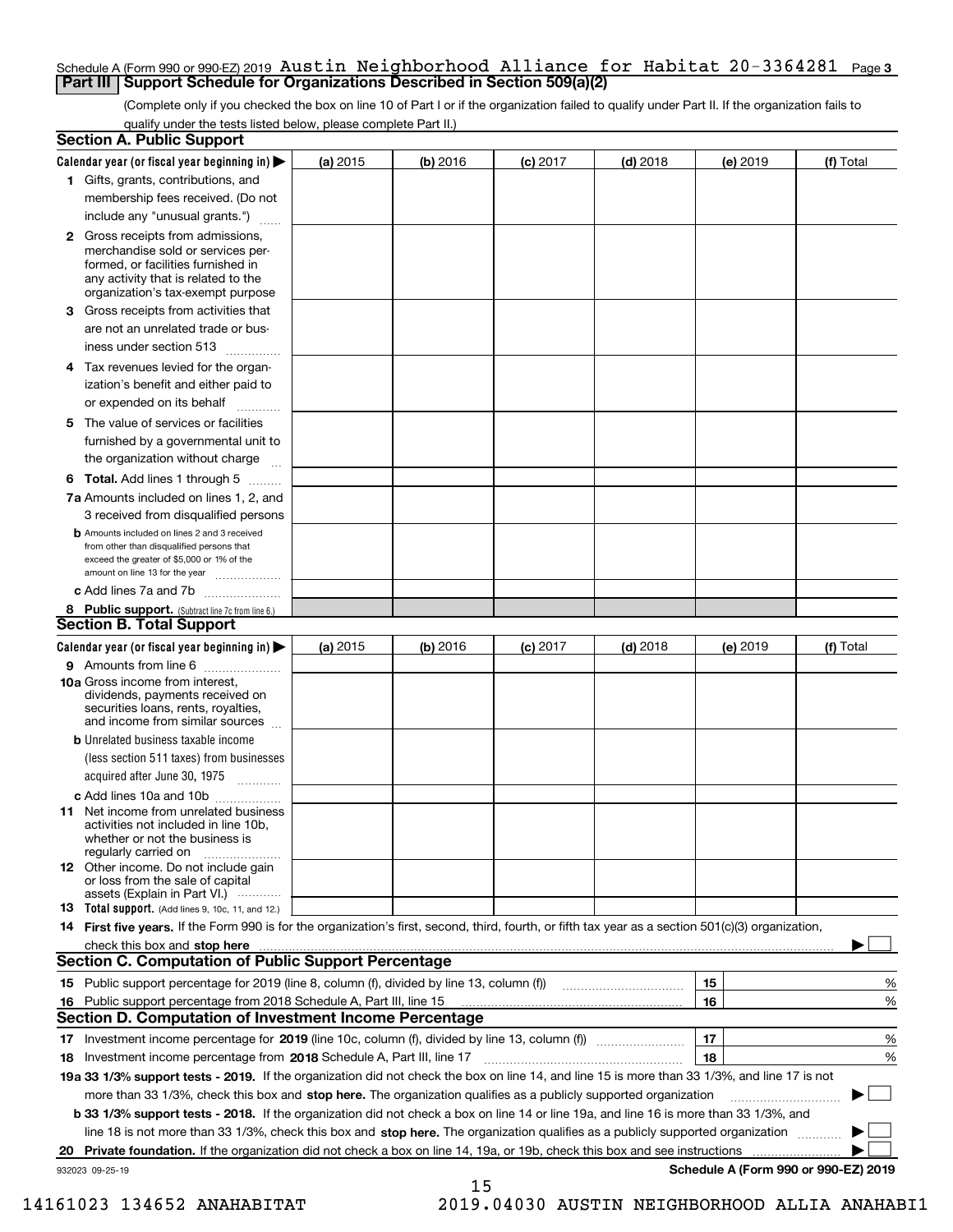# Schedule A (Form 990 or 990-EZ) 2019  $\,$  Austin <code>Neighborhood</code> <code>Alliance for Habitat 20-3364281</code>  $\,$  Page 4  $\,$

**Part IV Supporting Organizations**

(Complete only if you checked a box in line 12 on Part I. If you checked 12a of Part I, complete Sections A and B. If you checked 12b of Part I, complete Sections A and C. If you checked 12c of Part I, complete Sections A, D, and E. If you checked 12d of Part I, complete Sections A and D, and complete Part V.)

## **Section A. All Supporting Organizations**

- **1** Are all of the organization's supported organizations listed by name in the organization's governing documents? If "No," describe in **Part VI** how the supported organizations are designated. If designated by *class or purpose, describe the designation. If historic and continuing relationship, explain.*
- **2** Did the organization have any supported organization that does not have an IRS determination of status under section 509(a)(1) or (2)? If "Yes," explain in Part VI how the organization determined that the supported *organization was described in section 509(a)(1) or (2).*
- **3a** Did the organization have a supported organization described in section 501(c)(4), (5), or (6)? If "Yes," answer *(b) and (c) below.*
- **b** Did the organization confirm that each supported organization qualified under section 501(c)(4), (5), or (6) and satisfied the public support tests under section 509(a)(2)? If "Yes," describe in **Part VI** when and how the *organization made the determination.*
- **c**Did the organization ensure that all support to such organizations was used exclusively for section 170(c)(2)(B) purposes? If "Yes," explain in **Part VI** what controls the organization put in place to ensure such use.
- **4a***If* Was any supported organization not organized in the United States ("foreign supported organization")? *"Yes," and if you checked 12a or 12b in Part I, answer (b) and (c) below.*
- **b** Did the organization have ultimate control and discretion in deciding whether to make grants to the foreign supported organization? If "Yes," describe in **Part VI** how the organization had such control and discretion *despite being controlled or supervised by or in connection with its supported organizations.*
- **c** Did the organization support any foreign supported organization that does not have an IRS determination under sections 501(c)(3) and 509(a)(1) or (2)? If "Yes," explain in **Part VI** what controls the organization used *to ensure that all support to the foreign supported organization was used exclusively for section 170(c)(2)(B) purposes.*
- **5a** Did the organization add, substitute, or remove any supported organizations during the tax year? If "Yes," answer (b) and (c) below (if applicable). Also, provide detail in **Part VI,** including (i) the names and EIN *numbers of the supported organizations added, substituted, or removed; (ii) the reasons for each such action; (iii) the authority under the organization's organizing document authorizing such action; and (iv) how the action was accomplished (such as by amendment to the organizing document).*
- **b** Type I or Type II only. Was any added or substituted supported organization part of a class already designated in the organization's organizing document?
- **cSubstitutions only.**  Was the substitution the result of an event beyond the organization's control?
- **6** Did the organization provide support (whether in the form of grants or the provision of services or facilities) to **Part VI.** *If "Yes," provide detail in* support or benefit one or more of the filing organization's supported organizations? anyone other than (i) its supported organizations, (ii) individuals that are part of the charitable class benefited by one or more of its supported organizations, or (iii) other supporting organizations that also
- **7**Did the organization provide a grant, loan, compensation, or other similar payment to a substantial contributor *If "Yes," complete Part I of Schedule L (Form 990 or 990-EZ).* regard to a substantial contributor? (as defined in section 4958(c)(3)(C)), a family member of a substantial contributor, or a 35% controlled entity with
- **8** Did the organization make a loan to a disqualified person (as defined in section 4958) not described in line 7? *If "Yes," complete Part I of Schedule L (Form 990 or 990-EZ).*
- **9a** Was the organization controlled directly or indirectly at any time during the tax year by one or more in section 509(a)(1) or (2))? If "Yes," *provide detail in* <code>Part VI.</code> disqualified persons as defined in section 4946 (other than foundation managers and organizations described
- **b**the supporting organization had an interest? If "Yes," provide detail in P**art VI**. Did one or more disqualified persons (as defined in line 9a) hold a controlling interest in any entity in which
- **c**Did a disqualified person (as defined in line 9a) have an ownership interest in, or derive any personal benefit from, assets in which the supporting organization also had an interest? If "Yes," provide detail in P**art VI.**
- **10a** Was the organization subject to the excess business holdings rules of section 4943 because of section supporting organizations)? If "Yes," answer 10b below. 4943(f) (regarding certain Type II supporting organizations, and all Type III non-functionally integrated
- **b** Did the organization have any excess business holdings in the tax year? (Use Schedule C, Form 4720, to *determine whether the organization had excess business holdings.)*

16

932024 09-25-19

**Schedule A (Form 990 or 990-EZ) 2019**

**Yes**

X

**1**

**2**

**3a**

**3b**

**3c**

**4a**

**4b**

**4c**

**5a**

**5b5c**

**6**

**7**

**8**

**9a**

**9b**

**9c**

**10a**

**10b**

**No**

X

X

X

X

X

X

X

X

X

X

X

14161023 134652 ANAHABITAT 2019.04030 AUSTIN NEIGHBORHOOD ALLIA ANAHABI1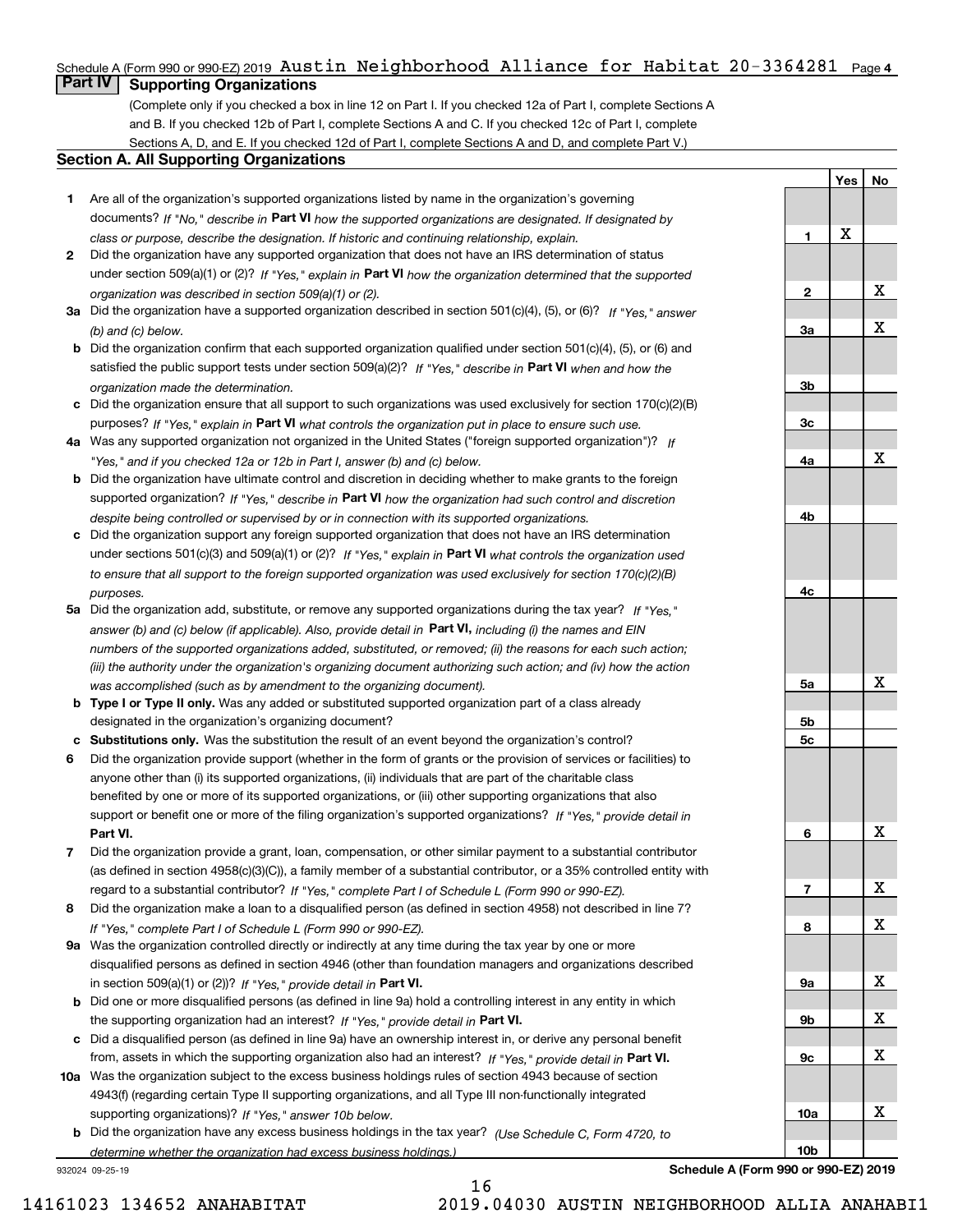### Schedule A (Form 990 or 990-EZ) 2019 <code>Austin Neighborhood</code> <code>Alliance for Habltat 20–3364281 Page 5</code> **Part IV Supporting Organizations** *(continued)* Austin Neighborhood Alliance for Habitat 20-3364281

|    |                                                                                                                                                                              |     | Yes | No          |
|----|------------------------------------------------------------------------------------------------------------------------------------------------------------------------------|-----|-----|-------------|
| 11 | Has the organization accepted a gift or contribution from any of the following persons?                                                                                      |     |     |             |
|    | a A person who directly or indirectly controls, either alone or together with persons described in (b) and (c)                                                               |     |     |             |
|    | below, the governing body of a supported organization?                                                                                                                       | 11a |     | х           |
|    | <b>b</b> A family member of a person described in (a) above?                                                                                                                 | 11b |     | X           |
|    | c A 35% controlled entity of a person described in (a) or (b) above? If "Yes" to a, b, or c, provide detail in Part VI.                                                      | 11c |     | $\mathbf X$ |
|    | <b>Section B. Type I Supporting Organizations</b>                                                                                                                            |     |     |             |
|    |                                                                                                                                                                              |     | Yes | No          |
| 1. | Did the directors, trustees, or membership of one or more supported organizations have the power to                                                                          |     |     |             |
|    | regularly appoint or elect at least a majority of the organization's directors or trustees at all times during the                                                           |     |     |             |
|    | tax year? If "No," describe in Part VI how the supported organization(s) effectively operated, supervised, or                                                                |     |     |             |
|    | controlled the organization's activities. If the organization had more than one supported organization,                                                                      |     |     |             |
|    |                                                                                                                                                                              |     |     |             |
|    | describe how the powers to appoint and/or remove directors or trustees were allocated among the supported                                                                    | 1   | X   |             |
| 2  | organizations and what conditions or restrictions, if any, applied to such powers during the tax year.                                                                       |     |     |             |
|    | Did the organization operate for the benefit of any supported organization other than the supported                                                                          |     |     |             |
|    | organization(s) that operated, supervised, or controlled the supporting organization? If "Yes," explain in                                                                   |     |     |             |
|    | Part VI how providing such benefit carried out the purposes of the supported organization(s) that operated,                                                                  |     |     | х           |
|    | supervised, or controlled the supporting organization.<br><b>Section C. Type II Supporting Organizations</b>                                                                 | 2   |     |             |
|    |                                                                                                                                                                              |     |     |             |
|    |                                                                                                                                                                              |     | Yes | No          |
| 1. | Were a majority of the organization's directors or trustees during the tax year also a majority of the directors                                                             |     |     |             |
|    | or trustees of each of the organization's supported organization(s)? If "No," describe in Part VI how control                                                                |     |     |             |
|    | or management of the supporting organization was vested in the same persons that controlled or managed                                                                       |     |     |             |
|    | the supported organization(s).<br><b>Section D. All Type III Supporting Organizations</b>                                                                                    | 1   |     |             |
|    |                                                                                                                                                                              |     |     |             |
|    |                                                                                                                                                                              |     | Yes | No          |
| 1. | Did the organization provide to each of its supported organizations, by the last day of the fifth month of the                                                               |     |     |             |
|    | organization's tax year, (i) a written notice describing the type and amount of support provided during the prior tax                                                        |     |     |             |
|    | year, (ii) a copy of the Form 990 that was most recently filed as of the date of notification, and (iii) copies of the                                                       |     |     |             |
|    | organization's governing documents in effect on the date of notification, to the extent not previously provided?                                                             | 1   |     |             |
| 2  | Were any of the organization's officers, directors, or trustees either (i) appointed or elected by the supported                                                             |     |     |             |
|    | organization(s) or (ii) serving on the governing body of a supported organization? If "No," explain in Part VI how                                                           |     |     |             |
|    | the organization maintained a close and continuous working relationship with the supported organization(s).                                                                  | 2   |     |             |
| 3  | By reason of the relationship described in (2), did the organization's supported organizations have a                                                                        |     |     |             |
|    | significant voice in the organization's investment policies and in directing the use of the organization's                                                                   |     |     |             |
|    | income or assets at all times during the tax year? If "Yes," describe in Part VI the role the organization's                                                                 |     |     |             |
|    | supported organizations played in this regard.<br>Section E. Type III Functionally Integrated Supporting Organizations                                                       | З   |     |             |
|    |                                                                                                                                                                              |     |     |             |
| 1  | Check the box next to the method that the organization used to satisfy the Integral Part Test during the year (see instructions).                                            |     |     |             |
| a  | The organization satisfied the Activities Test. Complete line 2 below.                                                                                                       |     |     |             |
| b  | The organization is the parent of each of its supported organizations. Complete line 3 below.                                                                                |     |     |             |
| c  | The organization supported a governmental entity. Describe in Part VI how you supported a government entity (see instructions),                                              |     | Yes |             |
| 2  | Activities Test. Answer (a) and (b) below.                                                                                                                                   |     |     | No          |
| а  | Did substantially all of the organization's activities during the tax year directly further the exempt purposes of                                                           |     |     |             |
|    | the supported organization(s) to which the organization was responsive? If "Yes," then in Part VI identify                                                                   |     |     |             |
|    | those supported organizations and explain how these activities directly furthered their exempt purposes,                                                                     |     |     |             |
|    | how the organization was responsive to those supported organizations, and how the organization determined                                                                    | 2a  |     |             |
|    | that these activities constituted substantially all of its activities.                                                                                                       |     |     |             |
|    | <b>b</b> Did the activities described in (a) constitute activities that, but for the organization's involvement, one or more                                                 |     |     |             |
|    | of the organization's supported organization(s) would have been engaged in? If "Yes," explain in Part VI the                                                                 |     |     |             |
|    | reasons for the organization's position that its supported organization(s) would have engaged in these                                                                       |     |     |             |
|    | activities but for the organization's involvement.                                                                                                                           | 2b  |     |             |
| з  | Parent of Supported Organizations. Answer (a) and (b) below.                                                                                                                 |     |     |             |
|    | a Did the organization have the power to regularly appoint or elect a majority of the officers, directors, or                                                                |     |     |             |
|    | trustees of each of the supported organizations? Provide details in Part VI.                                                                                                 | За  |     |             |
|    | <b>b</b> Did the organization exercise a substantial degree of direction over the policies, programs, and activities of each                                                 | Зb  |     |             |
|    | of its supported organizations? If "Yes," describe in Part VI the role played by the organization in this regard.<br>Schedule A (Form 990 or 990-EZ) 2019<br>932025 09-25-19 |     |     |             |
|    |                                                                                                                                                                              |     |     |             |

17 14161023 134652 ANAHABITAT 2019.04030 AUSTIN NEIGHBORHOOD ALLIA ANAHABI1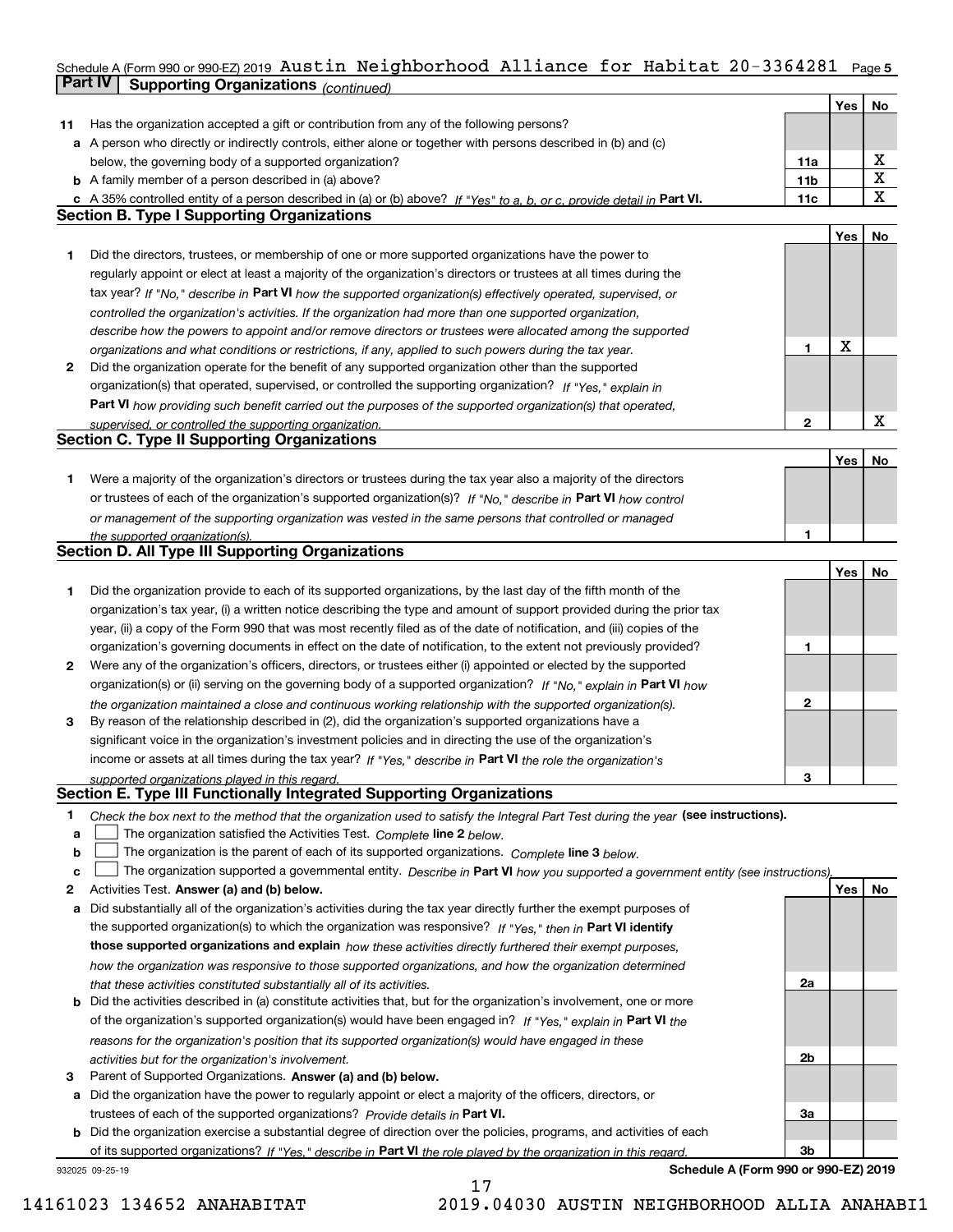| <b>Part V</b> | Schedule A (Form 990 or 990-EZ) 2019 Austin Neighborhood Alliance for Habitat 20-3364281<br>Type III Non-Functionally Integrated 509(a)(3) Supporting Organizations |                |                | Page 6                         |
|---------------|---------------------------------------------------------------------------------------------------------------------------------------------------------------------|----------------|----------------|--------------------------------|
| 1             | Check here if the organization satisfied the Integral Part Test as a qualifying trust on Nov. 20, 1970 (explain in Part VI). See instructions. Al                   |                |                |                                |
|               | other Type III non-functionally integrated supporting organizations must complete Sections A through E.                                                             |                |                |                                |
|               | <b>Section A - Adjusted Net Income</b>                                                                                                                              |                | (A) Prior Year | (B) Current Year<br>(optional) |
| 1             | Net short-term capital gain                                                                                                                                         | 1              |                |                                |
| 2             | Recoveries of prior-year distributions                                                                                                                              | $\mathbf{2}$   |                |                                |
| 3             | Other gross income (see instructions)                                                                                                                               | 3              |                |                                |
| 4             | Add lines 1 through 3.                                                                                                                                              | 4              |                |                                |
| 5             | Depreciation and depletion                                                                                                                                          | 5              |                |                                |
| 6             | Portion of operating expenses paid or incurred for production or                                                                                                    |                |                |                                |
|               | collection of gross income or for management, conservation, or                                                                                                      |                |                |                                |
|               | maintenance of property held for production of income (see instructions)                                                                                            | 6              |                |                                |
| 7             | Other expenses (see instructions)                                                                                                                                   | $\overline{7}$ |                |                                |
| 8             | Adjusted Net Income (subtract lines 5, 6, and 7 from line 4)                                                                                                        | 8              |                |                                |
|               | <b>Section B - Minimum Asset Amount</b>                                                                                                                             |                | (A) Prior Year | (B) Current Year<br>(optional) |
| 1             | Aggregate fair market value of all non-exempt-use assets (see                                                                                                       |                |                |                                |
|               | instructions for short tax year or assets held for part of year):                                                                                                   |                |                |                                |
|               | a Average monthly value of securities                                                                                                                               | 1a             |                |                                |
|               | <b>b</b> Average monthly cash balances                                                                                                                              | 1b             |                |                                |
|               | <b>c</b> Fair market value of other non-exempt-use assets                                                                                                           | 1c             |                |                                |
|               | d Total (add lines 1a, 1b, and 1c)                                                                                                                                  | 1d             |                |                                |
|               | e Discount claimed for blockage or other                                                                                                                            |                |                |                                |
|               | factors (explain in detail in Part VI):                                                                                                                             |                |                |                                |
| 2             | Acquisition indebtedness applicable to non-exempt-use assets                                                                                                        | $\mathbf{2}$   |                |                                |
| 3             | Subtract line 2 from line 1d.                                                                                                                                       | 3              |                |                                |
| 4             | Cash deemed held for exempt use. Enter 1-1/2% of line 3 (for greater amount,                                                                                        |                |                |                                |
|               | see instructions).                                                                                                                                                  | 4              |                |                                |
| 5             | Net value of non-exempt-use assets (subtract line 4 from line 3)                                                                                                    | 5              |                |                                |
| 6             | Multiply line 5 by .035.                                                                                                                                            | 6              |                |                                |
| 7             | Recoveries of prior-year distributions                                                                                                                              | $\overline{7}$ |                |                                |
| 8             | Minimum Asset Amount (add line 7 to line 6)                                                                                                                         | 8              |                |                                |
|               | <b>Section C - Distributable Amount</b>                                                                                                                             |                |                | <b>Current Year</b>            |
|               | Adjusted net income for prior year (from Section A, line 8, Column A)                                                                                               | 1              |                |                                |
| 2             | Enter 85% of line 1.                                                                                                                                                | 2              |                |                                |
| 3             | Minimum asset amount for prior year (from Section B, line 8, Column A)                                                                                              | 3              |                |                                |
| 4             | Enter greater of line 2 or line 3.                                                                                                                                  | 4              |                |                                |
| 5             | Income tax imposed in prior year                                                                                                                                    | 5              |                |                                |
| 6             | Distributable Amount. Subtract line 5 from line 4, unless subject to                                                                                                |                |                |                                |
|               | emergency temporary reduction (see instructions).                                                                                                                   | 6              |                |                                |
| 7             | Check here if the current year is the organization's first as a non-functionally integrated Type III supporting organization (see                                   |                |                |                                |

instructions).

**Schedule A (Form 990 or 990-EZ) 2019**

932026 09-25-19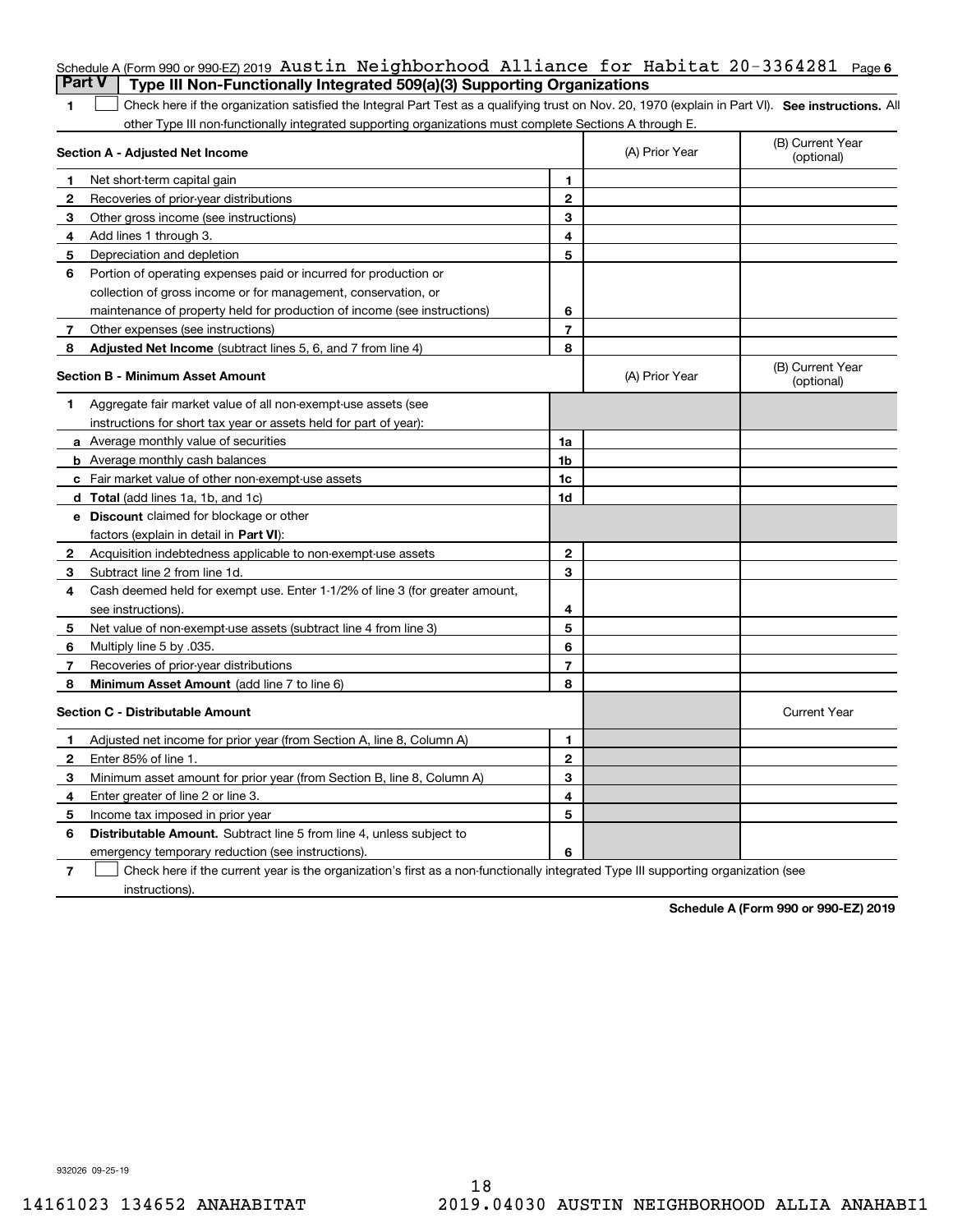# Schedule A (Form 990 or 990-EZ) 2019  $\,$  <code>Austin Neighborhood Alliance for Habitat 20-3364281  $\,$  Page 7</code>

| <b>Part V</b> | Type III Non-Functionally Integrated 509(a)(3) Supporting Organizations                    |                                    | (continued)                                   |                                                  |  |  |  |  |
|---------------|--------------------------------------------------------------------------------------------|------------------------------------|-----------------------------------------------|--------------------------------------------------|--|--|--|--|
|               | <b>Section D - Distributions</b>                                                           |                                    |                                               | <b>Current Year</b>                              |  |  |  |  |
| 1             | Amounts paid to supported organizations to accomplish exempt purposes                      |                                    |                                               |                                                  |  |  |  |  |
| 2             | Amounts paid to perform activity that directly furthers exempt purposes of supported       |                                    |                                               |                                                  |  |  |  |  |
|               | organizations, in excess of income from activity                                           |                                    |                                               |                                                  |  |  |  |  |
| 3             | Administrative expenses paid to accomplish exempt purposes of supported organizations      |                                    |                                               |                                                  |  |  |  |  |
| 4             | Amounts paid to acquire exempt-use assets                                                  |                                    |                                               |                                                  |  |  |  |  |
| 5             | Qualified set-aside amounts (prior IRS approval required)                                  |                                    |                                               |                                                  |  |  |  |  |
| 6             | Other distributions (describe in Part VI). See instructions.                               |                                    |                                               |                                                  |  |  |  |  |
| 7             | Total annual distributions. Add lines 1 through 6.                                         |                                    |                                               |                                                  |  |  |  |  |
| 8             | Distributions to attentive supported organizations to which the organization is responsive |                                    |                                               |                                                  |  |  |  |  |
|               | (provide details in Part VI). See instructions.                                            |                                    |                                               |                                                  |  |  |  |  |
| 9             | Distributable amount for 2019 from Section C, line 6                                       |                                    |                                               |                                                  |  |  |  |  |
| 10            | Line 8 amount divided by line 9 amount                                                     |                                    |                                               |                                                  |  |  |  |  |
|               | <b>Section E - Distribution Allocations</b> (see instructions)                             | (i)<br><b>Excess Distributions</b> | (ii)<br><b>Underdistributions</b><br>Pre-2019 | (iii)<br><b>Distributable</b><br>Amount for 2019 |  |  |  |  |
| 1.            | Distributable amount for 2019 from Section C, line 6                                       |                                    |                                               |                                                  |  |  |  |  |
| 2             | Underdistributions, if any, for years prior to 2019 (reason-                               |                                    |                                               |                                                  |  |  |  |  |
|               | able cause required-explain in Part VI). See instructions.                                 |                                    |                                               |                                                  |  |  |  |  |
| З             | Excess distributions carryover, if any, to 2019                                            |                                    |                                               |                                                  |  |  |  |  |
|               | <b>a</b> From 2014                                                                         |                                    |                                               |                                                  |  |  |  |  |
|               | <b>b</b> From 2015                                                                         |                                    |                                               |                                                  |  |  |  |  |
|               | $c$ From 2016                                                                              |                                    |                                               |                                                  |  |  |  |  |
|               | d From 2017                                                                                |                                    |                                               |                                                  |  |  |  |  |
|               | e From 2018                                                                                |                                    |                                               |                                                  |  |  |  |  |
|               | <b>Total</b> of lines 3a through e                                                         |                                    |                                               |                                                  |  |  |  |  |
|               | <b>g</b> Applied to underdistributions of prior years                                      |                                    |                                               |                                                  |  |  |  |  |
|               | <b>h</b> Applied to 2019 distributable amount                                              |                                    |                                               |                                                  |  |  |  |  |
|               | Carryover from 2014 not applied (see instructions)                                         |                                    |                                               |                                                  |  |  |  |  |
|               | Remainder. Subtract lines 3g, 3h, and 3i from 3f.                                          |                                    |                                               |                                                  |  |  |  |  |
| 4             | Distributions for 2019 from Section D,                                                     |                                    |                                               |                                                  |  |  |  |  |
|               | line $7:$                                                                                  |                                    |                                               |                                                  |  |  |  |  |
|               | <b>a</b> Applied to underdistributions of prior years                                      |                                    |                                               |                                                  |  |  |  |  |
|               | <b>b</b> Applied to 2019 distributable amount                                              |                                    |                                               |                                                  |  |  |  |  |
|               | <b>c</b> Remainder. Subtract lines 4a and 4b from 4.                                       |                                    |                                               |                                                  |  |  |  |  |
| 5             | Remaining underdistributions for years prior to 2019, if                                   |                                    |                                               |                                                  |  |  |  |  |
|               | any. Subtract lines 3g and 4a from line 2. For result greater                              |                                    |                                               |                                                  |  |  |  |  |
|               | than zero, explain in Part VI. See instructions.                                           |                                    |                                               |                                                  |  |  |  |  |
| 6             | Remaining underdistributions for 2019. Subtract lines 3h                                   |                                    |                                               |                                                  |  |  |  |  |
|               | and 4b from line 1. For result greater than zero, explain in                               |                                    |                                               |                                                  |  |  |  |  |
|               | Part VI. See instructions.                                                                 |                                    |                                               |                                                  |  |  |  |  |
| 7             | Excess distributions carryover to 2020. Add lines 3j                                       |                                    |                                               |                                                  |  |  |  |  |
|               | and 4c.                                                                                    |                                    |                                               |                                                  |  |  |  |  |
| 8             | Breakdown of line 7:                                                                       |                                    |                                               |                                                  |  |  |  |  |
|               | a Excess from 2015                                                                         |                                    |                                               |                                                  |  |  |  |  |
|               | <b>b</b> Excess from 2016                                                                  |                                    |                                               |                                                  |  |  |  |  |
|               | c Excess from 2017                                                                         |                                    |                                               |                                                  |  |  |  |  |
|               | d Excess from 2018                                                                         |                                    |                                               |                                                  |  |  |  |  |
|               | e Excess from 2019                                                                         |                                    |                                               |                                                  |  |  |  |  |

**Schedule A (Form 990 or 990-EZ) 2019**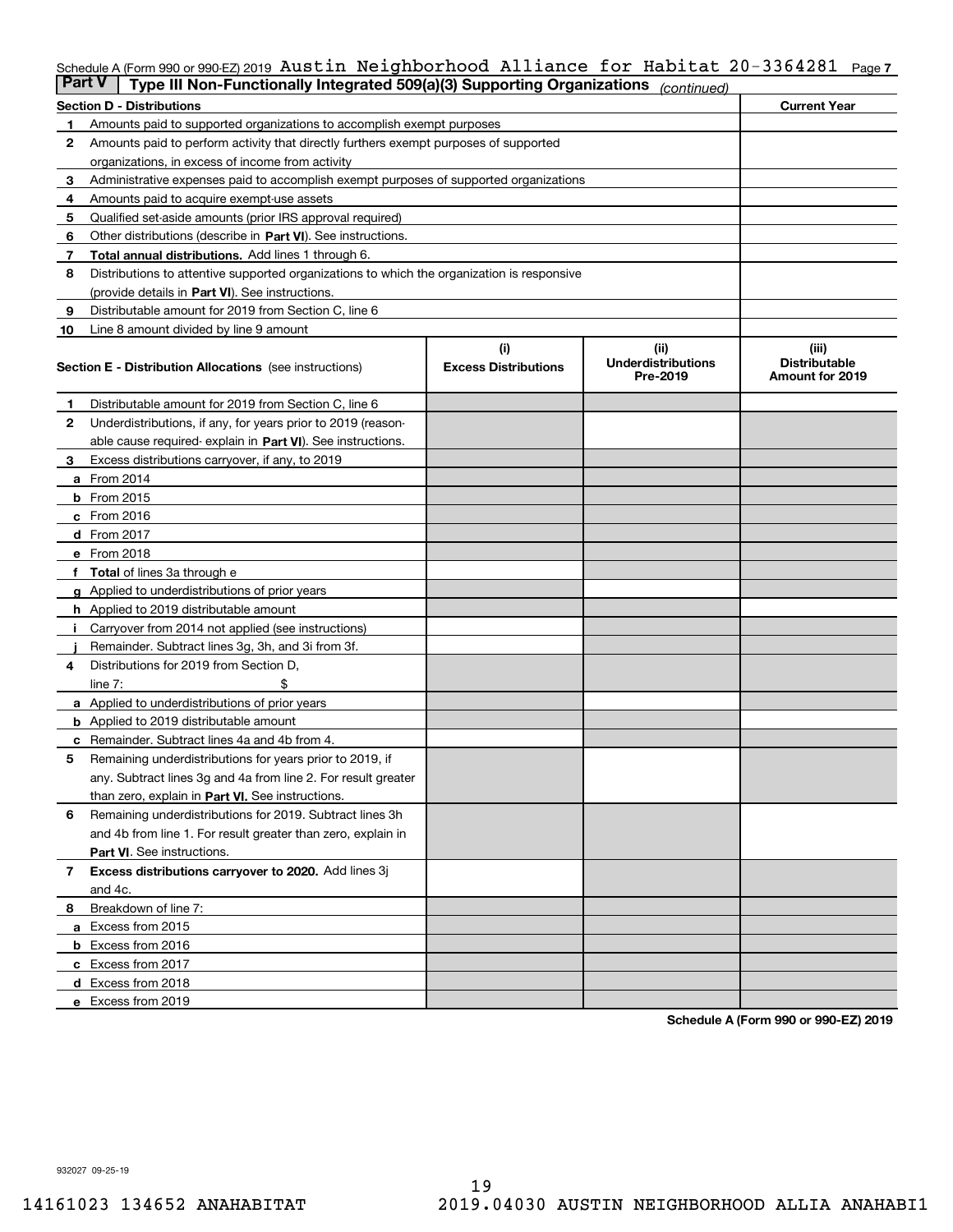| Schedule A (Form 990 or 990-EZ) 2019 Austin Neighborhood Alliance for Habitat 20-3364281 Page 8<br><b>Part VI</b><br>(See instructions.) | Supplemental Information. Provide the explanations required by Part II, line 10; Part II, line 17a or 17b; Part III, line 12;<br>Part IV, Section A, lines 1, 2, 3b, 3c, 4b, 4c, 5a, 6, 9a, 9b, 9c, 11a, 11b, and 11c; Part IV, Section B, lines 1 and 2; Part IV, Section C,<br>line 1; Part IV, Section D, lines 2 and 3; Part IV, Section E, lines 1c, 2a, 2b, 3a, and 3b; Part V, line 1; Part V, Section B, line 1e; Part V,<br>Section D, lines 5, 6, and 8; and Part V, Section E, lines 2, 5, and 6. Also complete this part for any additional information. |
|------------------------------------------------------------------------------------------------------------------------------------------|----------------------------------------------------------------------------------------------------------------------------------------------------------------------------------------------------------------------------------------------------------------------------------------------------------------------------------------------------------------------------------------------------------------------------------------------------------------------------------------------------------------------------------------------------------------------|
|                                                                                                                                          |                                                                                                                                                                                                                                                                                                                                                                                                                                                                                                                                                                      |
|                                                                                                                                          |                                                                                                                                                                                                                                                                                                                                                                                                                                                                                                                                                                      |
|                                                                                                                                          |                                                                                                                                                                                                                                                                                                                                                                                                                                                                                                                                                                      |
|                                                                                                                                          |                                                                                                                                                                                                                                                                                                                                                                                                                                                                                                                                                                      |
|                                                                                                                                          |                                                                                                                                                                                                                                                                                                                                                                                                                                                                                                                                                                      |
|                                                                                                                                          |                                                                                                                                                                                                                                                                                                                                                                                                                                                                                                                                                                      |
|                                                                                                                                          |                                                                                                                                                                                                                                                                                                                                                                                                                                                                                                                                                                      |
|                                                                                                                                          |                                                                                                                                                                                                                                                                                                                                                                                                                                                                                                                                                                      |
|                                                                                                                                          |                                                                                                                                                                                                                                                                                                                                                                                                                                                                                                                                                                      |
|                                                                                                                                          |                                                                                                                                                                                                                                                                                                                                                                                                                                                                                                                                                                      |
|                                                                                                                                          |                                                                                                                                                                                                                                                                                                                                                                                                                                                                                                                                                                      |
|                                                                                                                                          |                                                                                                                                                                                                                                                                                                                                                                                                                                                                                                                                                                      |
|                                                                                                                                          |                                                                                                                                                                                                                                                                                                                                                                                                                                                                                                                                                                      |
|                                                                                                                                          |                                                                                                                                                                                                                                                                                                                                                                                                                                                                                                                                                                      |
|                                                                                                                                          |                                                                                                                                                                                                                                                                                                                                                                                                                                                                                                                                                                      |
|                                                                                                                                          |                                                                                                                                                                                                                                                                                                                                                                                                                                                                                                                                                                      |
|                                                                                                                                          |                                                                                                                                                                                                                                                                                                                                                                                                                                                                                                                                                                      |
|                                                                                                                                          |                                                                                                                                                                                                                                                                                                                                                                                                                                                                                                                                                                      |
|                                                                                                                                          |                                                                                                                                                                                                                                                                                                                                                                                                                                                                                                                                                                      |
|                                                                                                                                          |                                                                                                                                                                                                                                                                                                                                                                                                                                                                                                                                                                      |
|                                                                                                                                          |                                                                                                                                                                                                                                                                                                                                                                                                                                                                                                                                                                      |
|                                                                                                                                          |                                                                                                                                                                                                                                                                                                                                                                                                                                                                                                                                                                      |
|                                                                                                                                          |                                                                                                                                                                                                                                                                                                                                                                                                                                                                                                                                                                      |
|                                                                                                                                          |                                                                                                                                                                                                                                                                                                                                                                                                                                                                                                                                                                      |
|                                                                                                                                          |                                                                                                                                                                                                                                                                                                                                                                                                                                                                                                                                                                      |
|                                                                                                                                          |                                                                                                                                                                                                                                                                                                                                                                                                                                                                                                                                                                      |
|                                                                                                                                          |                                                                                                                                                                                                                                                                                                                                                                                                                                                                                                                                                                      |
|                                                                                                                                          |                                                                                                                                                                                                                                                                                                                                                                                                                                                                                                                                                                      |
|                                                                                                                                          |                                                                                                                                                                                                                                                                                                                                                                                                                                                                                                                                                                      |
|                                                                                                                                          |                                                                                                                                                                                                                                                                                                                                                                                                                                                                                                                                                                      |
|                                                                                                                                          |                                                                                                                                                                                                                                                                                                                                                                                                                                                                                                                                                                      |
|                                                                                                                                          |                                                                                                                                                                                                                                                                                                                                                                                                                                                                                                                                                                      |
|                                                                                                                                          |                                                                                                                                                                                                                                                                                                                                                                                                                                                                                                                                                                      |
|                                                                                                                                          |                                                                                                                                                                                                                                                                                                                                                                                                                                                                                                                                                                      |
| 932028 09-25-19                                                                                                                          | Schedule A (Form 990 or 990-EZ) 2019                                                                                                                                                                                                                                                                                                                                                                                                                                                                                                                                 |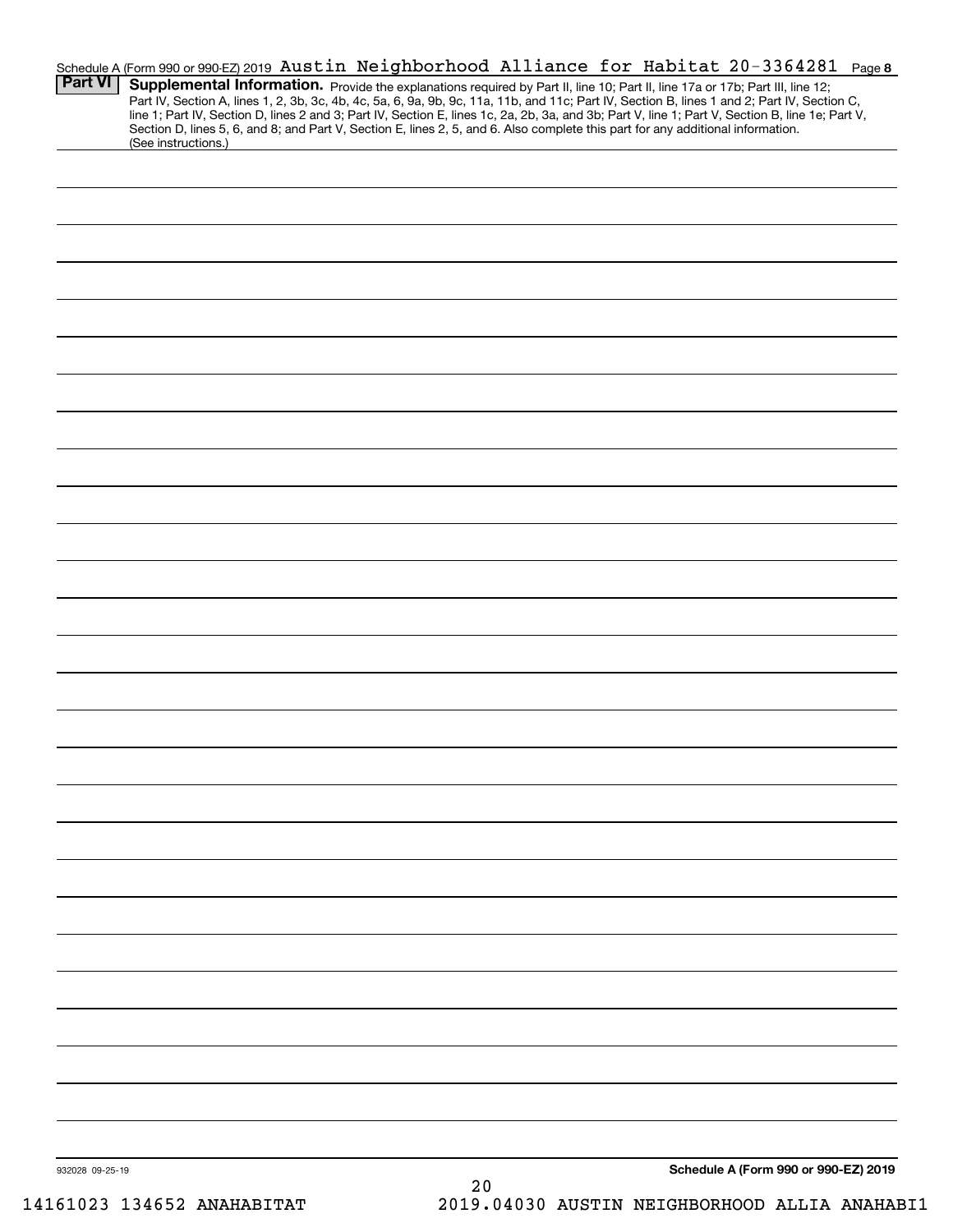| <b>SCHEDULE D</b> |  |
|-------------------|--|
|-------------------|--|

Department of the Treasury Internal Revenue Service

| (Form 990) |  |
|------------|--|
|------------|--|

# **Supplemental Financial Statements**

(Form 990)<br>
Pepartment of the Treasury<br>
Department of the Treasury<br>
Department of the Treasury<br>
Department of the Treasury<br> **Co to www.irs.gov/Form990 for instructions and the latest information.**<br> **Co to www.irs.gov/Form9** 

|  | ►Go to www.irs.gov/Form990 for instructions and the latest informati |  |  |  |
|--|----------------------------------------------------------------------|--|--|--|
|  |                                                                      |  |  |  |



|  |  | Name of the organization |
|--|--|--------------------------|
|--|--|--------------------------|

**Name of the organization Employer identification number**

|         | Austin Neighborhood Alliance for Habitat                                                                                                                                                                         | 20-3364281                                                                                                                 |
|---------|------------------------------------------------------------------------------------------------------------------------------------------------------------------------------------------------------------------|----------------------------------------------------------------------------------------------------------------------------|
| Part I  | Organizations Maintaining Donor Advised Funds or Other Similar Funds or Accounts. Complete if the                                                                                                                |                                                                                                                            |
|         | organization answered "Yes" on Form 990, Part IV, line 6.                                                                                                                                                        |                                                                                                                            |
|         | (a) Donor advised funds                                                                                                                                                                                          | (b) Funds and other accounts                                                                                               |
| 1       |                                                                                                                                                                                                                  |                                                                                                                            |
| 2       | Aggregate value of contributions to (during year)                                                                                                                                                                |                                                                                                                            |
| з       | Aggregate value of grants from (during year)                                                                                                                                                                     |                                                                                                                            |
| 4       |                                                                                                                                                                                                                  |                                                                                                                            |
| 5       | Did the organization inform all donors and donor advisors in writing that the assets held in donor advised funds                                                                                                 |                                                                                                                            |
|         |                                                                                                                                                                                                                  | Yes<br>No                                                                                                                  |
| 6       | Did the organization inform all grantees, donors, and donor advisors in writing that grant funds can be used only                                                                                                |                                                                                                                            |
|         | for charitable purposes and not for the benefit of the donor or donor advisor, or for any other purpose conferring                                                                                               |                                                                                                                            |
|         |                                                                                                                                                                                                                  | Yes<br>No                                                                                                                  |
| Part II | Conservation Easements. Complete if the organization answered "Yes" on Form 990, Part IV, line 7.                                                                                                                |                                                                                                                            |
| 1       | Purpose(s) of conservation easements held by the organization (check all that apply).                                                                                                                            |                                                                                                                            |
|         | Preservation of land for public use (for example, recreation or education)                                                                                                                                       | Preservation of a historically important land area                                                                         |
|         | Protection of natural habitat<br>Preservation of a certified historic structure                                                                                                                                  |                                                                                                                            |
|         | Preservation of open space                                                                                                                                                                                       |                                                                                                                            |
| 2       | Complete lines 2a through 2d if the organization held a qualified conservation contribution in the form of a conservation easement on the last                                                                   |                                                                                                                            |
|         | day of the tax year.                                                                                                                                                                                             | Held at the End of the Tax Year                                                                                            |
| а       | Total number of conservation easements                                                                                                                                                                           | 2a                                                                                                                         |
|         | Total acreage restricted by conservation easements                                                                                                                                                               | 2 <sub>b</sub>                                                                                                             |
| с       | Number of conservation easements on a certified historic structure included in (a) manufacture included in (a)                                                                                                   | 2c                                                                                                                         |
| d       | Number of conservation easements included in (c) acquired after 7/25/06, and not on a historic structure                                                                                                         |                                                                                                                            |
|         | listed in the National Register [1111] is a substitution of the National Begister [11] is a substitution of the                                                                                                  | 2d                                                                                                                         |
| З.      | Number of conservation easements modified, transferred, released, extinguished, or terminated by the organization during the tax                                                                                 |                                                                                                                            |
|         | vear                                                                                                                                                                                                             |                                                                                                                            |
| 4       | Number of states where property subject to conservation easement is located >                                                                                                                                    |                                                                                                                            |
| 5       | Does the organization have a written policy regarding the periodic monitoring, inspection, handling of                                                                                                           |                                                                                                                            |
|         | violations, and enforcement of the conservation easements it holds?<br>Staff and volunteer hours devoted to monitoring, inspecting, handling of violations, and enforcing conservation easements during the year | Yes<br>No                                                                                                                  |
| 6       |                                                                                                                                                                                                                  |                                                                                                                            |
| 7       | Amount of expenses incurred in monitoring, inspecting, handling of violations, and enforcing conservation easements during the year                                                                              |                                                                                                                            |
|         | $\blacktriangleright$ s                                                                                                                                                                                          |                                                                                                                            |
| 8       | Does each conservation easement reported on line 2(d) above satisfy the requirements of section 170(h)(4)(B)(i)                                                                                                  |                                                                                                                            |
|         |                                                                                                                                                                                                                  | Yes<br>No                                                                                                                  |
| 9       | In Part XIII, describe how the organization reports conservation easements in its revenue and expense statement and                                                                                              |                                                                                                                            |
|         | balance sheet, and include, if applicable, the text of the footnote to the organization's financial statements that describes the                                                                                |                                                                                                                            |
|         | organization's accounting for conservation easements.                                                                                                                                                            |                                                                                                                            |
|         | Organizations Maintaining Collections of Art, Historical Treasures, or Other Similar Assets.<br>Part III                                                                                                         |                                                                                                                            |
|         | Complete if the organization answered "Yes" on Form 990, Part IV, line 8.                                                                                                                                        |                                                                                                                            |
|         | 1a If the organization elected, as permitted under FASB ASC 958, not to report in its revenue statement and balance sheet works                                                                                  |                                                                                                                            |
|         | of art, historical treasures, or other similar assets held for public exhibition, education, or research in furtherance of public                                                                                |                                                                                                                            |
|         | service, provide in Part XIII the text of the footnote to its financial statements that describes these items.                                                                                                   |                                                                                                                            |
| b       | If the organization elected, as permitted under FASB ASC 958, to report in its revenue statement and balance sheet works of                                                                                      |                                                                                                                            |
|         | art, historical treasures, or other similar assets held for public exhibition, education, or research in furtherance of public service,                                                                          |                                                                                                                            |
|         | provide the following amounts relating to these items:                                                                                                                                                           |                                                                                                                            |
|         |                                                                                                                                                                                                                  |                                                                                                                            |
|         | (ii) Assets included in Form 990, Part X                                                                                                                                                                         | \$<br><u> 1989 - Jan Barbara Barat, prima prima prima prima prima prima prima prima prima prima prima prima prima prim</u> |
| 2       | If the organization received or held works of art, historical treasures, or other similar assets for financial gain, provide                                                                                     |                                                                                                                            |
|         | the following amounts required to be reported under FASB ASC 958 relating to these items:                                                                                                                        |                                                                                                                            |
| а       |                                                                                                                                                                                                                  | $\frac{1}{2}$                                                                                                              |
|         |                                                                                                                                                                                                                  | $\blacktriangleright$ s                                                                                                    |

932051 10-02-19 **For Paperwork Reduction Act Notice, see the Instructions for Form 990. Schedule D (Form 990) 2019** LHA

21 14161023 134652 ANAHABITAT 2019.04030 AUSTIN NEIGHBORHOOD ALLIA ANAHABI1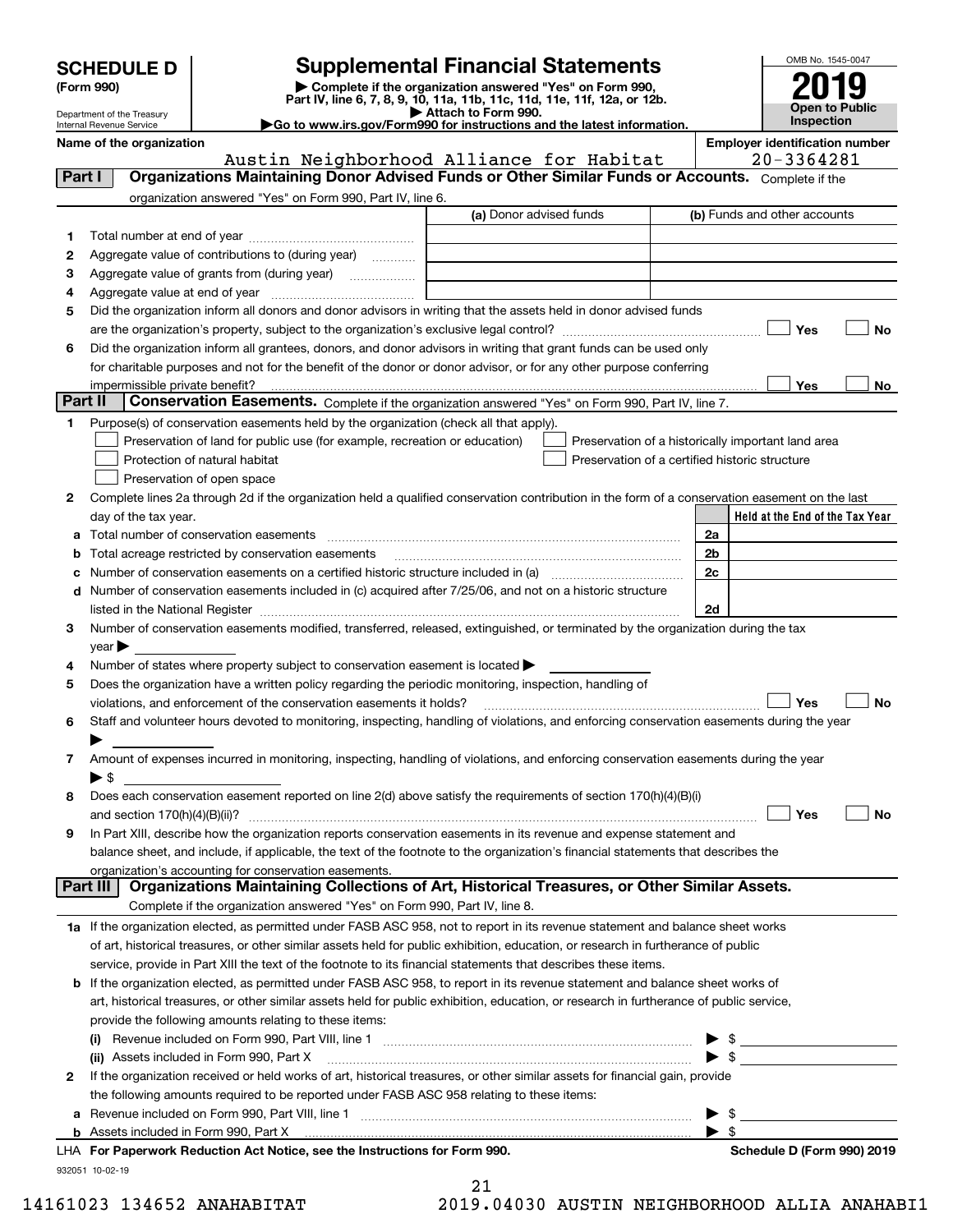|               | Schedule D (Form 990) 2019                                                                                                                                                                                                     | Austin Neighborhood Alliance for Habitat |   |                |                                    |                                 | 20-3364281                                                                  |                            |     | Page 2 |
|---------------|--------------------------------------------------------------------------------------------------------------------------------------------------------------------------------------------------------------------------------|------------------------------------------|---|----------------|------------------------------------|---------------------------------|-----------------------------------------------------------------------------|----------------------------|-----|--------|
|               | Part III<br>Organizations Maintaining Collections of Art, Historical Treasures, or Other Similar Assets (continued)                                                                                                            |                                          |   |                |                                    |                                 |                                                                             |                            |     |        |
| 3             | Using the organization's acquisition, accession, and other records, check any of the following that make significant use of its                                                                                                |                                          |   |                |                                    |                                 |                                                                             |                            |     |        |
|               | collection items (check all that apply):                                                                                                                                                                                       |                                          |   |                |                                    |                                 |                                                                             |                            |     |        |
| а             | Public exhibition                                                                                                                                                                                                              | d                                        |   |                | Loan or exchange program           |                                 |                                                                             |                            |     |        |
| b             | Scholarly research                                                                                                                                                                                                             | e                                        |   |                |                                    |                                 |                                                                             |                            |     |        |
| c             | Preservation for future generations                                                                                                                                                                                            |                                          |   |                |                                    |                                 |                                                                             |                            |     |        |
| 4             | Provide a description of the organization's collections and explain how they further the organization's exempt purpose in Part XIII.                                                                                           |                                          |   |                |                                    |                                 |                                                                             |                            |     |        |
| 5             | During the year, did the organization solicit or receive donations of art, historical treasures, or other similar assets                                                                                                       |                                          |   |                |                                    |                                 |                                                                             |                            |     |        |
|               |                                                                                                                                                                                                                                |                                          |   |                |                                    |                                 |                                                                             | Yes                        |     | No.    |
|               | Part IV<br>Escrow and Custodial Arrangements. Complete if the organization answered "Yes" on Form 990, Part IV, line 9, or                                                                                                     |                                          |   |                |                                    |                                 |                                                                             |                            |     |        |
|               | reported an amount on Form 990, Part X, line 21.                                                                                                                                                                               |                                          |   |                |                                    |                                 |                                                                             |                            |     |        |
|               | 1a Is the organization an agent, trustee, custodian or other intermediary for contributions or other assets not included                                                                                                       |                                          |   |                |                                    |                                 |                                                                             |                            |     |        |
|               |                                                                                                                                                                                                                                |                                          |   |                |                                    |                                 |                                                                             | Yes                        |     | No     |
|               | <b>b</b> If "Yes," explain the arrangement in Part XIII and complete the following table:                                                                                                                                      |                                          |   |                |                                    |                                 |                                                                             |                            |     |        |
|               |                                                                                                                                                                                                                                |                                          |   |                |                                    |                                 |                                                                             | Amount                     |     |        |
|               |                                                                                                                                                                                                                                |                                          |   |                |                                    | 1c                              |                                                                             |                            |     |        |
|               | c Beginning balance measurements and the contract of the contract of the contract of the contract of the contract of the contract of the contract of the contract of the contract of the contract of the contract of the contr |                                          |   |                |                                    | 1d                              |                                                                             |                            |     |        |
|               | d Additions during the year measurements are all an according to the year measurement of the year measurement of the state of the state of the state of the state of the state of the state of the state of the state of the s |                                          |   |                |                                    | 1e                              |                                                                             |                            |     |        |
|               | e Distributions during the year manufactured and an intervention of the year manufactured by the state of the state of the state of the state of the state of the state of the state of the state of the state of the state of |                                          |   |                |                                    | 1f                              |                                                                             |                            |     |        |
|               |                                                                                                                                                                                                                                |                                          |   |                |                                    |                                 |                                                                             | <b>Yes</b>                 |     |        |
|               | 2a Did the organization include an amount on Form 990, Part X, line 21, for escrow or custodial account liability?                                                                                                             |                                          |   |                |                                    |                                 |                                                                             |                            |     | No     |
| <b>Part V</b> | <b>b</b> If "Yes," explain the arrangement in Part XIII. Check here if the explanation has been provided on Part XIII<br>Endowment Funds. Complete if the organization answered "Yes" on Form 990, Part IV, line 10.           |                                          |   |                |                                    |                                 |                                                                             |                            |     |        |
|               |                                                                                                                                                                                                                                | (a) Current year                         |   |                |                                    |                                 | (c) Two years back $\vert$ (d) Three years back $\vert$ (e) Four years back |                            |     |        |
|               |                                                                                                                                                                                                                                |                                          |   | (b) Prior year |                                    |                                 |                                                                             |                            |     |        |
|               |                                                                                                                                                                                                                                |                                          |   |                |                                    |                                 |                                                                             |                            |     |        |
| b             |                                                                                                                                                                                                                                |                                          |   |                |                                    |                                 |                                                                             |                            |     |        |
| c             | Net investment earnings, gains, and losses                                                                                                                                                                                     |                                          |   |                |                                    |                                 |                                                                             |                            |     |        |
|               |                                                                                                                                                                                                                                |                                          |   |                |                                    |                                 |                                                                             |                            |     |        |
|               | <b>e</b> Other expenditures for facilities                                                                                                                                                                                     |                                          |   |                |                                    |                                 |                                                                             |                            |     |        |
|               |                                                                                                                                                                                                                                |                                          |   |                |                                    |                                 |                                                                             |                            |     |        |
|               |                                                                                                                                                                                                                                |                                          |   |                |                                    |                                 |                                                                             |                            |     |        |
| g             |                                                                                                                                                                                                                                |                                          |   |                |                                    |                                 |                                                                             |                            |     |        |
| 2             | Provide the estimated percentage of the current year end balance (line 1g, column (a)) held as:                                                                                                                                |                                          |   |                |                                    |                                 |                                                                             |                            |     |        |
|               | a Board designated or quasi-endowment > _____                                                                                                                                                                                  |                                          | ℅ |                |                                    |                                 |                                                                             |                            |     |        |
|               | <b>b</b> Permanent endowment <b>D</b>                                                                                                                                                                                          | %                                        |   |                |                                    |                                 |                                                                             |                            |     |        |
|               | $\mathbf c$ Term endowment $\blacktriangleright$                                                                                                                                                                               | $\frac{9}{6}$                            |   |                |                                    |                                 |                                                                             |                            |     |        |
|               | The percentages on lines 2a, 2b, and 2c should equal 100%.                                                                                                                                                                     |                                          |   |                |                                    |                                 |                                                                             |                            |     |        |
|               | 3a Are there endowment funds not in the possession of the organization that are held and administered for the organization                                                                                                     |                                          |   |                |                                    |                                 |                                                                             |                            |     |        |
|               | by:                                                                                                                                                                                                                            |                                          |   |                |                                    |                                 |                                                                             |                            | Yes | No     |
|               | (i)                                                                                                                                                                                                                            |                                          |   |                |                                    |                                 |                                                                             | 3a(i)                      |     |        |
|               |                                                                                                                                                                                                                                |                                          |   |                |                                    |                                 |                                                                             | 3a(ii)                     |     |        |
|               |                                                                                                                                                                                                                                |                                          |   |                |                                    |                                 |                                                                             | 3b                         |     |        |
| 4             | Describe in Part XIII the intended uses of the organization's endowment funds.                                                                                                                                                 |                                          |   |                |                                    |                                 |                                                                             |                            |     |        |
|               | Land, Buildings, and Equipment.<br><b>Part VI</b>                                                                                                                                                                              |                                          |   |                |                                    |                                 |                                                                             |                            |     |        |
|               | Complete if the organization answered "Yes" on Form 990, Part IV, line 11a. See Form 990, Part X, line 10.                                                                                                                     |                                          |   |                |                                    |                                 |                                                                             |                            |     |        |
|               | Description of property                                                                                                                                                                                                        | (a) Cost or other<br>basis (investment)  |   |                | (b) Cost or other<br>basis (other) | (c) Accumulated<br>depreciation |                                                                             | (d) Book value             |     |        |
|               |                                                                                                                                                                                                                                |                                          |   |                |                                    |                                 |                                                                             |                            |     |        |
|               |                                                                                                                                                                                                                                |                                          |   |                |                                    |                                 |                                                                             |                            |     |        |
|               |                                                                                                                                                                                                                                |                                          |   |                |                                    |                                 |                                                                             |                            |     |        |
|               |                                                                                                                                                                                                                                |                                          |   |                |                                    |                                 |                                                                             |                            |     |        |
|               |                                                                                                                                                                                                                                |                                          |   |                |                                    |                                 |                                                                             |                            |     |        |
|               |                                                                                                                                                                                                                                |                                          |   |                |                                    |                                 |                                                                             |                            |     | 0.     |
|               |                                                                                                                                                                                                                                |                                          |   |                |                                    |                                 |                                                                             | <b>D. (Fause 000) 0040</b> |     |        |

**Schedule D (Form 990) 2019**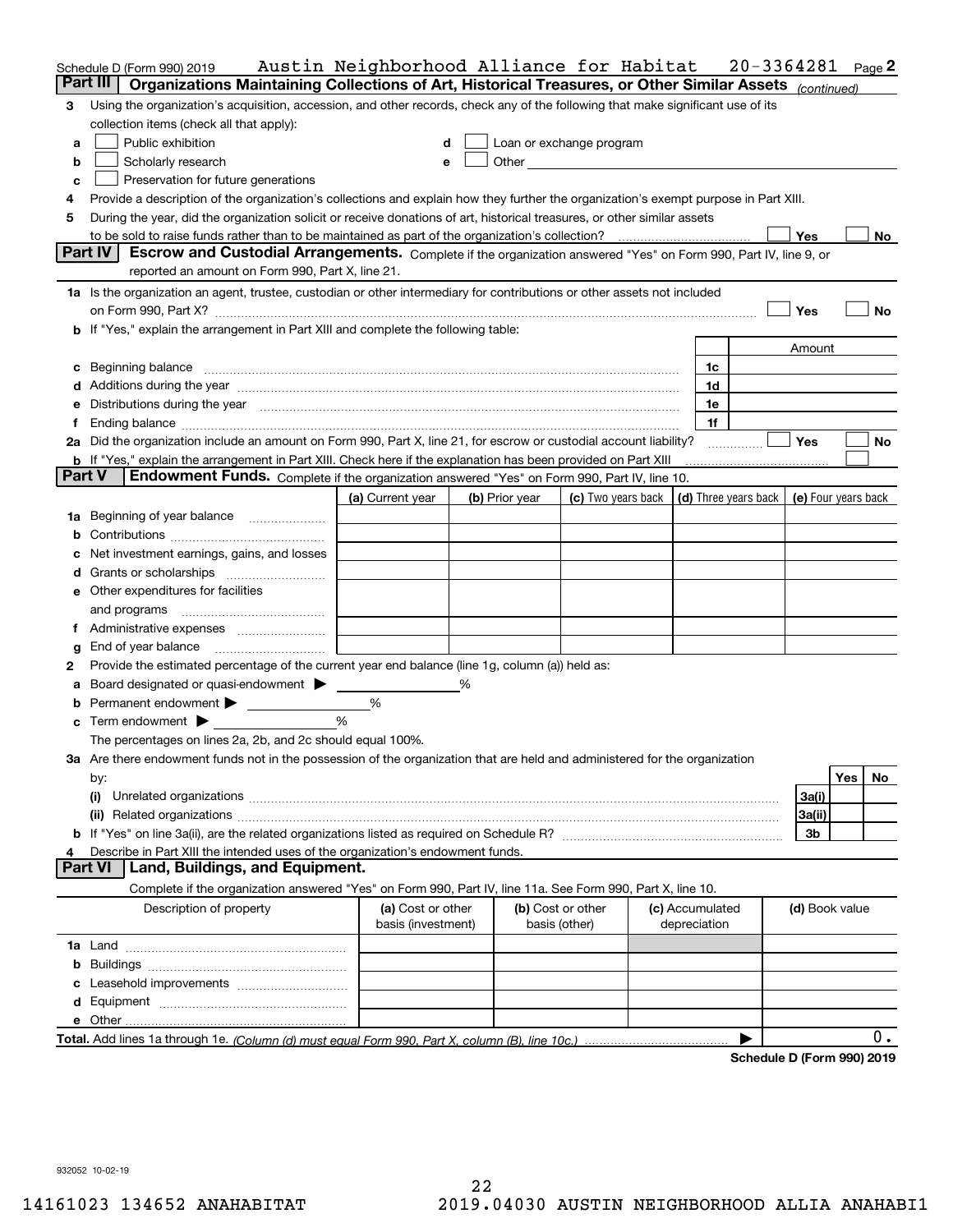# Schedule D (Form 990) 2019 Page **3Part VII Investments - Other Securities.** Austin Neighborhood Alliance for Habitat 20-3364281

Complete if the organization answered "Yes" on Form 990, Part IV, line 11b. See Form 990, Part X, line 12.

| (a) Description of security or category (including name of security)                   | (b) Book value | (c) Method of valuation: Cost or end-of-year market value |
|----------------------------------------------------------------------------------------|----------------|-----------------------------------------------------------|
| (1) Financial derivatives                                                              |                |                                                           |
| (2) Closely held equity interests                                                      |                |                                                           |
| $(3)$ Other                                                                            |                |                                                           |
| (A)                                                                                    |                |                                                           |
| (B)                                                                                    |                |                                                           |
| (C)                                                                                    |                |                                                           |
| (D)                                                                                    |                |                                                           |
| (E)                                                                                    |                |                                                           |
| (F)                                                                                    |                |                                                           |
| (G)                                                                                    |                |                                                           |
| (H)                                                                                    |                |                                                           |
| Total. (Col. (b) must equal Form 990, Part X, col. (B) line 12.) $\blacktriangleright$ |                |                                                           |

## **Part VIII Investments - Program Related.**

Complete if the organization answered "Yes" on Form 990, Part IV, line 11c. See Form 990, Part X, line 13.

| (a) Description of investment                                       | (b) Book value | (c) Method of valuation: Cost or end-of-year market value |
|---------------------------------------------------------------------|----------------|-----------------------------------------------------------|
| (1)                                                                 |                |                                                           |
| (2)                                                                 |                |                                                           |
| $\frac{1}{2}$                                                       |                |                                                           |
| (4)                                                                 |                |                                                           |
| (5)                                                                 |                |                                                           |
| (6)                                                                 |                |                                                           |
| (7)                                                                 |                |                                                           |
| (8)                                                                 |                |                                                           |
| (9)                                                                 |                |                                                           |
| Total. (Col. (b) must equal Form 990, Part X, col. (B) line $13.$ ) |                |                                                           |

## **Part IX Other Assets.**

Complete if the organization answered "Yes" on Form 990, Part IV, line 11d. See Form 990, Part X, line 15.

|        | Complete in the organization anowered in tool on nomin 550, narriv, line in the Ocen only 550, narry, line its    |                |
|--------|-------------------------------------------------------------------------------------------------------------------|----------------|
|        | (a) Description                                                                                                   | (b) Book value |
| (1)    | Due From Austin Habitat for Humanity                                                                              | 5,131,316.     |
| (2)    |                                                                                                                   |                |
| (3)    |                                                                                                                   |                |
| (4)    |                                                                                                                   |                |
| (5)    |                                                                                                                   |                |
| (6)    |                                                                                                                   |                |
| (7)    |                                                                                                                   |                |
| (8)    |                                                                                                                   |                |
| (9)    |                                                                                                                   |                |
|        |                                                                                                                   | 5,131,316.     |
|        | <b>Other Liabilities.</b>                                                                                         |                |
| Part X |                                                                                                                   |                |
|        | Complete if the organization answered "Yes" on Form 990, Part IV, line 11e or 11f. See Form 990, Part X, line 25. |                |
| 1.     | (a) Description of liability                                                                                      | (b) Book value |
| (1)    | Federal income taxes                                                                                              |                |
| (2)    |                                                                                                                   |                |
| (3)    |                                                                                                                   |                |
| (4)    |                                                                                                                   |                |
| (5)    |                                                                                                                   |                |
| (6)    |                                                                                                                   |                |
| (7)    |                                                                                                                   |                |
| (8)    |                                                                                                                   |                |
| (9)    |                                                                                                                   |                |

**Total.**  *(Column (b) must equal Form 990, Part X, col. (B) line 25.)* 

**2.** Liability for uncertain tax positions. In Part XIII, provide the text of the footnote to the organization's financial statements that reports the organization's liability for uncertain tax positions under FASB ASC 740. Check here if the text of the footnote has been provided in Part XIII

 $\boxed{\text{X}}$ 

**Schedule D (Form 990) 2019**

932053 10-02-19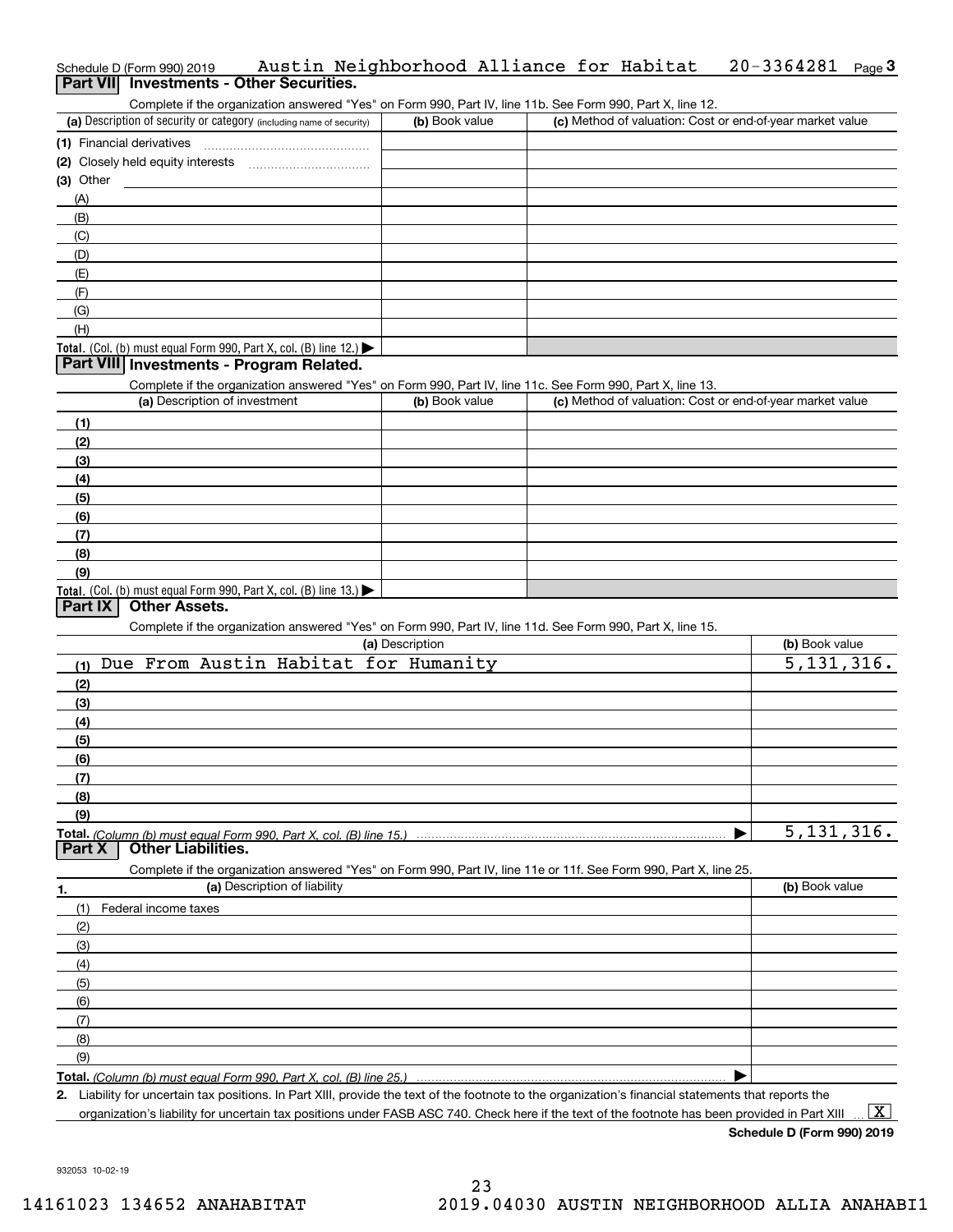|    | Austin Neighborhood Alliance for Habitat<br>Schedule D (Form 990) 2019                                                                                                                                                         |                | 20-3364281     | Page <sup>4</sup> |
|----|--------------------------------------------------------------------------------------------------------------------------------------------------------------------------------------------------------------------------------|----------------|----------------|-------------------|
|    | Reconciliation of Revenue per Audited Financial Statements With Revenue per Return.<br>Part XI                                                                                                                                 |                |                |                   |
|    | Complete if the organization answered "Yes" on Form 990, Part IV, line 12a.                                                                                                                                                    |                |                |                   |
| 1  | Total revenue, gains, and other support per audited financial statements                                                                                                                                                       |                | $\blacksquare$ |                   |
| 2  | Amounts included on line 1 but not on Form 990, Part VIII, line 12:                                                                                                                                                            |                |                |                   |
| a  | Net unrealized gains (losses) on investments [11] matter contracts and the unrealized gains (losses) on investments                                                                                                            |                |                |                   |
|    |                                                                                                                                                                                                                                |                |                |                   |
|    |                                                                                                                                                                                                                                | 2c             |                |                   |
| d  | Other (Describe in Part XIII.) <b>Construction Construction</b> Chern Construction Chern Chern Chern Chern Chern Chern                                                                                                         | 2d             |                |                   |
| е  | Add lines 2a through 2d <b>must be a constructed as the constant of the constant of the constant of the construction</b>                                                                                                       |                | <b>2e</b>      |                   |
| з  |                                                                                                                                                                                                                                |                | 3              |                   |
| 4  | Amounts included on Form 990, Part VIII, line 12, but not on line 1:                                                                                                                                                           |                |                |                   |
|    |                                                                                                                                                                                                                                | 4a l           |                |                   |
| b  |                                                                                                                                                                                                                                | 4 <sub>b</sub> |                |                   |
|    | c Add lines 4a and 4b                                                                                                                                                                                                          |                | 4c             |                   |
|    |                                                                                                                                                                                                                                |                | 5              |                   |
|    | Part XII   Reconciliation of Expenses per Audited Financial Statements With Expenses per Return.                                                                                                                               |                |                |                   |
|    | Complete if the organization answered "Yes" on Form 990, Part IV, line 12a.                                                                                                                                                    |                |                |                   |
| 1  | Total expenses and losses per audited financial statements [11] [12] manuscription and the statements [13] Total expenses and losses per audited financial statements [13] manuscription and the statements [13] manuscription |                | $\mathbf{1}$   |                   |
| 2  | Amounts included on line 1 but not on Form 990, Part IX, line 25:                                                                                                                                                              |                |                |                   |
| a  |                                                                                                                                                                                                                                |                |                |                   |
| b  |                                                                                                                                                                                                                                | 2a             |                |                   |
|    |                                                                                                                                                                                                                                | 2 <sub>b</sub> |                |                   |
| c. |                                                                                                                                                                                                                                | 2c             |                |                   |
|    |                                                                                                                                                                                                                                | 2d             |                |                   |
|    |                                                                                                                                                                                                                                |                | <b>2e</b>      |                   |
| з  |                                                                                                                                                                                                                                |                | 3              |                   |
| 4  | Amounts included on Form 990, Part IX, line 25, but not on line 1:                                                                                                                                                             |                |                |                   |
|    |                                                                                                                                                                                                                                | -4a l          |                |                   |
| b  |                                                                                                                                                                                                                                | 4b             |                |                   |
|    | c Add lines 4a and 4b                                                                                                                                                                                                          |                | 4c             |                   |
|    | Part XIII Supplemental Information.                                                                                                                                                                                            |                | 5              |                   |

Provide the descriptions required for Part II, lines 3, 5, and 9; Part III, lines 1a and 4; Part IV, lines 1b and 2b; Part V, line 4; Part X, line 2; Part XI, lines 2d and 4b; and Part XII, lines 2d and 4b. Also complete this part to provide any additional information.

# Part X, Line 2:

| Austin Neighborhood Alliance for Habitat is a non-profit organization      |
|----------------------------------------------------------------------------|
| exempt from federal income taxes under Section $501(c)(3)$ of the Internal |
| Revenue Code, except with respect to any unrelated business income. The    |
| Alliance did not incur any tax liabilities for unrelated business income   |
| during the years ended December 31, 2019 or 2018. The Board assesses       |
| uncertainties in income taxes in its consolidated financial statements and |
| uses a threshold of more-likelythan-not for recognition and derecognition  |
| of tax positions taken. There is no provision or liability for federal     |
| income taxes in the accompanying combined financial statements related to  |
| the Organization. Austin Neighborhood Alliance for Habitat files a Form    |
| 990 tax return in the U.S. federal jurisdiction and are subject to routine |
| Schedule D (Form 990) 2019<br>932054 10-02-19                              |
| 24<br>$74000$ $101550$ $1000$                                              |

14161023 134652 ANAHABITAT 2019.04030 AUSTIN NEIGHBORHOOD ALLIA ANAHABI1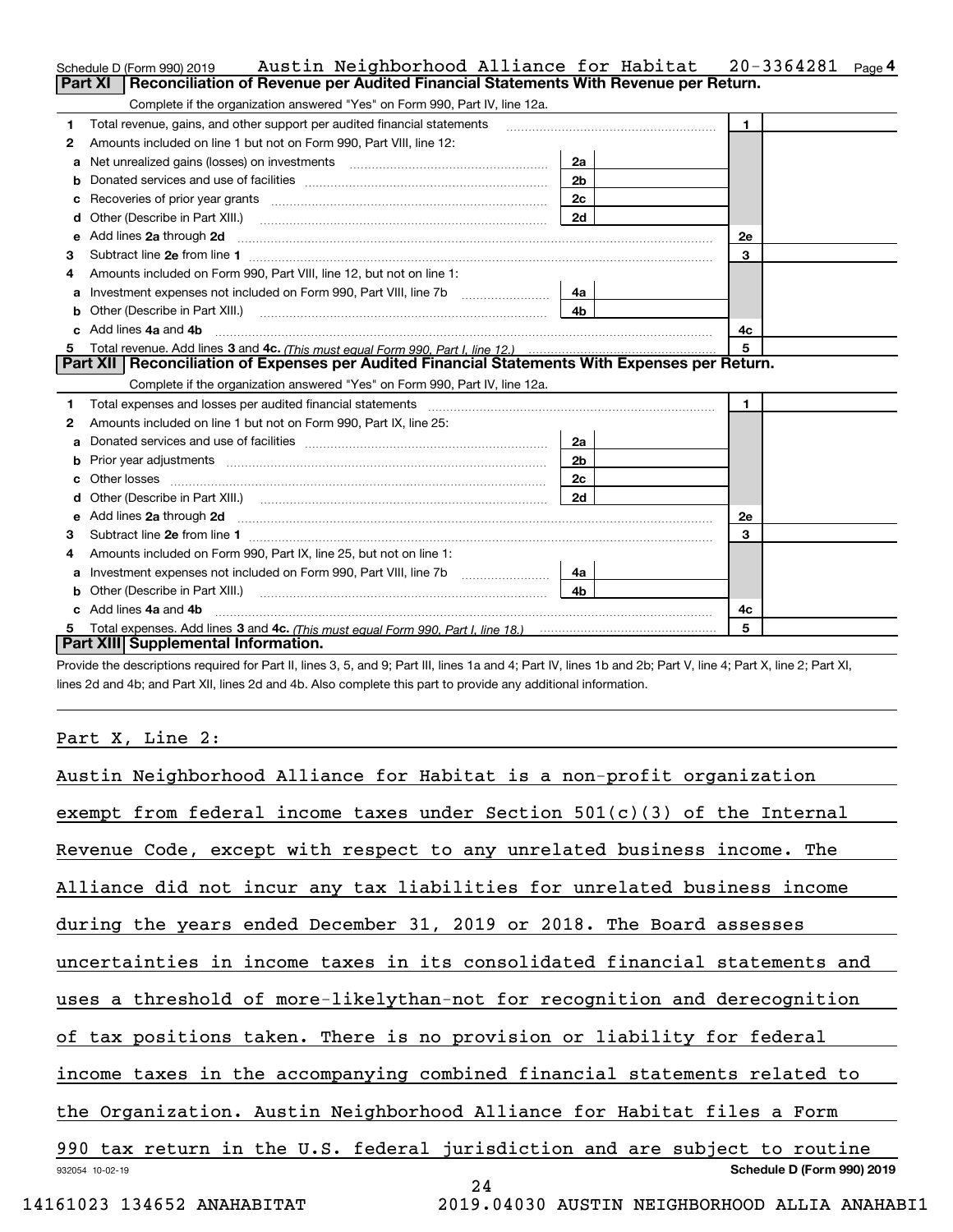| Austin Neighborhood Alliance for Habitat 20-3364281 Page 5<br>Schedule D (Form 990) 2019<br><b>Part XIII Supplemental Information</b> (continued) |
|---------------------------------------------------------------------------------------------------------------------------------------------------|
|                                                                                                                                                   |
| examinations of its return. However, there are no examinations currently                                                                          |
| in progress. The Board's management believes it is no longer subject to                                                                           |
| income tax examinations for years prior to 2016.                                                                                                  |
|                                                                                                                                                   |
|                                                                                                                                                   |
|                                                                                                                                                   |
|                                                                                                                                                   |
|                                                                                                                                                   |
|                                                                                                                                                   |
|                                                                                                                                                   |
|                                                                                                                                                   |
|                                                                                                                                                   |
|                                                                                                                                                   |
|                                                                                                                                                   |
|                                                                                                                                                   |
|                                                                                                                                                   |
|                                                                                                                                                   |
|                                                                                                                                                   |
|                                                                                                                                                   |
|                                                                                                                                                   |
|                                                                                                                                                   |
|                                                                                                                                                   |
|                                                                                                                                                   |
|                                                                                                                                                   |
|                                                                                                                                                   |
|                                                                                                                                                   |
|                                                                                                                                                   |
|                                                                                                                                                   |
|                                                                                                                                                   |
|                                                                                                                                                   |
|                                                                                                                                                   |
| Schedule D (Form 990) 2019                                                                                                                        |

932055 10-02-19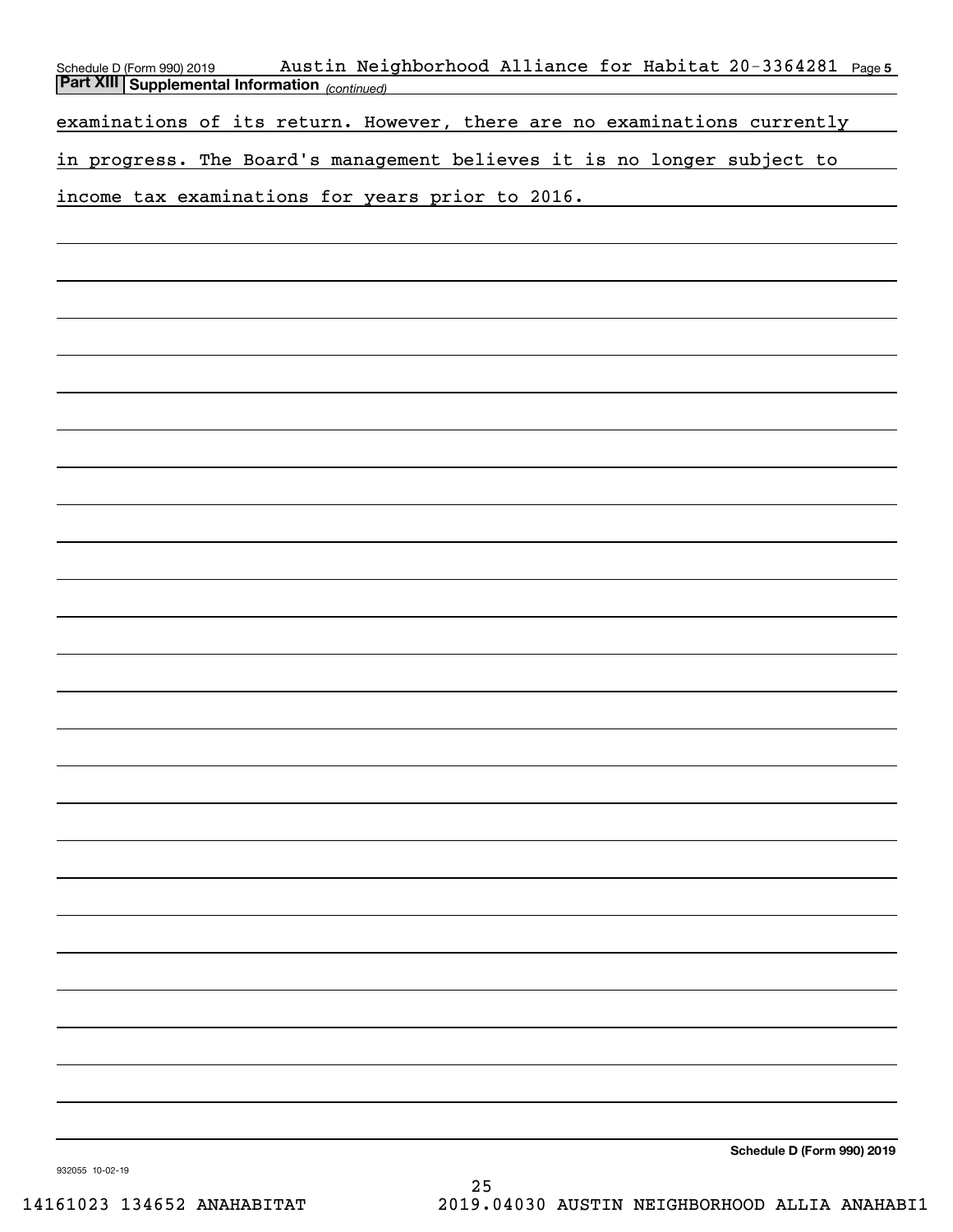|   | <b>SCHEDULE J</b>                                      | <b>Compensation Information</b>                                                                                                                                                                                                      |                                       | OMB No. 1545-0047     |     |                         |
|---|--------------------------------------------------------|--------------------------------------------------------------------------------------------------------------------------------------------------------------------------------------------------------------------------------------|---------------------------------------|-----------------------|-----|-------------------------|
|   | (Form 990)                                             | For certain Officers, Directors, Trustees, Key Employees, and Highest                                                                                                                                                                |                                       |                       |     |                         |
|   |                                                        | <b>Compensated Employees</b>                                                                                                                                                                                                         |                                       | 2019                  |     |                         |
|   |                                                        | Complete if the organization answered "Yes" on Form 990, Part IV, line 23.                                                                                                                                                           |                                       | <b>Open to Public</b> |     |                         |
|   | Department of the Treasury<br>Internal Revenue Service | Attach to Form 990.<br>Go to www.irs.gov/Form990 for instructions and the latest information.                                                                                                                                        |                                       | Inspection            |     |                         |
|   | Name of the organization                               |                                                                                                                                                                                                                                      | <b>Employer identification number</b> |                       |     |                         |
|   |                                                        | Austin Neighborhood Alliance for Habitat                                                                                                                                                                                             | $20 - 3364281$                        |                       |     |                         |
|   | Part I                                                 | <b>Questions Regarding Compensation</b>                                                                                                                                                                                              |                                       |                       |     |                         |
|   |                                                        |                                                                                                                                                                                                                                      |                                       |                       | Yes | No                      |
|   |                                                        | 1a Check the appropriate box(es) if the organization provided any of the following to or for a person listed on Form 990,                                                                                                            |                                       |                       |     |                         |
|   |                                                        | Part VII, Section A, line 1a. Complete Part III to provide any relevant information regarding these items.                                                                                                                           |                                       |                       |     |                         |
|   | First-class or charter travel                          | Housing allowance or residence for personal use                                                                                                                                                                                      |                                       |                       |     |                         |
|   | Travel for companions                                  | Payments for business use of personal residence                                                                                                                                                                                      |                                       |                       |     |                         |
|   |                                                        | Health or social club dues or initiation fees<br>Tax indemnification and gross-up payments                                                                                                                                           |                                       |                       |     |                         |
|   |                                                        | Discretionary spending account<br>Personal services (such as maid, chauffeur, chef)                                                                                                                                                  |                                       |                       |     |                         |
|   |                                                        |                                                                                                                                                                                                                                      |                                       |                       |     |                         |
|   |                                                        | <b>b</b> If any of the boxes on line 1a are checked, did the organization follow a written policy regarding payment or                                                                                                               |                                       |                       |     |                         |
|   |                                                        | reimbursement or provision of all of the expenses described above? If "No," complete Part III to explain                                                                                                                             |                                       | 1b                    |     |                         |
| 2 |                                                        | Did the organization require substantiation prior to reimbursing or allowing expenses incurred by all directors,                                                                                                                     |                                       |                       |     |                         |
|   |                                                        | trustees, and officers, including the CEO/Executive Director, regarding the items checked on line 1a?                                                                                                                                |                                       | $\mathbf{2}$          |     |                         |
|   |                                                        |                                                                                                                                                                                                                                      |                                       |                       |     |                         |
| З |                                                        | Indicate which, if any, of the following the organization used to establish the compensation of the organization's                                                                                                                   |                                       |                       |     |                         |
|   |                                                        | CEO/Executive Director. Check all that apply. Do not check any boxes for methods used by a related organization to                                                                                                                   |                                       |                       |     |                         |
|   |                                                        | establish compensation of the CEO/Executive Director, but explain in Part III.                                                                                                                                                       |                                       |                       |     |                         |
|   | Compensation committee                                 | Written employment contract                                                                                                                                                                                                          |                                       |                       |     |                         |
|   |                                                        | Independent compensation consultant<br>Compensation survey or study                                                                                                                                                                  |                                       |                       |     |                         |
|   |                                                        | Form 990 of other organizations<br>Approval by the board or compensation committee                                                                                                                                                   |                                       |                       |     |                         |
|   |                                                        |                                                                                                                                                                                                                                      |                                       |                       |     |                         |
|   |                                                        | During the year, did any person listed on Form 990, Part VII, Section A, line 1a, with respect to the filing                                                                                                                         |                                       |                       |     |                         |
|   | organization or a related organization:                |                                                                                                                                                                                                                                      |                                       |                       |     |                         |
|   |                                                        | Receive a severance payment or change-of-control payment?                                                                                                                                                                            |                                       | 4a                    |     | х                       |
|   |                                                        |                                                                                                                                                                                                                                      |                                       | 4b                    |     | $\overline{\mathbf{x}}$ |
|   |                                                        |                                                                                                                                                                                                                                      |                                       | 4 <sub>c</sub>        |     | $\mathbf X$             |
|   |                                                        | If "Yes" to any of lines 4a-c, list the persons and provide the applicable amounts for each item in Part III.                                                                                                                        |                                       |                       |     |                         |
|   |                                                        |                                                                                                                                                                                                                                      |                                       |                       |     |                         |
|   |                                                        | Only section 501(c)(3), 501(c)(4), and 501(c)(29) organizations must complete lines 5-9.                                                                                                                                             |                                       |                       |     |                         |
| 5 |                                                        | For persons listed on Form 990, Part VII, Section A, line 1a, did the organization pay or accrue any compensation                                                                                                                    |                                       |                       |     |                         |
|   | contingent on the revenues of:                         |                                                                                                                                                                                                                                      |                                       |                       |     |                         |
|   |                                                        | a The organization? <b>Entitled Strategies and Strategies and Strategies and Strategies and Strategies and Strategies and Strategies and Strategies and Strategies and Strategies and Strategies and Strategies and Strategies a</b> |                                       | 5a                    |     | х                       |
|   |                                                        |                                                                                                                                                                                                                                      |                                       | 5b                    |     | $\overline{\mathbf{x}}$ |
|   |                                                        | If "Yes" on line 5a or 5b, describe in Part III.                                                                                                                                                                                     |                                       |                       |     |                         |
|   |                                                        | 6 For persons listed on Form 990, Part VII, Section A, line 1a, did the organization pay or accrue any compensation                                                                                                                  |                                       |                       |     |                         |
|   | contingent on the net earnings of:                     |                                                                                                                                                                                                                                      |                                       |                       |     |                         |
|   |                                                        |                                                                                                                                                                                                                                      |                                       | 6a                    |     | х                       |
|   |                                                        |                                                                                                                                                                                                                                      |                                       | 6b                    |     | $\mathbf X$             |
|   |                                                        | If "Yes" on line 6a or 6b, describe in Part III.                                                                                                                                                                                     |                                       |                       |     |                         |
|   |                                                        | 7 For persons listed on Form 990, Part VII, Section A, line 1a, did the organization provide any nonfixed payments                                                                                                                   |                                       |                       |     |                         |
|   |                                                        |                                                                                                                                                                                                                                      |                                       | $\overline{7}$        |     | х                       |
| 8 |                                                        | Were any amounts reported on Form 990, Part VII, paid or accrued pursuant to a contract that was subject to the                                                                                                                      |                                       |                       |     |                         |
|   |                                                        |                                                                                                                                                                                                                                      |                                       | 8                     |     | х                       |
| 9 |                                                        | If "Yes" on line 8, did the organization also follow the rebuttable presumption procedure described in                                                                                                                               |                                       |                       |     |                         |
|   |                                                        |                                                                                                                                                                                                                                      |                                       | 9                     |     |                         |
|   |                                                        | LHA For Paperwork Reduction Act Notice, see the Instructions for Form 990.                                                                                                                                                           | Schedule J (Form 990) 2019            |                       |     |                         |

932111 10-21-19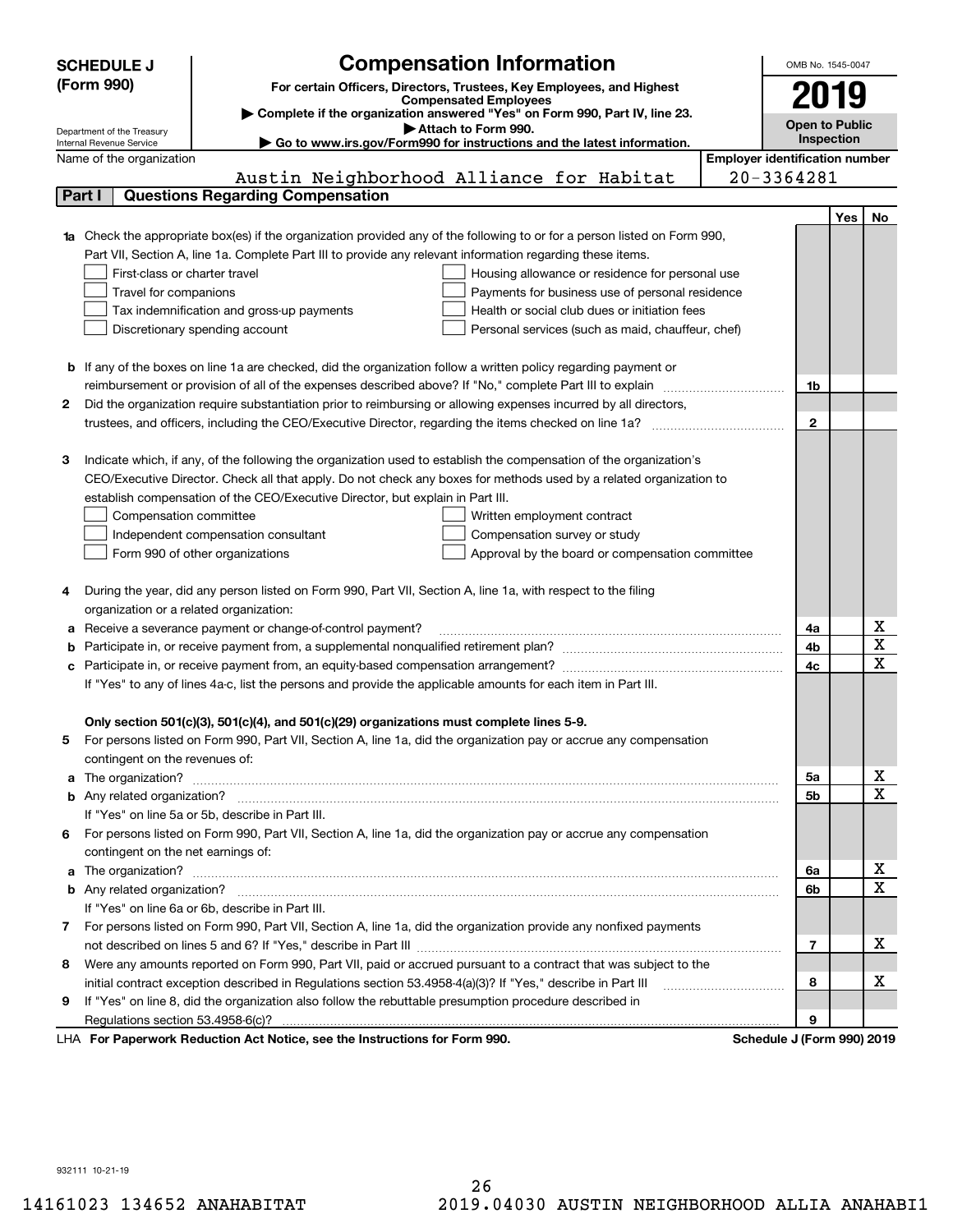# Austin Neighborhood Alliance for Habitat 20-3364281

# **Part II Officers, Directors, Trustees, Key Employees, and Highest Compensated Employees.**  Schedule J (Form 990) 2019 Page Use duplicate copies if additional space is needed.

For each individual whose compensation must be reported on Schedule J, report compensation from the organization on row (i) and from related organizations, described in the instructions, on row (ii). Do not list any individuals that aren't listed on Form 990, Part VII.

**Note:**  The sum of columns (B)(i)-(iii) for each listed individual must equal the total amount of Form 990, Part VII, Section A, line 1a, applicable column (D) and (E) amounts for that individual.

| (A) Name and Title    |             | (B) Breakdown of W-2 and/or 1099-MISC compensation |                                           |                                           | (C) Retirement and<br>other deferred | (D) Nontaxable<br>benefits | (E) Total of columns | (F) Compensation<br>in column (B)         |
|-----------------------|-------------|----------------------------------------------------|-------------------------------------------|-------------------------------------------|--------------------------------------|----------------------------|----------------------|-------------------------------------------|
|                       |             | (i) Base<br>compensation                           | (ii) Bonus &<br>incentive<br>compensation | (iii) Other<br>reportable<br>compensation | compensation                         |                            | $(B)(i)-(D)$         | reported as deferred<br>on prior Form 990 |
| (1) Phyllis Snodgrass | (i)         | $\overline{0}$ .                                   | $\overline{0}$ .                          | $\overline{0}$ .                          | $\overline{0}$ .                     | $\mathbf 0$ .              | 0.                   | 0.                                        |
| $\mathtt{CEO}$        | (ii)        | 158,808.                                           | 27,300.                                   | $\overline{0}$ .                          | 25,000.                              | 15,949.                    | 227,057.             | $\overline{0}$ .                          |
| (2) Lori Steiner      | (i)         | $\overline{0}$ .                                   | $\overline{0}$ .                          | $\overline{0}$ .                          | $\overline{0}$ .                     | $\overline{0}$ .           | 0.                   | $\overline{0}$ .                          |
| $\mathtt{CFO}$        | (ii)        | 124,980.                                           | 11,556.                                   | $\overline{0}$ .                          | 25,000.                              | 6,086.                     | 167,622.             | $\overline{0}$ .                          |
|                       | (i)         |                                                    |                                           |                                           |                                      |                            |                      |                                           |
|                       | (ii)        |                                                    |                                           |                                           |                                      |                            |                      |                                           |
|                       | $(\sf{i})$  |                                                    |                                           |                                           |                                      |                            |                      |                                           |
|                       | (ii)        |                                                    |                                           |                                           |                                      |                            |                      |                                           |
|                       | (i)         |                                                    |                                           |                                           |                                      |                            |                      |                                           |
|                       | (ii)        |                                                    |                                           |                                           |                                      |                            |                      |                                           |
|                       | (i)         |                                                    |                                           |                                           |                                      |                            |                      |                                           |
|                       | (ii)        |                                                    |                                           |                                           |                                      |                            |                      |                                           |
|                       | (i)         |                                                    |                                           |                                           |                                      |                            |                      |                                           |
|                       | (ii)        |                                                    |                                           |                                           |                                      |                            |                      |                                           |
|                       | (i)         |                                                    |                                           |                                           |                                      |                            |                      |                                           |
|                       | (ii)        |                                                    |                                           |                                           |                                      |                            |                      |                                           |
|                       | (i)<br>(ii) |                                                    |                                           |                                           |                                      |                            |                      |                                           |
|                       | (i)         |                                                    |                                           |                                           |                                      |                            |                      |                                           |
|                       | (i)         |                                                    |                                           |                                           |                                      |                            |                      |                                           |
|                       | (i)         |                                                    |                                           |                                           |                                      |                            |                      |                                           |
|                       | (ii)        |                                                    |                                           |                                           |                                      |                            |                      |                                           |
|                       | (i)         |                                                    |                                           |                                           |                                      |                            |                      |                                           |
|                       | (ii)        |                                                    |                                           |                                           |                                      |                            |                      |                                           |
|                       | (i)         |                                                    |                                           |                                           |                                      |                            |                      |                                           |
|                       | (ii)        |                                                    |                                           |                                           |                                      |                            |                      |                                           |
|                       | (i)         |                                                    |                                           |                                           |                                      |                            |                      |                                           |
|                       | (ii)        |                                                    |                                           |                                           |                                      |                            |                      |                                           |
|                       | $(\sf{i})$  |                                                    |                                           |                                           |                                      |                            |                      |                                           |
|                       | (ii)        |                                                    |                                           |                                           |                                      |                            |                      |                                           |
|                       | $(\sf{i})$  |                                                    |                                           |                                           |                                      |                            |                      |                                           |
|                       | (ii)        |                                                    |                                           |                                           |                                      |                            |                      |                                           |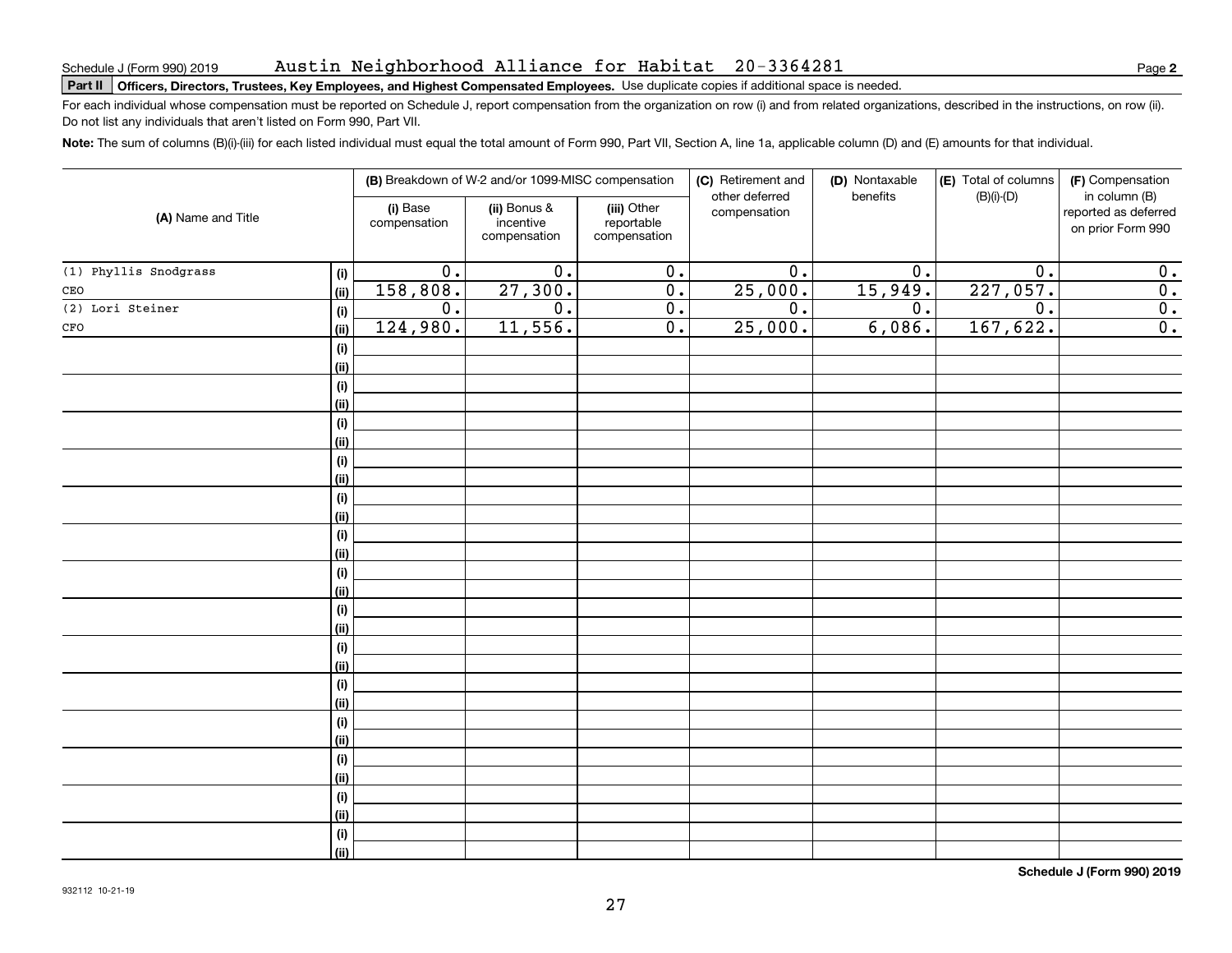### **Part III Supplemental Information**

Page 3

Schedule J (Form 990) 2019 Austin Neighborhood Alliance for Habitat 20-3364281<br>Part III Supplemental Information<br>Provide the information, explanation, or descriptions required for Part I, lines 1a, 1b, 3, 4a, 4b, 4c, 5a, 5

Part I, Line 3

The Alliance does not have employees, but is administered and run by

employees of Austin Habitat for Humanity and as such does not have its

own separate policies, but rather uses those of Austin Habitat for

Humanity. Compensation of the CEO is determined by the compensation

committee of the Board of Directors. They perform a 360 performance

review and compare compensation against other for profit and not for

profit business leaders. Compensation of key employees is determined by

the CEO, who compares compensation against other for profit and not for

profit employees in similar roles.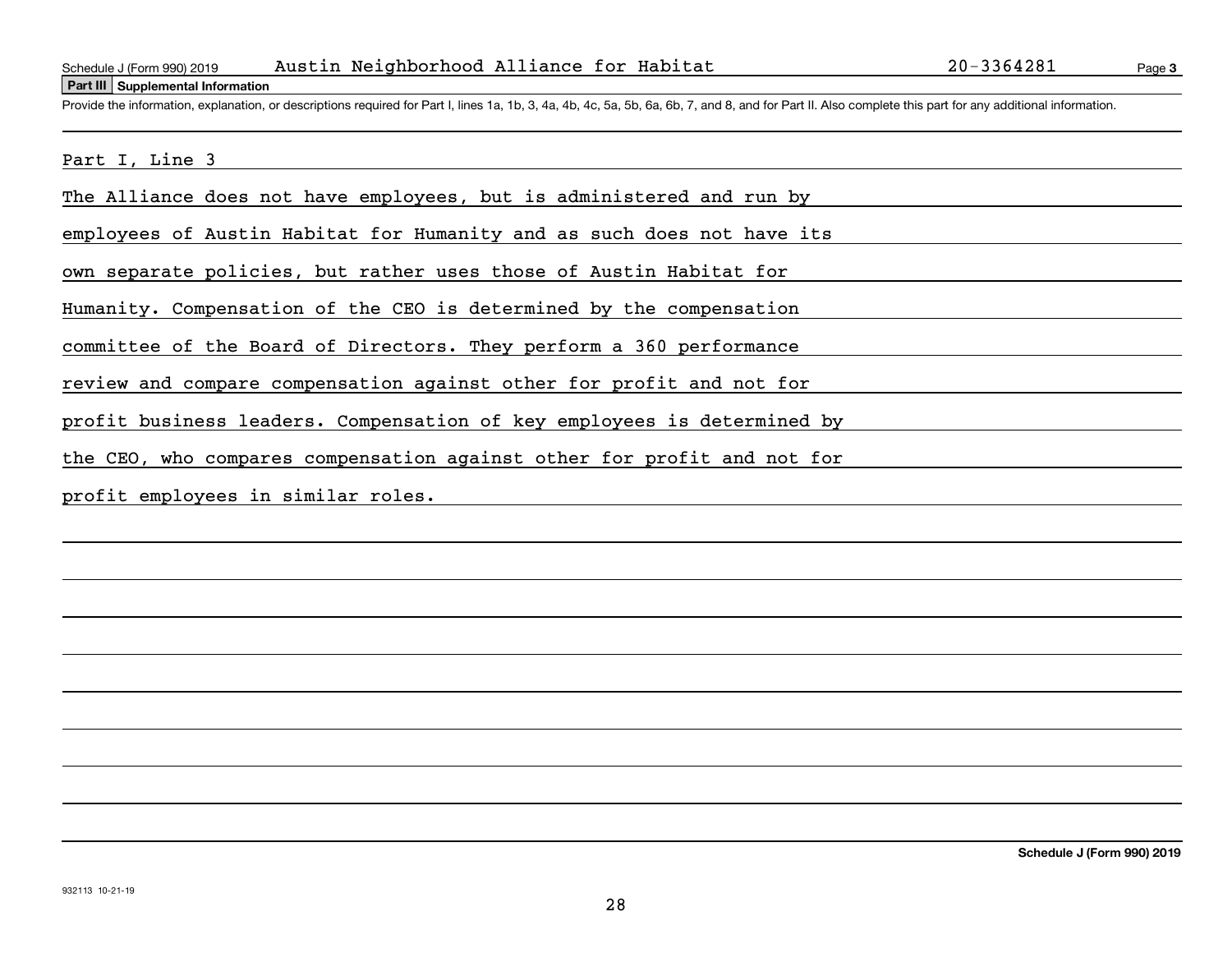**(Form 990 or 990-EZ)**



Austin Neighborhood Alliance for Habitat | 20-3364281

**Employer identification number**

# Form 990, Part VI, Section B, line 11b:

The Form 990 is reviewed by the CFO of Austin Habitat for Humanity and then

provided to the Finance and Audit Committee of Austin Habitat for Humanity

for review and discussion prior to filing.

Form 990, Part VI, Section B, Line 12c:

The Alliance does not have employees, but is administered and run by

employees of Austin Habitat for Humanity and as such does not have its own

separate policies, but rather uses those of Austin Habitat for Humanity.

Form 990, Part VI, Section B, Line 15:

The Alliance does not have employees, but is administered and run by employees of Austin Habitat for Humanity and as such does not have its own separate policies, but rather uses those of Austin Habitat for Humanity. Compensation of the CEO is determined by the compensation committee of the Board of Directors. They perform a 360 performance review and compare compensation against other for profit and not for profit business leaders. Compensation of key employees is determined by the CEO, who compares compensation against other for profit and not for profit employees in similar roles.

Form 990, Part VI, Section C, Line 19: The organization makes its governing documents, conflict of interest policy, and financial statements available to the public upon request.

29

932211 09-06-19 LHA For Paperwork Reduction Act Notice, see the Instructions for Form 990 or 990-EZ. Schedule O (Form 990 or 990-EZ) (2019)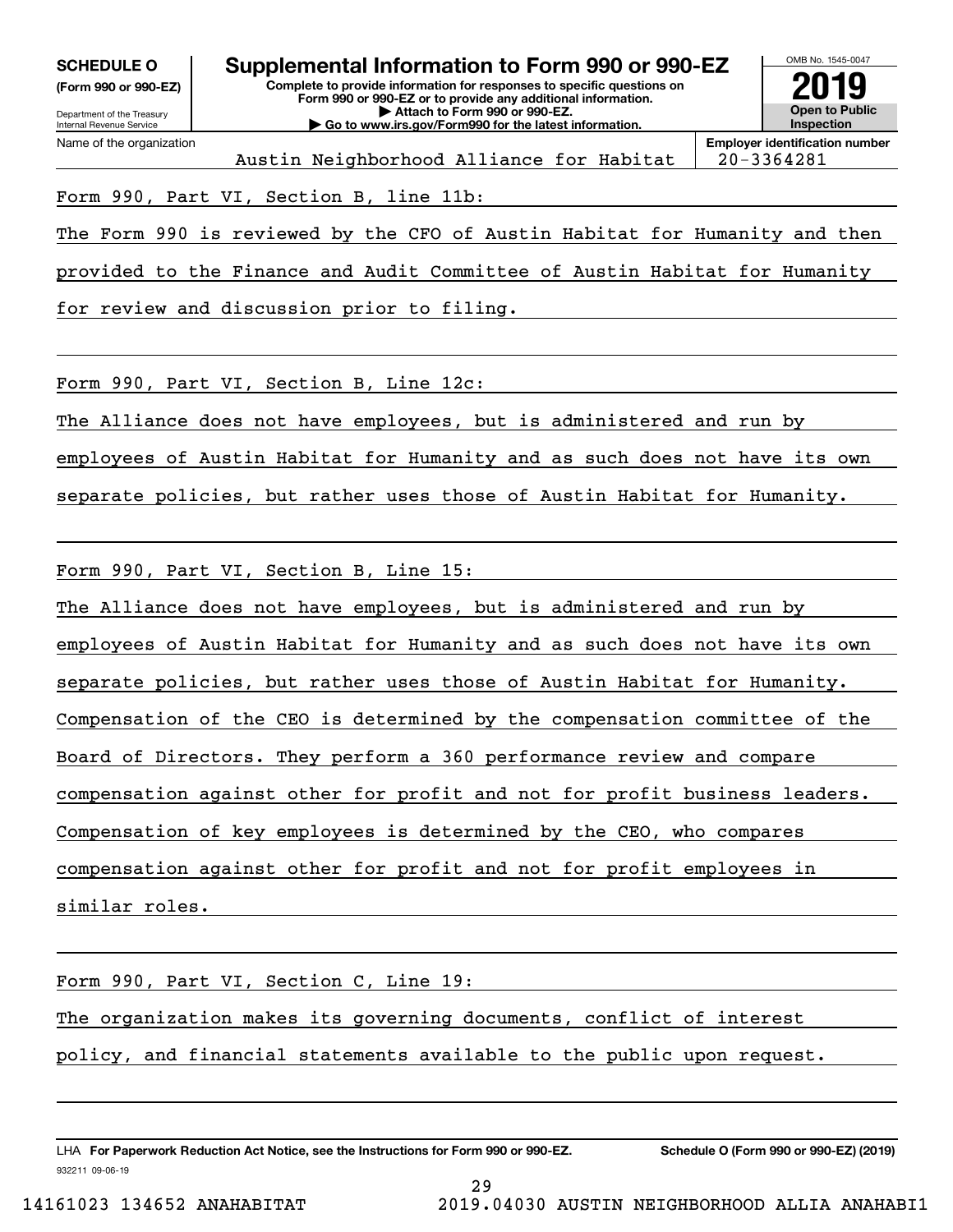# **Related Organizations and Unrelated Partnerships**

**Complete if the organization answered "Yes" on Form 990, Part IV, line 33, 34, 35b, 36, or 37.** |

# Department of the Treasury Internal Revenue Service Name of the organization

**SCHEDULE R (Form 990)**

# Austin Neighborhood Alliance for Habitat

**Part I Identification of Disregarded Entities.**  Complete if the organization answered "Yes" on Form 990, Part IV, line 33.

| (a)<br>Name, address, and EIN (if applicable)<br>of disregarded entity | (b)<br>Primary activity | (c)<br>Legal domicile (state or<br>foreign country) | (d)<br>Total income | (e)<br>End-of-year assets | (f)<br>Direct controlling<br>entity |
|------------------------------------------------------------------------|-------------------------|-----------------------------------------------------|---------------------|---------------------------|-------------------------------------|
|                                                                        |                         |                                                     |                     |                           |                                     |
|                                                                        |                         |                                                     |                     |                           |                                     |
|                                                                        |                         |                                                     |                     |                           |                                     |
|                                                                        |                         |                                                     |                     |                           |                                     |

### **Identification of Related Tax-Exempt Organizations.** Complete if the organization answered "Yes" on Form 990, Part IV, line 34, because it had one or more related tax-exempt **Part II** organizations during the tax year.

| (a)<br>Name, address, and EIN<br>of related organization | (b)<br>Primary activity   | (c)<br>Legal domicile (state or<br>foreign country) | (d)<br>Exempt Code<br>section | (e)<br>Public charity<br>status (if section | (f)<br>Direct controlling<br>entity |     | $(g)$<br>Section 512(b)(13)<br>controlled<br>entity? |
|----------------------------------------------------------|---------------------------|-----------------------------------------------------|-------------------------------|---------------------------------------------|-------------------------------------|-----|------------------------------------------------------|
|                                                          |                           |                                                     |                               | 501(c)(3))                                  |                                     | Yes | No.                                                  |
| Austin Habitat for Humanity, Inc. -                      |                           |                                                     |                               |                                             |                                     |     |                                                      |
| 74-2373217, 500 W. Ben White Blvd., Austin,              |                           |                                                     |                               |                                             |                                     |     |                                                      |
| TX 78704                                                 | Affordable Home Ownership | Texas                                               | 501(c)(3)                     | 170(B)(1)(A)                                |                                     |     | x                                                    |
| Homebase Texas - $20-4467651$                            |                           |                                                     |                               |                                             | Austin Habitat                      |     |                                                      |
| 500 W. Ben White Blvd.                                   |                           |                                                     |                               | 509(A)(3)                                   | for Humanity,                       |     |                                                      |
| Austin, TX 78704                                         | Affordable Home Ownership | Texas                                               | 501(c)(3)                     | Type I                                      | Inc.                                |     | х                                                    |
|                                                          |                           |                                                     |                               |                                             |                                     |     |                                                      |
|                                                          |                           |                                                     |                               |                                             |                                     |     |                                                      |
|                                                          |                           |                                                     |                               |                                             |                                     |     |                                                      |
|                                                          |                           |                                                     |                               |                                             |                                     |     |                                                      |

**For Paperwork Reduction Act Notice, see the Instructions for Form 990. Schedule R (Form 990) 2019**

OMB No. 1545-0047

**Open to Public 2019**

**Employer identification number**

20-3364281

| Attach to Form 990.                                                    | LV IJ             |
|------------------------------------------------------------------------|-------------------|
|                                                                        | Open to Publ      |
| Go to www.irs.gov/Form990 for instructions and the latest information. | <b>Inspection</b> |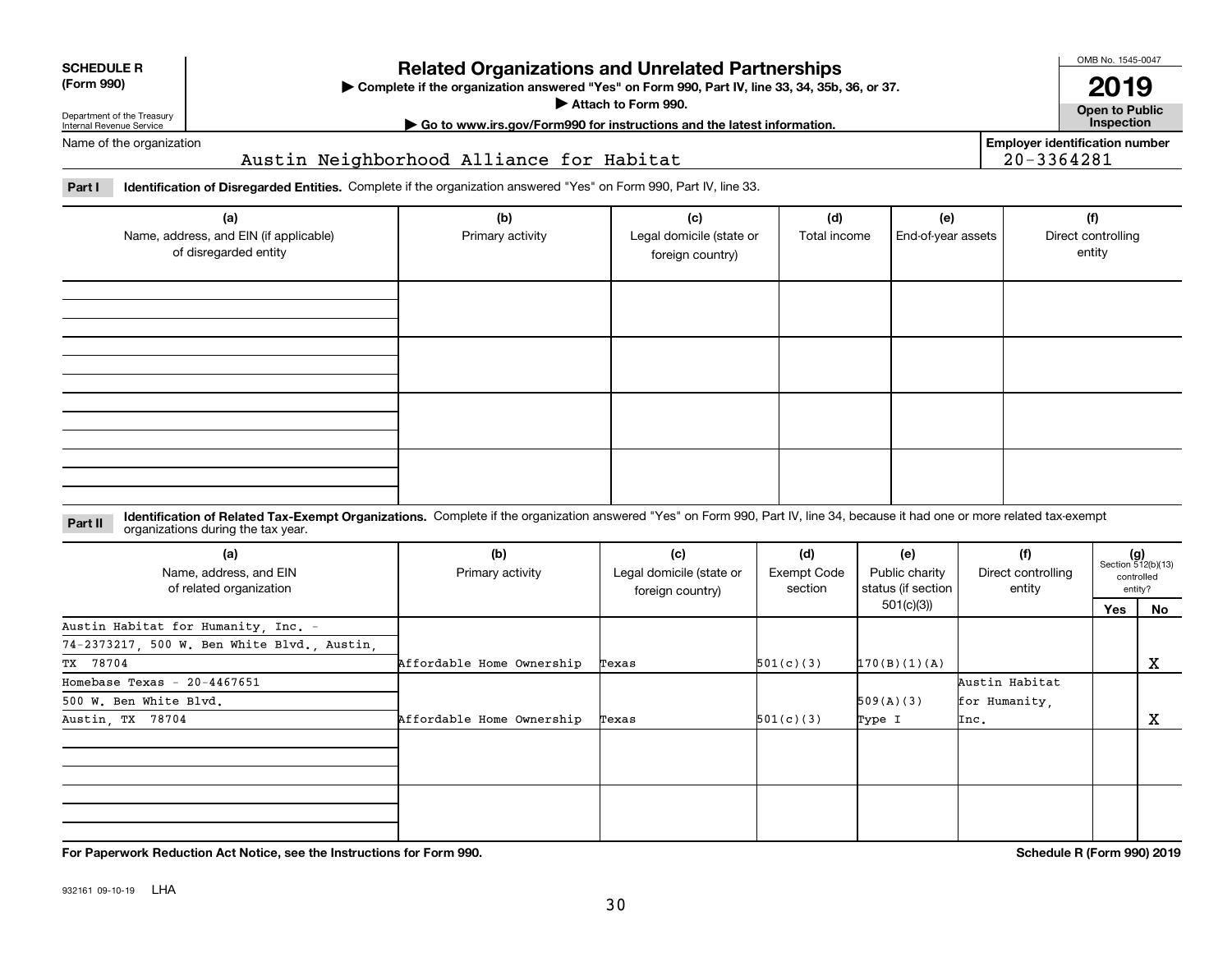**2**

**Identification of Related Organizations Taxable as a Partnership.** Complete if the organization answered "Yes" on Form 990, Part IV, line 34, because it had one or more related **Part III** organizations treated as a partnership during the tax year.

| (a)                     | (b)              | (c)                  | (d)                | (e)                                                                 | (f)            | (g)                   |                                  | (h)      | (i)                                               | (j) | (k)                |  |                       |
|-------------------------|------------------|----------------------|--------------------|---------------------------------------------------------------------|----------------|-----------------------|----------------------------------|----------|---------------------------------------------------|-----|--------------------|--|-----------------------|
| Name, address, and EIN  | Primary activity | Legal<br>domicile    | Direct controlling | Predominant income                                                  | Share of total | Share of              | Disproportionate<br>allocations? |          |                                                   |     | Code V-UBI         |  | General or Percentage |
| of related organization |                  | (state or<br>foreign | entity             | related, unrelated,<br>excluded from tax under<br>sections 512-514) | income         | end-of-year<br>assets |                                  |          | amount in box                                     |     | managing ownership |  |                       |
|                         |                  | country)             |                    |                                                                     |                |                       |                                  | Yes   No | 20 of Schedule Partner?<br>K-1 (Form 1065) Yes No |     |                    |  |                       |
|                         |                  |                      |                    |                                                                     |                |                       |                                  |          |                                                   |     |                    |  |                       |
|                         |                  |                      |                    |                                                                     |                |                       |                                  |          |                                                   |     |                    |  |                       |
|                         |                  |                      |                    |                                                                     |                |                       |                                  |          |                                                   |     |                    |  |                       |
|                         |                  |                      |                    |                                                                     |                |                       |                                  |          |                                                   |     |                    |  |                       |
|                         |                  |                      |                    |                                                                     |                |                       |                                  |          |                                                   |     |                    |  |                       |
|                         |                  |                      |                    |                                                                     |                |                       |                                  |          |                                                   |     |                    |  |                       |
|                         |                  |                      |                    |                                                                     |                |                       |                                  |          |                                                   |     |                    |  |                       |
|                         |                  |                      |                    |                                                                     |                |                       |                                  |          |                                                   |     |                    |  |                       |
|                         |                  |                      |                    |                                                                     |                |                       |                                  |          |                                                   |     |                    |  |                       |
|                         |                  |                      |                    |                                                                     |                |                       |                                  |          |                                                   |     |                    |  |                       |
|                         |                  |                      |                    |                                                                     |                |                       |                                  |          |                                                   |     |                    |  |                       |
|                         |                  |                      |                    |                                                                     |                |                       |                                  |          |                                                   |     |                    |  |                       |
|                         |                  |                      |                    |                                                                     |                |                       |                                  |          |                                                   |     |                    |  |                       |
|                         |                  |                      |                    |                                                                     |                |                       |                                  |          |                                                   |     |                    |  |                       |
|                         |                  |                      |                    |                                                                     |                |                       |                                  |          |                                                   |     |                    |  |                       |
|                         |                  |                      |                    |                                                                     |                |                       |                                  |          |                                                   |     |                    |  |                       |
|                         |                  |                      |                    |                                                                     |                |                       |                                  |          |                                                   |     |                    |  |                       |

**Identification of Related Organizations Taxable as a Corporation or Trust.** Complete if the organization answered "Yes" on Form 990, Part IV, line 34, because it had one or more related **Part IV** organizations treated as a corporation or trust during the tax year.

| (a)<br>Name, address, and EIN<br>of related organization | (b)<br>Primary activity | (c)<br>Legal domicile<br>state or<br>foreign | (d)<br>Direct controlling<br>entity | (e)<br>Type of entity<br>(C corp, S corp,<br>or trust) | (f)<br>Share of total<br>income | (g)<br>Share of<br>end-of-year<br>assets | (h)<br>Percentage<br>ownership | (i)<br>Section<br>$512(b)(13)$<br>controlled | entity? |  |  |
|----------------------------------------------------------|-------------------------|----------------------------------------------|-------------------------------------|--------------------------------------------------------|---------------------------------|------------------------------------------|--------------------------------|----------------------------------------------|---------|--|--|
|                                                          |                         | country)                                     |                                     |                                                        |                                 |                                          |                                |                                              | Yes No  |  |  |
|                                                          |                         |                                              |                                     |                                                        |                                 |                                          |                                |                                              |         |  |  |
|                                                          |                         |                                              |                                     |                                                        |                                 |                                          |                                |                                              |         |  |  |
|                                                          |                         |                                              |                                     |                                                        |                                 |                                          |                                |                                              |         |  |  |
|                                                          |                         |                                              |                                     |                                                        |                                 |                                          |                                |                                              |         |  |  |
|                                                          |                         |                                              |                                     |                                                        |                                 |                                          |                                |                                              |         |  |  |
|                                                          |                         |                                              |                                     |                                                        |                                 |                                          |                                |                                              |         |  |  |
|                                                          |                         |                                              |                                     |                                                        |                                 |                                          |                                |                                              |         |  |  |
|                                                          |                         |                                              |                                     |                                                        |                                 |                                          |                                |                                              |         |  |  |
|                                                          |                         |                                              |                                     |                                                        |                                 |                                          |                                |                                              |         |  |  |
|                                                          |                         |                                              |                                     |                                                        |                                 |                                          |                                |                                              |         |  |  |
|                                                          |                         |                                              |                                     |                                                        |                                 |                                          |                                |                                              |         |  |  |
|                                                          |                         |                                              |                                     |                                                        |                                 |                                          |                                |                                              |         |  |  |
|                                                          |                         |                                              |                                     |                                                        |                                 |                                          |                                |                                              |         |  |  |
|                                                          |                         |                                              |                                     |                                                        |                                 |                                          |                                |                                              |         |  |  |
|                                                          |                         |                                              |                                     |                                                        |                                 |                                          |                                |                                              |         |  |  |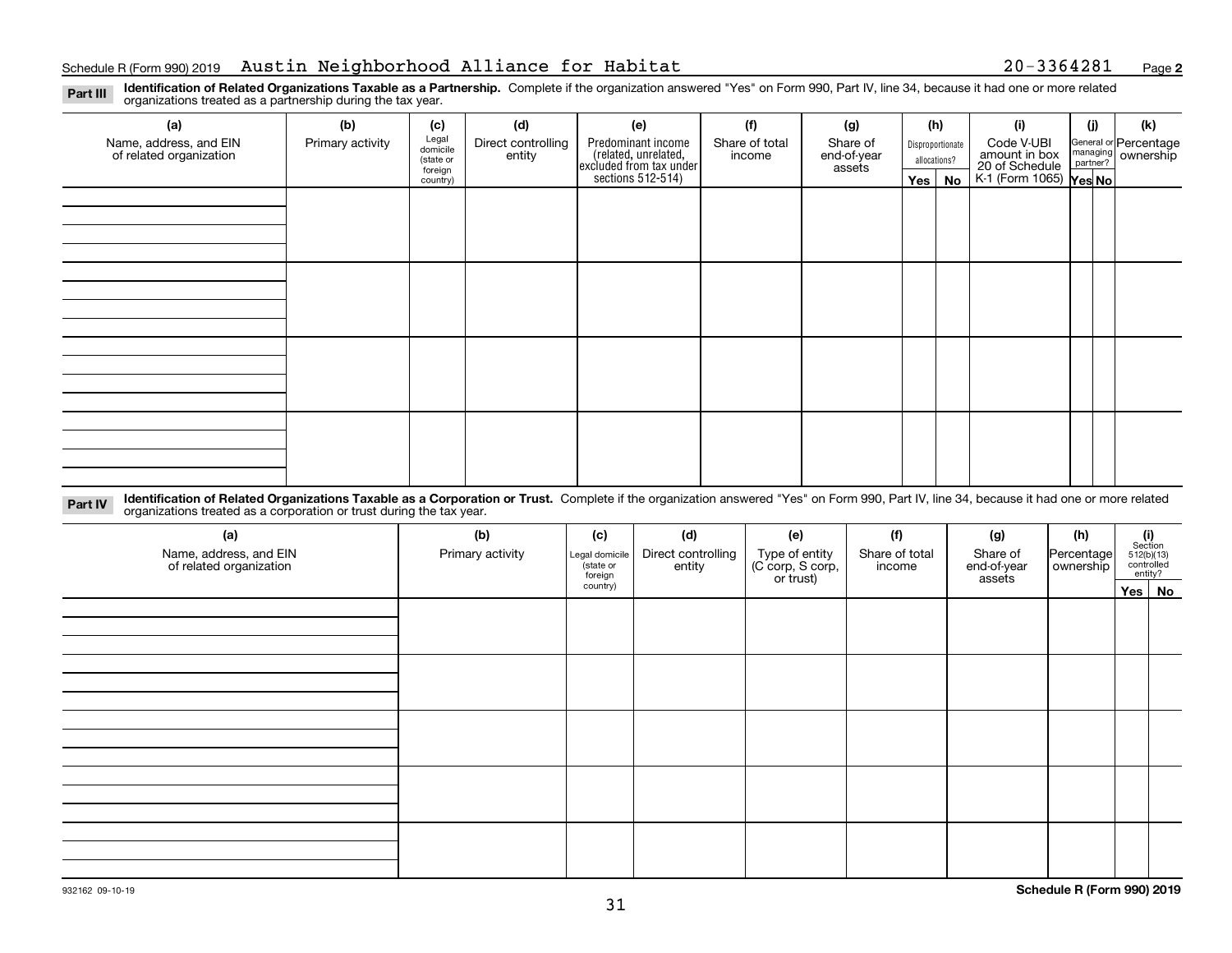# Schedule R(Form 990)2019 Austin Neighborhood Alliance for Habitat 20-3364281 <sub>Page</sub>

**Part V** T**ransactions With Related Organizations.** Complete if the organization answered "Yes" on Form 990, Part IV, line 34, 35b, or 36.

| Note: Complete line 1 if any entity is listed in Parts II, III, or IV of this schedule. |                                                                                                                                                                                                                                   |                |  |             |  |
|-----------------------------------------------------------------------------------------|-----------------------------------------------------------------------------------------------------------------------------------------------------------------------------------------------------------------------------------|----------------|--|-------------|--|
|                                                                                         | 1 During the tax year, did the organization engage in any of the following transactions with one or more related organizations listed in Parts II-IV?                                                                             |                |  |             |  |
|                                                                                         |                                                                                                                                                                                                                                   | 1a             |  | х           |  |
|                                                                                         | b Gift, grant, or capital contribution to related organization(s) manufactured content and contribution to related organization(s)                                                                                                | 1b             |  | X           |  |
|                                                                                         | c Gift, grant, or capital contribution from related organization(s) manufaction contribution from related organization(s) manufaction contribution from related organization(s) manufaction contribution from related organiza    | 1c             |  | X           |  |
|                                                                                         | d Loans or loan guarantees to or for related organization(s) committion contracts are constructed as a control or contract or contract or contract or contract or contract or contract or contract or contract or contract or     | 1 <sub>d</sub> |  | $\mathbf X$ |  |
|                                                                                         |                                                                                                                                                                                                                                   | 1e             |  | X           |  |
|                                                                                         |                                                                                                                                                                                                                                   |                |  |             |  |
|                                                                                         | f Dividends from related organization(s) material contents and content and content of the content of the content of the content of the content of the content of the content of the content of the content of the content of t    | 1f             |  | х           |  |
|                                                                                         | g Sale of assets to related organization(s) www.communicallycommunicallycommunicallycommunicallycommunicallycommunicallycommunicallycommunicallycommunicallycommunicallycommunicallycommunicallycommunicallycommunicallycommun    | 1a             |  | X           |  |
|                                                                                         | h Purchase of assets from related organization(s) manufactured and content to content the content of assets from related organization(s)                                                                                          | 1h             |  | х           |  |
|                                                                                         | Exchange of assets with related organization(s) www.communically.communically contract the contract of assets with related organization(s) www.communically.communically contract the contract of assets with related organiza    | 1i.            |  | X           |  |
|                                                                                         | Lease of facilities, equipment, or other assets to related organization(s) Chromomeron content in the set of facilities, equipment, or other assets to related organization(s) Chromomeron content in the set of the set of th    | 1i.            |  | $\mathbf X$ |  |
|                                                                                         |                                                                                                                                                                                                                                   |                |  |             |  |
|                                                                                         |                                                                                                                                                                                                                                   | 1k             |  | X           |  |
|                                                                                         |                                                                                                                                                                                                                                   |                |  | X           |  |
|                                                                                         | m Performance of services or membership or fundraising solicitations by related organization(s)                                                                                                                                   | 1m             |  | $\mathbf X$ |  |
|                                                                                         |                                                                                                                                                                                                                                   | 1n             |  | $\mathbf X$ |  |
|                                                                                         | <b>o</b> Sharing of paid employees with related organization(s)                                                                                                                                                                   | 1о             |  | X           |  |
|                                                                                         |                                                                                                                                                                                                                                   |                |  |             |  |
|                                                                                         |                                                                                                                                                                                                                                   | 1p.            |  | X           |  |
|                                                                                         |                                                                                                                                                                                                                                   | 1q             |  | X           |  |
|                                                                                         |                                                                                                                                                                                                                                   |                |  |             |  |
|                                                                                         | r Other transfer of cash or property to related organization(s)                                                                                                                                                                   | 1r             |  | X           |  |
|                                                                                         | r Other transfer of cash or property to related organization(s) www.community.com/www.community.com/www.communi<br>S Other transfer of cash or property from related organization(s) www.community.community.community.community. | 1s             |  | X           |  |
|                                                                                         | 2 If the answer to any of the above is "Yes." see the instructions for information on who must complete this line, including covered relationships and transaction thresholds.                                                    |                |  |             |  |

| (a)<br>Name of related organization | (b)<br>Transaction<br>type (a-s) | (c)<br>Amount involved | (d)<br>Method of determining amount involved |
|-------------------------------------|----------------------------------|------------------------|----------------------------------------------|
| (1)                                 |                                  |                        |                                              |
| (2)                                 |                                  |                        |                                              |
| (3)                                 |                                  |                        |                                              |
| (4)                                 |                                  |                        |                                              |
| (5)                                 |                                  |                        |                                              |
| (6)                                 |                                  |                        |                                              |

 $\overline{\phantom{a}}$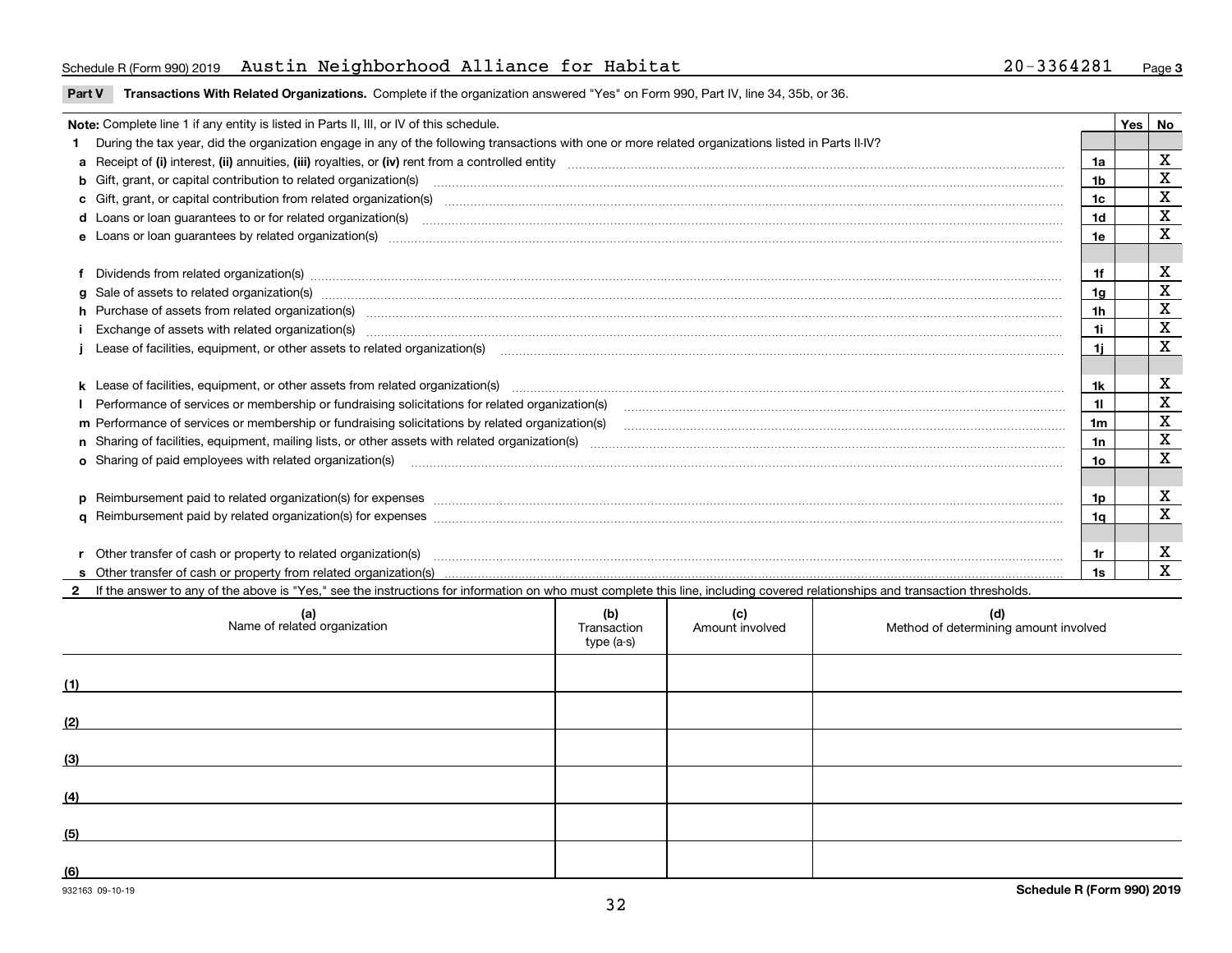# Schedule R(Form 990)2019 Austin Neighborhood Alliance for Habitat 20-3364281 <sub>Page</sub>

# **Part VI Unrelated Organizations Taxable as a Partnership. Complete if the organization answered "Yes" on Form 990, Part IV, line 37.**

Provide the following information for each entity taxed as a partnership through which the organization conducted more than five percent of its activities (measured by total assets or gross revenue) that was not a related organization. See instructions regarding exclusion for certain investment partnerships.

| (a)<br>Name, address, and EIN<br>of entity | ໍ່ວ່<br>(b)<br>Primary activity | (c)<br>Legal domicile<br>(state or foreign<br>country) | (d)<br>Predominant income<br>(related, unrelated,<br>excluded from tax under<br>sections 512-514) | (e)<br>Are all<br>partners sec.<br>$501(c)(3)$<br>orgs.?<br>Yes No | (f)<br>Share of<br>total<br>income | (g)<br>Share of<br>end-of-year<br>assets | Dispropor-<br>tionate<br>allocations?<br>Yes No | (h) | (i)<br>Code V-UBI<br>amount in box 20 managing<br>of Schedule K-1<br>(Form 1065)<br>$\overline{Yes}$ No | (i)<br>Yes No | (k) |
|--------------------------------------------|---------------------------------|--------------------------------------------------------|---------------------------------------------------------------------------------------------------|--------------------------------------------------------------------|------------------------------------|------------------------------------------|-------------------------------------------------|-----|---------------------------------------------------------------------------------------------------------|---------------|-----|
|                                            |                                 |                                                        |                                                                                                   |                                                                    |                                    |                                          |                                                 |     |                                                                                                         |               |     |
|                                            |                                 |                                                        |                                                                                                   |                                                                    |                                    |                                          |                                                 |     |                                                                                                         |               |     |
|                                            |                                 |                                                        |                                                                                                   |                                                                    |                                    |                                          |                                                 |     |                                                                                                         |               |     |
|                                            |                                 |                                                        |                                                                                                   |                                                                    |                                    |                                          |                                                 |     |                                                                                                         |               |     |
|                                            |                                 |                                                        |                                                                                                   |                                                                    |                                    |                                          |                                                 |     |                                                                                                         |               |     |
|                                            |                                 |                                                        |                                                                                                   |                                                                    |                                    |                                          |                                                 |     |                                                                                                         |               |     |
|                                            |                                 |                                                        |                                                                                                   |                                                                    |                                    |                                          |                                                 |     |                                                                                                         |               |     |
|                                            |                                 |                                                        |                                                                                                   |                                                                    |                                    |                                          |                                                 |     |                                                                                                         |               |     |

**Schedule R (Form 990) 2019**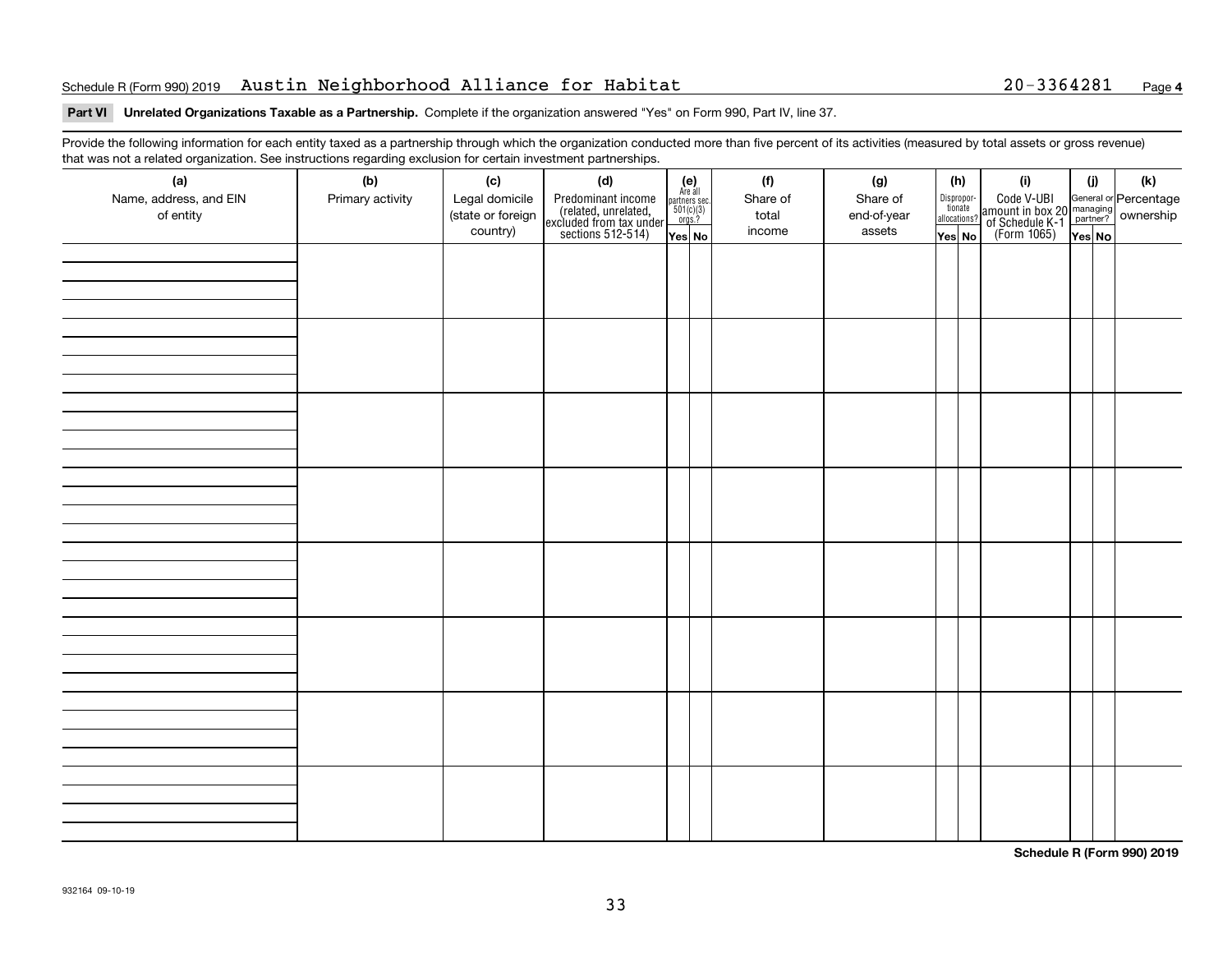| chedule R (Form 990) 2019 |  |  |
|---------------------------|--|--|
|---------------------------|--|--|

# **Part VII Supplemental Information**

Provide additional information for responses to questions on Schedule R. See instructions.